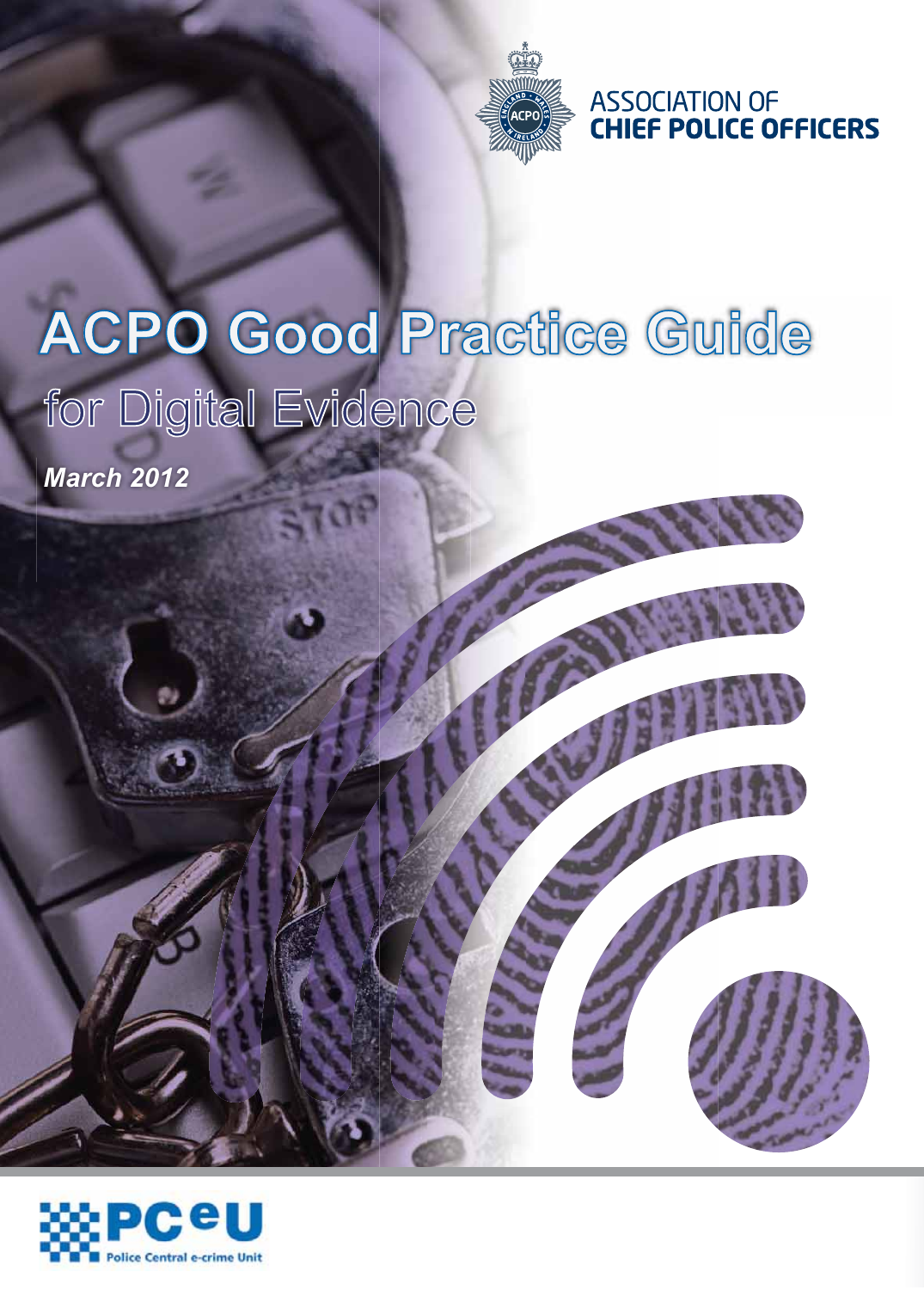

# **ACPO Good Practice Guide for Digital Evidence**

**The Association of Chief Police Officers have agreed to this revised good practice guide being circulated to, and adopted by, Police Forces in England, Wales & Northern Ireland.** 

**It is NOT PROTECTIVELY MARKED under the Government Protective Marking Scheme and it is disclosable under the Freedom of Information Act 2000.** 

ACPO © 2012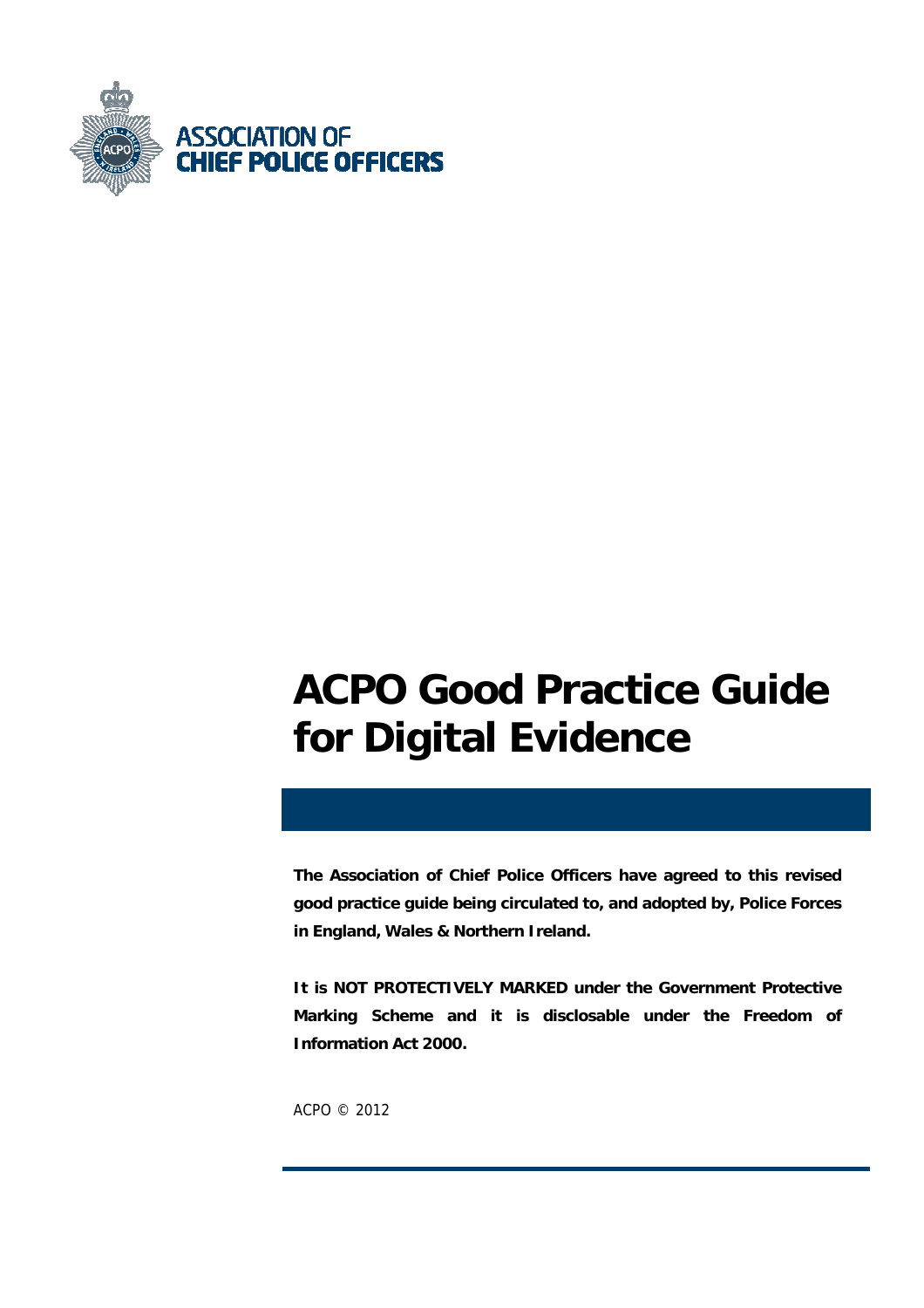## **Document information**

| Protective marking        | <b>NOT PROTECTIVELY MARKED</b>     |
|---------------------------|------------------------------------|
| Author                    | <b>DAC Janet Williams QPM</b>      |
| Force/Organisation        | <b>Metropolitan Police Service</b> |
| <b>ACPO Business Area</b> | <b>Crime BA</b>                    |
| Contact details           | 020 7230 6800                      |
| Review date               | As required                        |
| Version                   | 5.0                                |

**This best practice guide has been produced by the ACPO Crime Business Area and was originally approved by ACPO Cabinet in December 2007. The purpose of this document is to provide guidance not only to assist law enforcement but for all that assists in investigating cyber security incidents and crime. It will be updated according to legislative and policy changes and republished as required.** 

**Any queries relating to this document should be directed to either the author detailed above or the ACPO Programme Support Office on 020 7084 8958/8959.**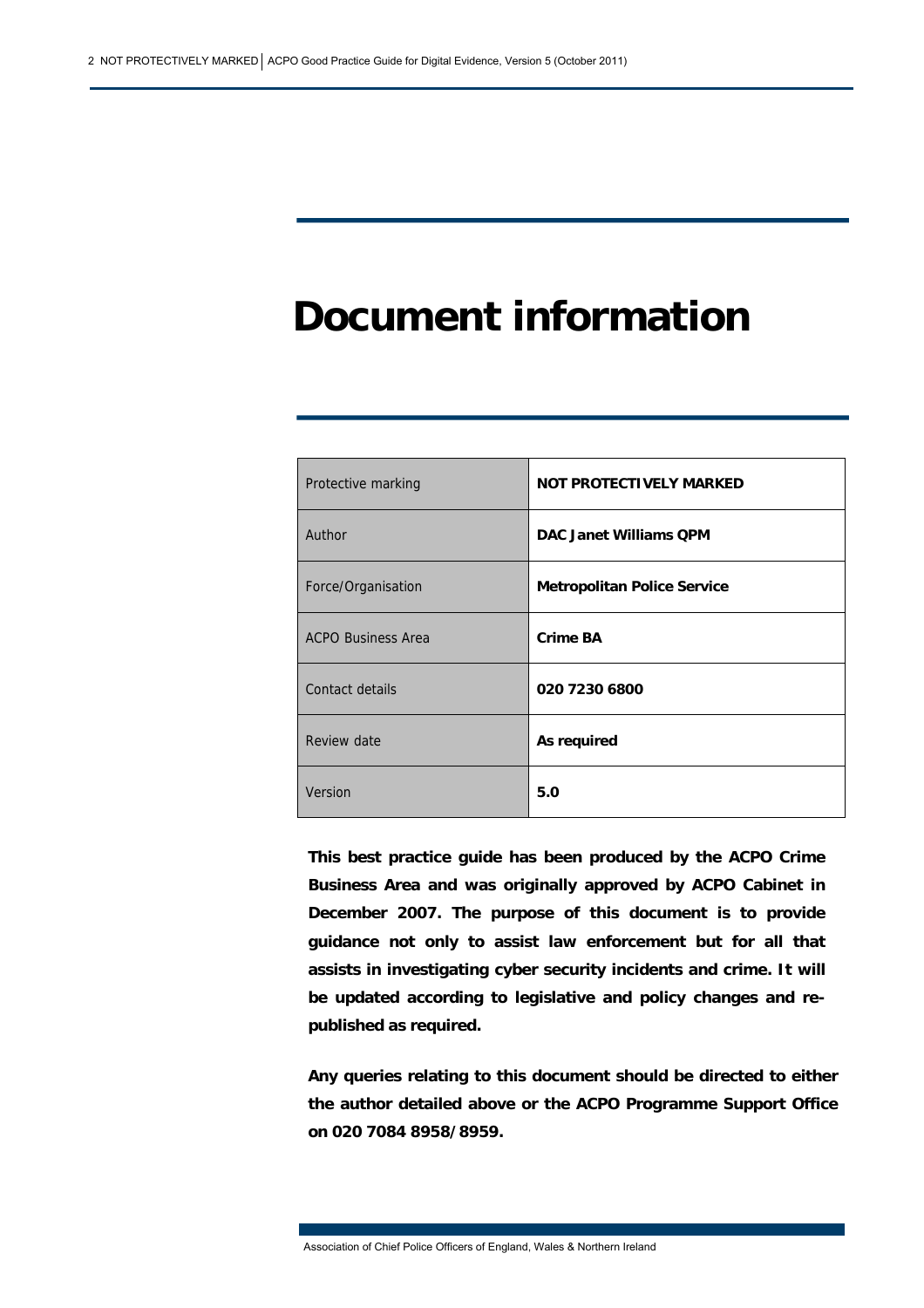# **Contents**

### **Section Page**

|                | <b>Introduction to the Guide</b>   | $\overline{4}$ |
|----------------|------------------------------------|----------------|
|                | Foreword                           | 5              |
| 1              | <b>Application of Guide</b>        | 6              |
| $\overline{2}$ | The Principles of Digital Evidence | 6              |
| 3              | Plan                               | $\overline{7}$ |
| 4              | Capture                            | 8              |
| 5              | Analyse                            | 10             |
| 6              | <b>Present</b>                     | 11             |
| 7              | General                            | 13             |

| <b>Appendix A</b> | <b>Network Forensic and Volatile Data Collection</b> |
|-------------------|------------------------------------------------------|
|                   |                                                      |
| <b>Appendix B</b> | <b>Crimes involving Websites, Forums and Blogs</b>   |
|                   |                                                      |
| <b>Appendix C</b> | <b>Crime Scenes</b>                                  |

| Appendix D   Developing a Digital Investigation Strategy |
|----------------------------------------------------------|
|                                                          |
| Appendix E   ACPO Workbook                               |

Association of Chief Police Officers of England, Wales & Northern Ireland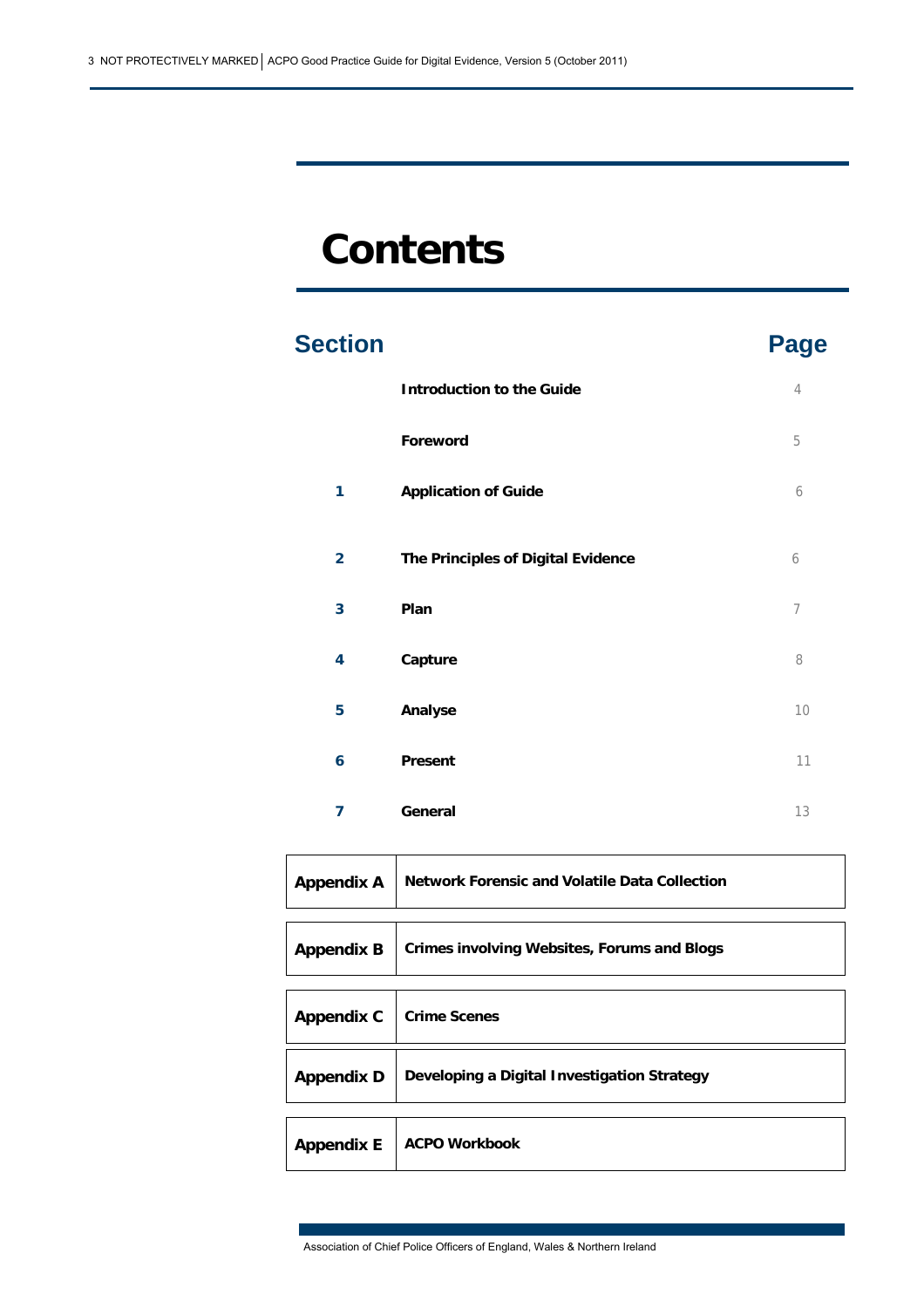#### **INTRODUCTION TO THE GUIDE FOR DIGITAL EVIDENCE**

It gives me great pleasure to introduce the 5th version of the ACPO Good Practice Guide for Digital Evidence. Much effort has been put in to ensure that the right information is available to practitioners and managers in the fight against cyber crime. I would like to thank all those who contributed to its creation for their efforts in drawing together their expert knowledge in tackling the criminal misuse of current and emerging technologies. The review board drew together people from academia, private and the public sector and has been an excellent example of collaborative working.

Since taking the UK policing lead for e-Crime in April 2008, I have overseen the creation of the Police Central e-Crime Unit. The team has grown from strength to strength through partnership working leading to the formation of a centre of excellence for cyber crime and the successful prosecution of cyber criminals. It is only through bringing together the expertise in policing across the UK, the capability and best practice within industry, support of Government and the Criminal Justice System that we will combat those responsible for cyber crime.

I am pleased that there has been recognition of a need to co-ordinate the UK response to cyber security issues through the establishment of the Office of Cyber Security and the Cyber Security Operations Centre. This approach will combine the various industries, law enforcement and agencies' hard work to corral them into a single effort to gather intelligence, enforcement capability and create the right framework of policy and doctrine to better enable us all to tackle the major issues identified.

This guide has changed from version 4, where it centred on computer based evidence; the new revision reflects digital based evidence and attempts to encompass the diversity of the digital world. As such this guide would not only assist law enforcement but the wider family that assists in investigating cyber security incidents. I commend all to read and make use of the knowledge and learning contained in this guide to provide us with the right tools to carry out our role.

Janet Williams QPM Deputy Assistant Commissioner Metropolitan Police Service ACPO lead for the e-Crime Portfolio.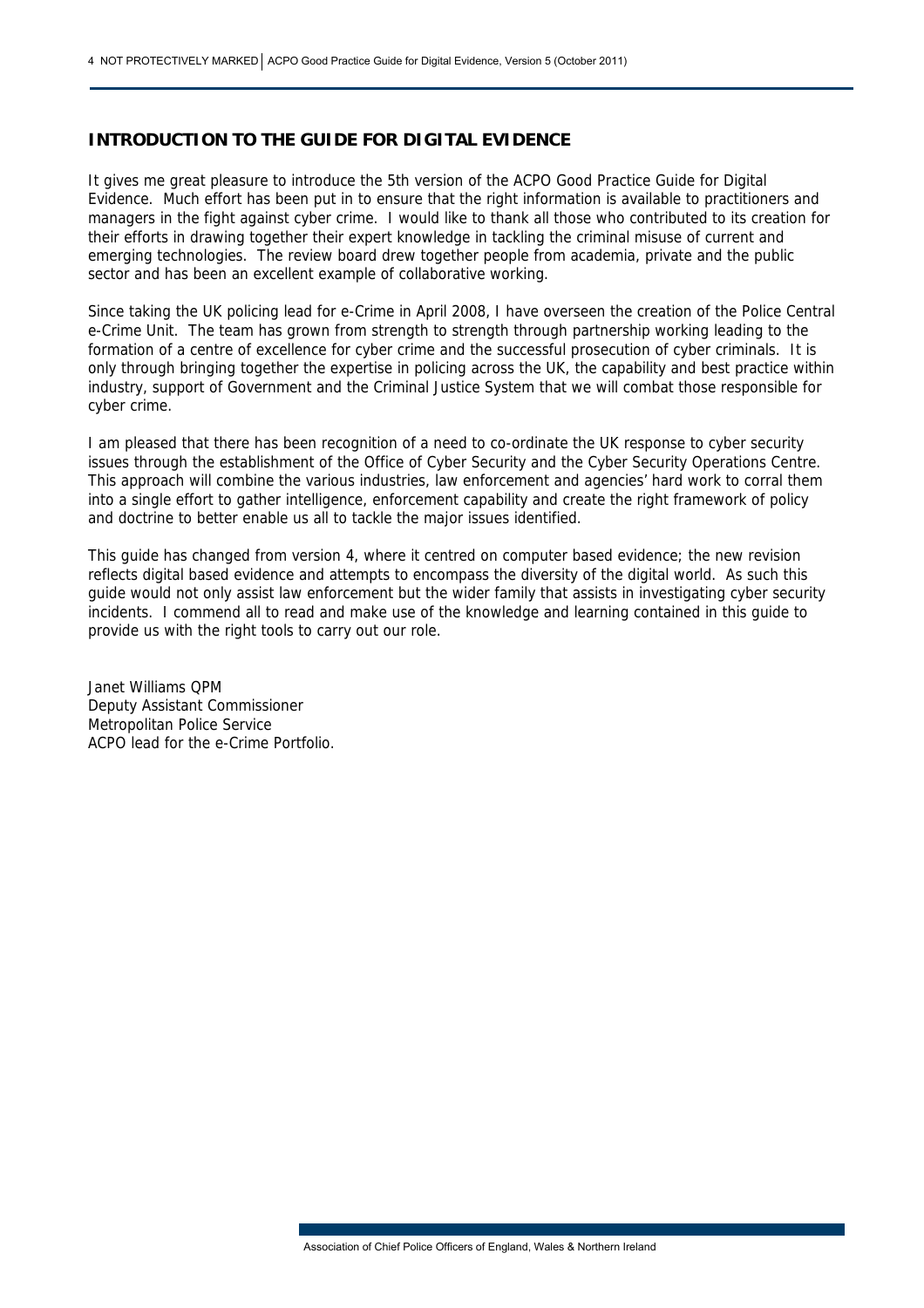#### **FOREWORD**

It seems that whenever a review of ACPO guidance is carried out we are in the middle of technological changes that have vast impact on the work that is done within digital forensic units. It is a testament to the authors of the original four guiding principles for digital forensics that they still hold today, and one of the key early decisions of the review board was to keep those four principles, with only a slight change of wording to principle four.

We work in an area of constant change. There is a continuing need to re-evaluate and revise our capacities to perform our duties. There is a need to recover and analyse digital data that can now be found within the many devices that are within day to day use, and can supply vital evidence in all our investigations.

Hence a second key early decision was to change the title of the document to ACPO Good Practice Guide for Digital Evidence. This would hopefully encompass all aspects of digital evidence and remove the difficulty about trying to draw the line to what is or isn't a computer and thus falling within the remit of this guide.

It is important that people who work within the arena of digital forensics do not just concentrate on the technology, as essential as that is, but that the processes we use are fit for the purpose, and that skills and capacities within units reflect the demands that are made on them.

A prime example of this is the use of the word 'triage'. It has been a subject of much discussion within the forensic community. It should be noted that it does not mean a single triage tool rather it is a complete process where certain tools will play a part but are not the whole solution.

This guide is not intended to be an A-Z of digital forensics, or a specific "how to do" instruction manual. It should paint an overall picture and provides an underlying structure to what is required within Digital Forensic Units (DFUs). Therefore, the guide has been produced as a high-level document without the specific guidance included in previous versions, as this guidance is now available elsewhere. Where relevant, links to other guidance documents will be given.

In this document Digital Forensic Unit is used to cover any type of group that is actively involved in the processing of digital evidence.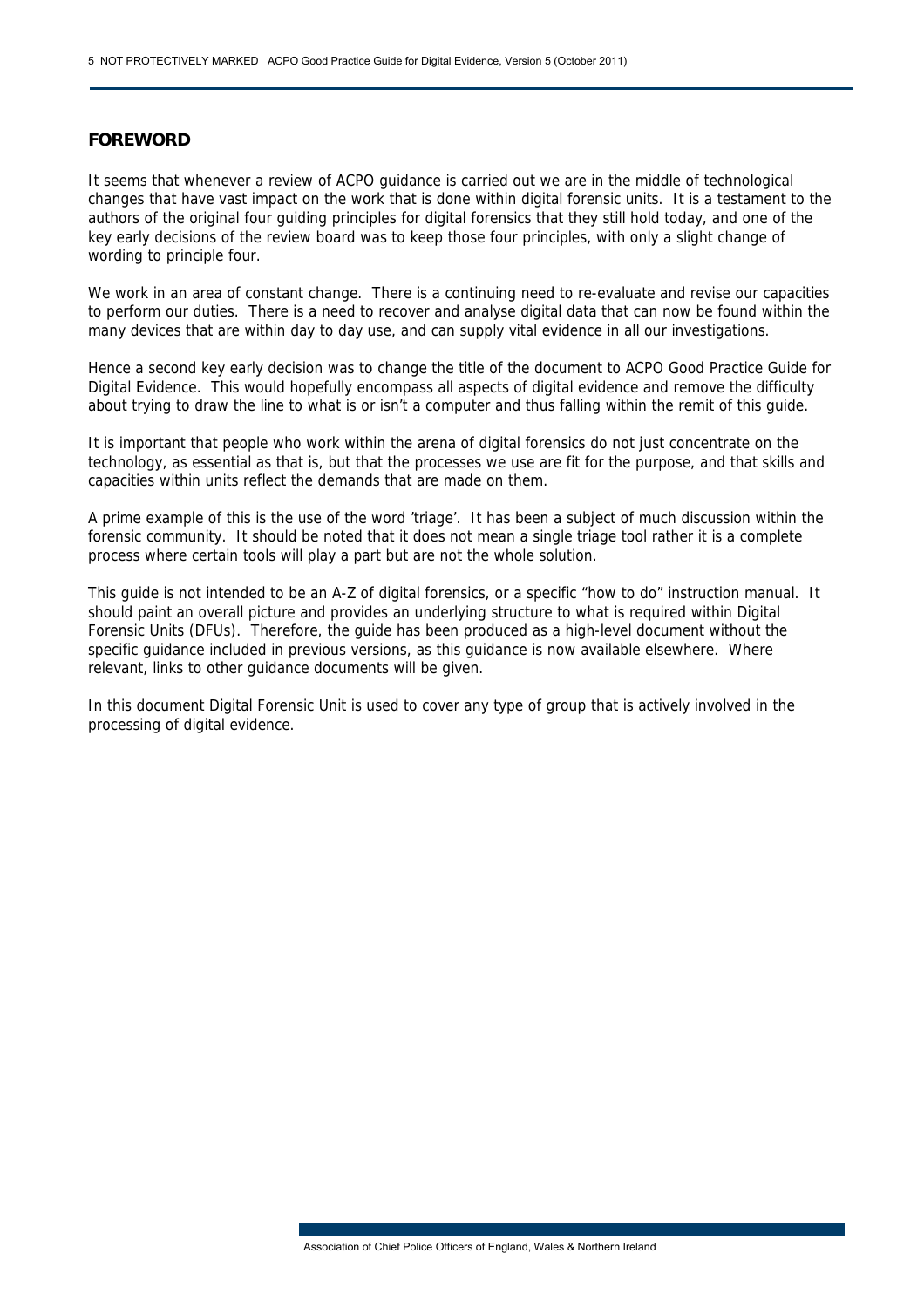#### **1. SECTION 1 – APPLICATION OF GUIDE**

- 1.1 When reading and applying the principles of this guide, any reference made to the police service also includes the Scottish Crime and Drugs Enforcement Agency (SCDEA) and the Police Service for Northern Ireland (PSNI) unless otherwise indicated.
- 1.2 This guide is primarily written for the guidance of UK law enforcement personnel who may deal with digital evidence. This will include:
	- Persons who are involved in the securing, seizing and transporting of equipment from search scenes with a view to recovering digital evidence, as well as in the identification of the digital information needed to investigate crime;
	- Investigators who plan and manage the identification, presentation and storage of digital evidence, and the use of that evidence;
	- Persons who recover and reproduce seized digital evidence and are trained to carry out the function and have relevant training to give evidence in court of their actions. **Persons who have not received appropriate training and are unable to comply with the principles should not carry out this category of activity;**
	- Persons who are involved in the selection and management of persons who may be required to assist in the recovery, identification and interpretation of digital evidence.
- 1.3 Since the previous version of the guide was published, the Forensic Science Regulator has published new draft Codes of Conduct and Practice covering forensic science throughout the UK. All practitioners working in the field of digital forensics must abide by these codes.

#### **2. SECTION 2 – THE PRINCIPLES OF DIGITAL EVIDENCE**

#### **2.1 PRINCIPLES**

- 2.1.1 **Principle 1:** No action taken by law enforcement agencies, persons employed within those agencies or their agents should change data which may subsequently be relied upon in court.
- 2.1.2 **Principle 2:** In circumstances where a person finds it necessary to access original data, that person must be competent to do so and be able to give evidence explaining the relevance and the implications of their actions.
- 2.1.3 **Principle 3:** An audit trail or other record of all processes applied to digital evidence should be created and preserved. An independent third party should be able to examine those processes and achieve the same result.
- 2.1.4 **Principle 4:** The person in charge of the investigation has overall responsibility for ensuring that the law and these principles are adhered to.

#### **2.2 EXPLANATION OF THE PRINCIPLES**

- 2.2.1 All digital evidence is subject to the same rules and laws that apply to documentary evidence.
- 2.2.2 The doctrine of documentary evidence may be explained thus: the onus is on the prosecution to show to the court that the evidence produced is no more and no less now than when it was first taken into the possession of law enforcement.
- 2.2.3 Operating systems and other programs frequently alter, add and delete the contents of electronic storage. This may happen automatically without the user necessarily being aware that the data has been changed.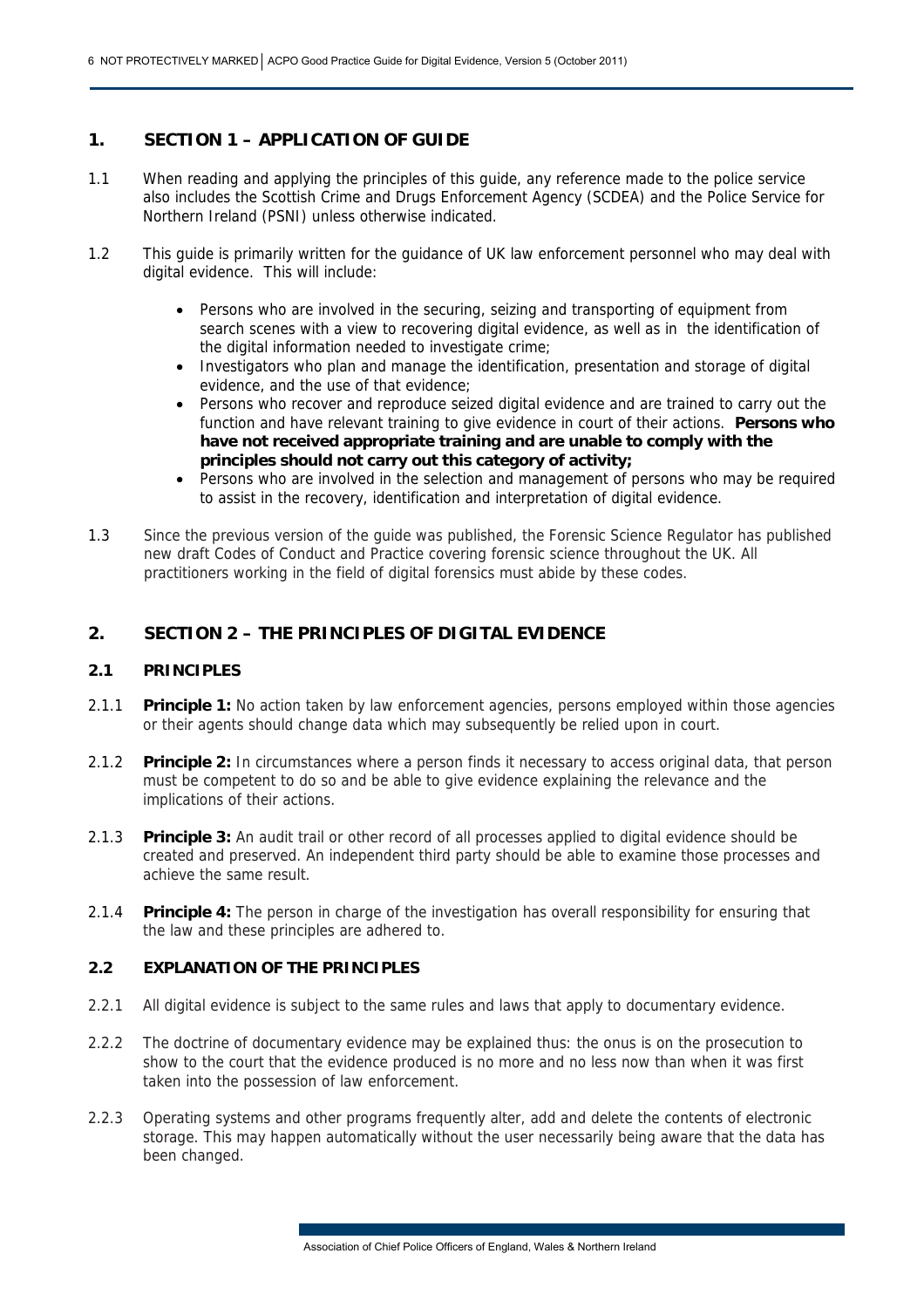- 2.2.4 In order to comply with the principles of digital evidence, wherever practicable, proportionate and relevant an image should be made of the device. This will ensure that the original data is preserved, enabling an independent third party to re-examine it and achieve the same result, as required by principle 3.
- 2.2.5 This may be a physical / logical block image of the entire device, or a logical file image containing partial or selective data (which may be captured as a result of a triage process). Investigators should use their professional judgement to endeavour to capture all relevant evidence if this approach is adopted.
- 2.2.6 In cases dealing with data which is not stored locally but is stored at a remote, possibly inaccessible location it may not be possible to obtain an image. It may become necessary for the original data to be directly accessed to recover the data. With this in mind, it is essential that a person who is competent to retrieve the data and then able to give evidence to a court of law makes any such access. Due consideration must also be given to applicable legislation if data is retrieved which resides in another jurisdiction.
- 2.2.7 It is essential to display objectivity in a court of law, as well as the continuity and integrity of evidence. It is also necessary to demonstrate how evidence has been recovered, showing each process through which the evidence was obtained. Evidence should be preserved to such an extent that a third party is able to repeat the same process and arrive at the same result as that presented to a court.
- 2.2.8 It should be noted that the application of the principles does not preclude a proportionate approach to the examination of digital evidence. Those making decisions about the conduct of a digital investigation must often make judgements about the focus and scope of an investigation, taking into account available intelligence and investigative resources. This will often include a risk assessment based on technical and non-technical factors, for example the potential evidence which may be held by a particular type of device or the previous offending history of the suspect. Where this is done it should be transparent, decisions should be justifiable and the rationale recorded.
- 2.2.9 Application of the four principles will also be informed by:
	- The Forensic Science Regulator's forthcoming Codes of Practice and Conduct;
	- The guidance around digital forensic process improvements developed by the National Policing Improvement Agency's Forensic 21 programme and those engaged in the collection, examination or reporting of digital evidence should also refer to that guidance.

#### **3. SECTION 3 – PLAN**

- 3.1 This also refers to the:
	- The NPIA Forensic21 HTCU Computer Examination Process, 2011
	- The SCDEA HTCU Guidance
- 3.2 The proliferation of digital devices and the advances in digital communications mean that digital evidence is now present or potentially present in almost every crime.
- 3.3 Digital evidence can be found in a number of different locations:
	- Locally on an end-user device typically a user's computer, mobile/smart phone, satellite navigation system, USB thumb drive, or digital camera;
	- $\bullet$  On a remote resource that is public for example websites used for social networking, discussion forums, and newsgroups;
	- On a remote resource that is private an internet Service Provider's logs of users' activity, a mobile phone company's records of customers' billing, a user's webmail account, and increasingly common, a user's remote file storage;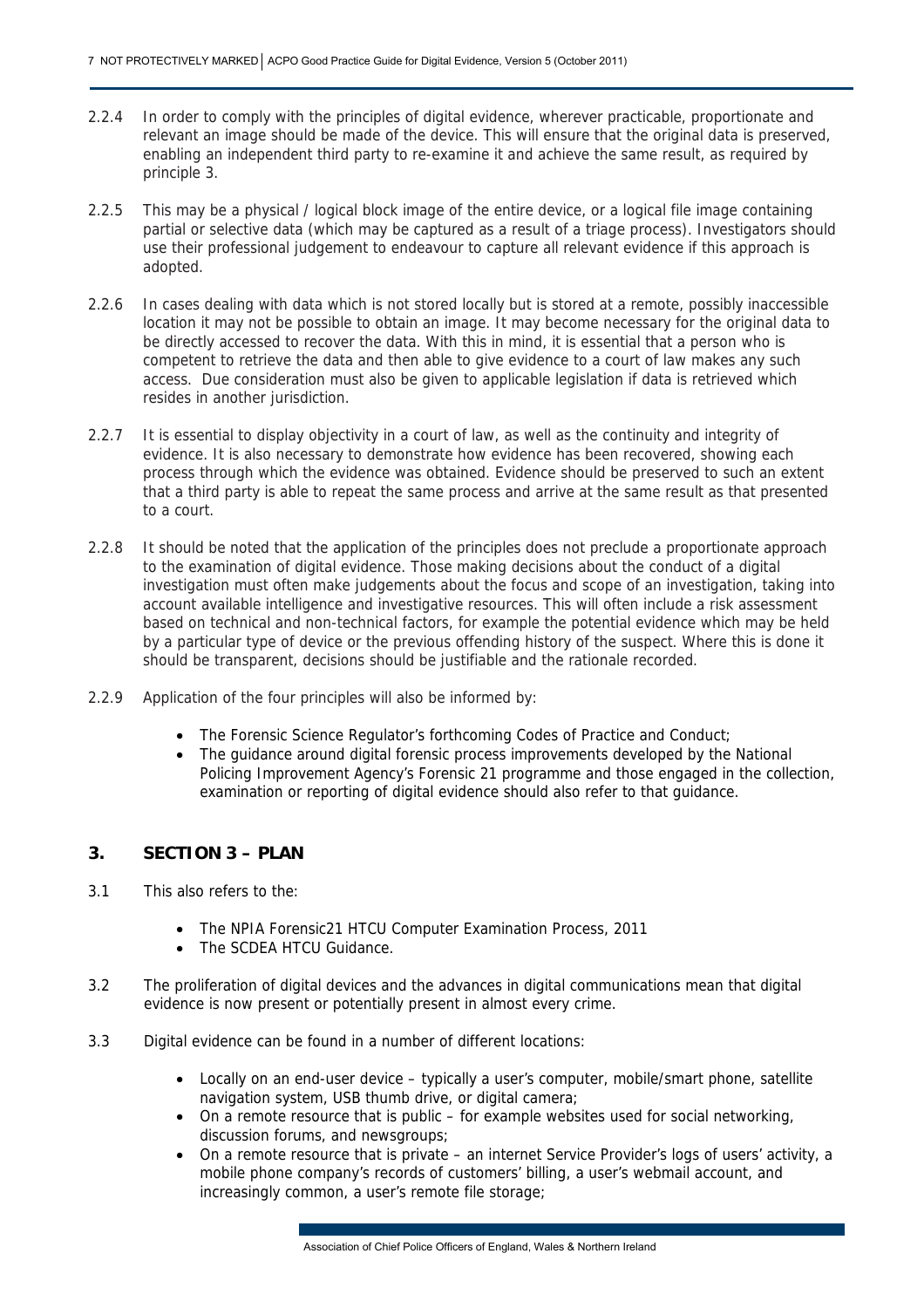- In transit for example mobile phone text messages, or voice calls, emails, or internet chat.
- 3.4 It would be quite common for evidence of a crime to be in more than one of the locations mentioned above. However it might be much easier to obtain the evidence from one location rather than another; careful consideration should be given to the resources required to obtain the evidence.
- 3.5 For example, if evidence is required of contact between two mobile phone numbers, the best method would be to obtain call data from the Communication Service Providers via the force SPOC, rather than to request a forensic examination of the mobile phones. The call data is likely to be more comprehensive than call logs from a mobile phone and the times and dates can be relied upon, which is not necessarily the case with logs from a mobile phone.
- 3.6 In addition, investigators seeking to capture 'in transit' evidence must be aware of the implications under the Regulation of Investigatory Powers Act (RIPA) and the need to seek appropriate authorities for doing so. Further information is available from force SPOCs.
- 3.7 With the above in mind, it is important that investigators develop appropriate strategies to identify the existence of digital evidence and to secure and interpret that evidence throughout their investigation.
- 3.8 Due consideration should always be given by the investigators of the benefits to the overall investigation of conducting any digital forensic work. Proportionality should be assessed when a digital forensic strategy is being considered to ensure that limited resources for digital forensic investigation are directed appropriately.

#### **4. SECTION 4 – CAPTURE**

- 4.1 This also refers to:
	- Retrieval of Video Evidence and Production of Working Copies from Digital CCTV Systems v2.0;
	- Network forensics and volatile data collection  $-$  Appendix A;
	- Crimes involving websites, forums and blogs Appendix B.

#### **4.2 PHYSICAL CRIME SCENES**

4.2.1 There are many different types of digital media and end-user devices, which may be encountered during a search of a crime scene, all of which have the potential to hold data which may be of value to the investigation. In order to preserve the data and achieve best evidence, these items must be handled and seized appropriately, and should be treated with as much care as any other item that is to be forensically examined. This section is intended to assist individuals to ensure their actions in relation to seizure are correct.

#### **4.3 PROPORTIONALITY ISSUES RELATING TO SEIZURE**

- 4.3.1 Proportionality issues relating to seizure are:
	- Before seizing an item, consider whether the item is likely to hold evidence. For example, is this a family computer or a computer belonging to a suspect?
	- Ensure that details of where the item was found are recorded, which could assist in prioritising items for examination at a later stage;
	- Consider when the offence was committed; when seizing CCTV, give consideration to narrowing down what is seized, by camera and/or time period. Check whether another system may be better placed to record the evidence;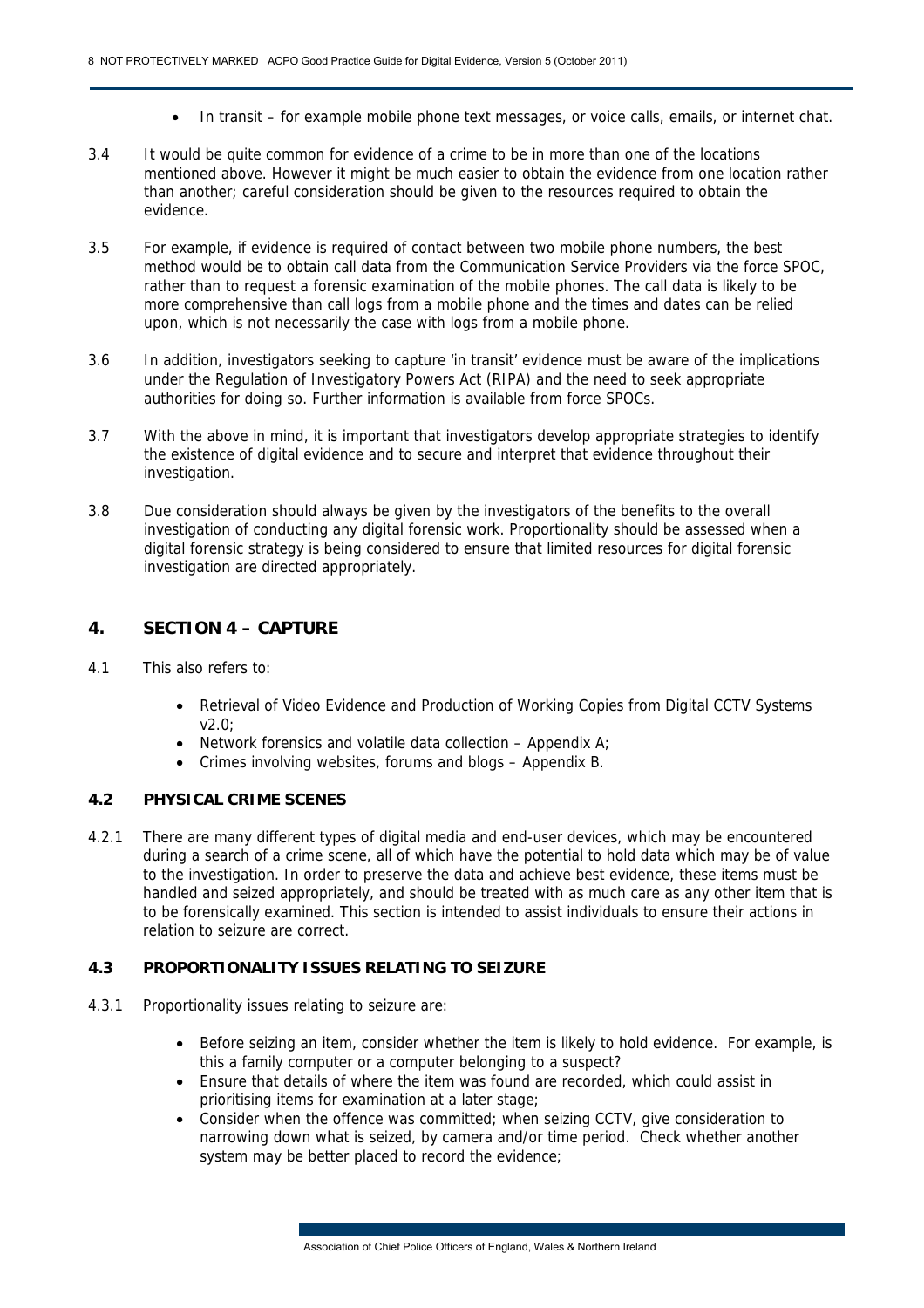- Differentiate between mobile phones found on a suspect (likely to be in current use) and phones found in a drawer (may not be in current use), as different levels of examination may be possible for these;
- Also consider that evidence may be stored online, or on an internet service provider's systems, and end-user devices may only be needed to obtain the details necessary to request this evidence from the service provider. If so, it is best to seize items in current usage, i.e. computers connected to the internet.
- 4.3.2 Digital devices and media should not be seized just because they are there. The person in charge of the search must have reasonable grounds to remove property and there must be justifiable reasons for doing so. The search provisions of PACE Legislation Codes of Practice equally apply to digital devices and media in England, Wales and Northern Ireland. In Scotland, officers should ensure they are acting within the terms of the search warrant.
- 4.3.3 Due regard should also be given to the application of the European Convention of Human Rights.

#### **4.4 BEFORE ATTENDING A SCENE TO CAPTURE DIGITAL EVIDENCE**

- 4.4.1 Persons responsible for the seizure of digital devices, or for on-scene capture of data, should ensure:
	- They have the necessary equipment. (Refer to the First Responder's Guide for a detailed breakdown);
	- They have considered potential sources of evidence and know what is likely to be relevant, where possible.
- 4.4.2 Where an investigation is likely to involve the examination of user-created digital images, consideration should be given to the question of seizing of cameras and other devices capable of taking digital photographs. For example, in cases where a suspect is believed to have taken indecent photographs of children, seizure of devices capable of taking digital photos could be useful not only for the data they store, but also to link these devices to previously identified indecent photographs by the examination of digital metadata (EXIF data).
- 4.4.3 Where necessary, specialist advice from a force's Digital Forensic Unit should be sought in advance. If given sufficient information about the investigation, DFUs will be able to advise on which items are most likely to provide the evidence sought.

#### **4.5 WHEN ATTENDING A SCENE**

- 4.5.1 To comply with principle 3, records must be kept of all actions taken in relation to digital evidence, which could include photographs/diagrams of equipment locations, details of any information provided by persons present, and records of any actions taken at the scene.
- 4.5.2 Refer to the First Responder's Guide for detailed guidance on seizure for individual items. However, persons attending a scene should be especially aware that **systems which are powered on (running) need to be handled with care**, as there is the potential to make unwanted changes to the evidence if these are not dealt with correctly. Such systems should only be accessed by appropriately trained personnel. In addition, volatile data of evidential value may be lost.

#### **4.6 CAPTURING ONLINE EVIDENCE**

- 4.6.1 In some investigations the capture of digital evidence may be from an online rather than a physical location. Detailed guidance on securing this evidence can be found in 'Crimes involving websites, forums and blogs' and 'Network forensics and volatile data'.
- 4.6.2 Online evidence can roughly be split into that which is publicly available (e.g. forum postings, where the forum does not require a login to view) and that which is private (e.g. Facebook account information). There may be scope to obtain both (e.g. by capturing the text of a forum posting and then requesting the account details of the user who made the posting from the forum owner).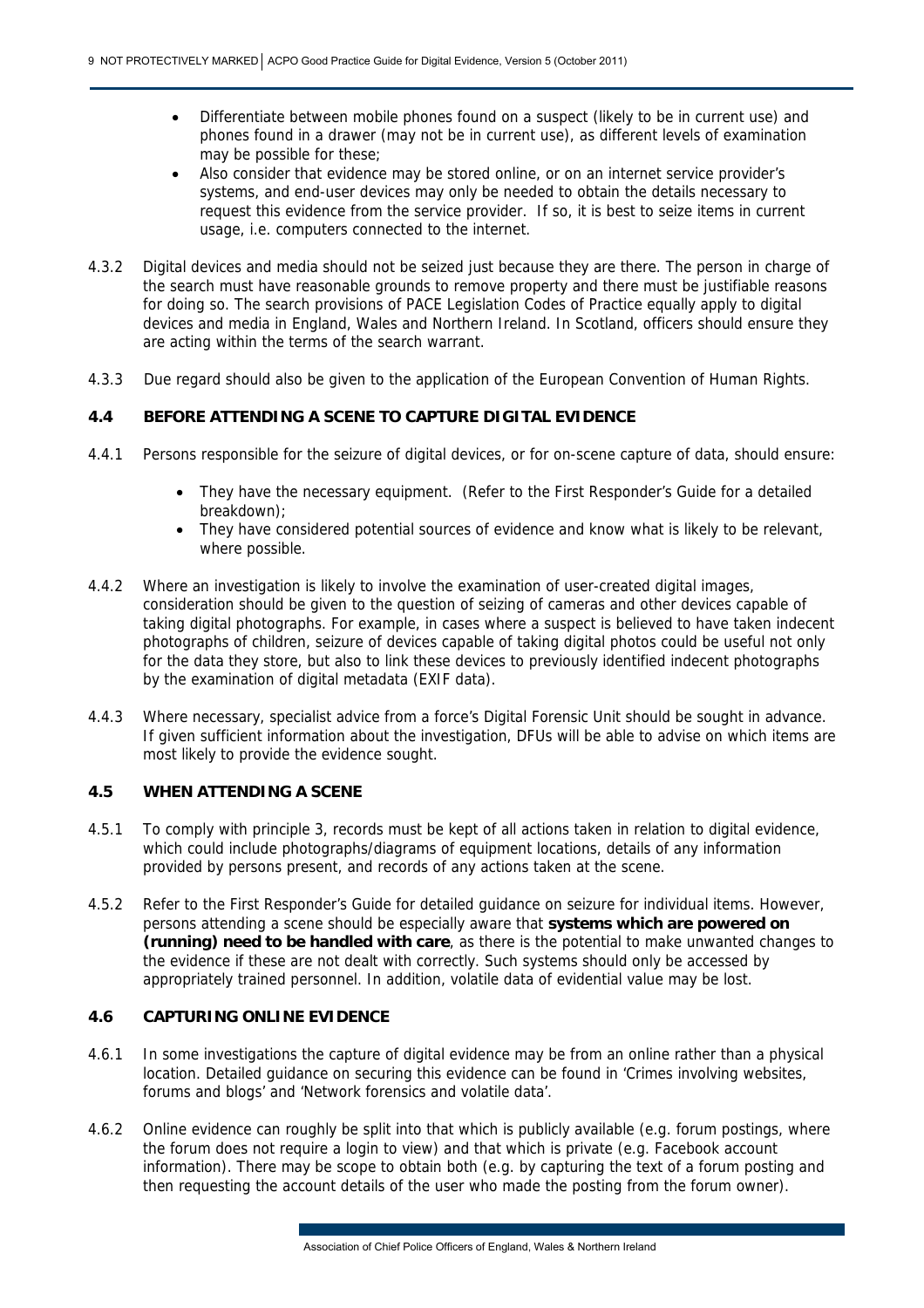Investigators should be aware of the potential issues when capturing publicly available data, Including the 'footprints' which are left when accessing a site, which can alert a website owner to law enforcement interest.

4.6.3 Records should be kept of all actions taken when capturing online evidence in order to comply with principle 3.

#### **5. SECTION 5 – ANALYSE**

- 5.1 This also refers to:
	- The NPIA Forensics21 HTCU Computer Examination Process, 2011;
	- Forensic Science Regulator's Codes of Practice and Conduct;
	- Digital Imaging Procedure v2.1.
- 5.2 Devices seized as part of a search will typically be submitted to the force Digital Forensic Unit in accordance with force policy. Due to the volume and complexity of data stored on digital devices, it is not possible or desirable to extract all data held on a device for review by investigators. Instead, a forensic strategy needs to be formulated to enable the examination to be focused on the relevant data.
- 5.3 The National Policing Improvement Agency is currently formulating suggested processes for digital examinations involving computer and phone devices. Readers should refer to these processes for more specific detail of best practice digital examination processes. Other types of digital examinations should follow the same principles, briefly summarised below.
- 5.4 The investigator needs to properly consider the nature and purpose of the digital examination. The investigator must be clear on what priorities are placed on the examination as it may well be that key information needs to be found in order to preserve evidence that may exist elsewhere. This is particularly the case where it relates to the existence of additional evidence, offenders and victims.
- 5.5 When submitting evidence to Digital Forensic Units, investigators must supply specific requirements. It is not practically possible to examine every item of digital data and clear tasking is needed to ensure that the digital forensic practitioner has the best chance of finding any evidence which is relevant to the investigation.
- 5.6 For more complex or lengthy investigations, an initial triage/review of the digital evidence (whether or not this is done using a specific triage tool) will give investigators and practitioners a better understanding of the nature of the digital evidence held. The forensic strategy should be regularly reviewed to take account of any changes in the direction of the investigation, which may occur as a result of digital forensic examination (for example, finding emails identifying a co-conspirator) or investigations elsewhere (a witness identifying another person as being of interest to the investigation). For this reason it is vital that the investigator and the digital forensic practitioner communicate regularly regarding the progress of the investigation.
- 5.7 If initial examination results in a large amount of data to be reviewed, consideration must be given to who is best placed to review that data. Often this will be the investigator, due to their greater knowledge of the case. Dependent on the source, this data may include:
	- Internet history records;
	- E-mails;
	- Instant Messaging Logs:
	- Media files (images and videos);
	- Text documents:
	- Spreadsheets:
	- CCTV;
	- Text Messages.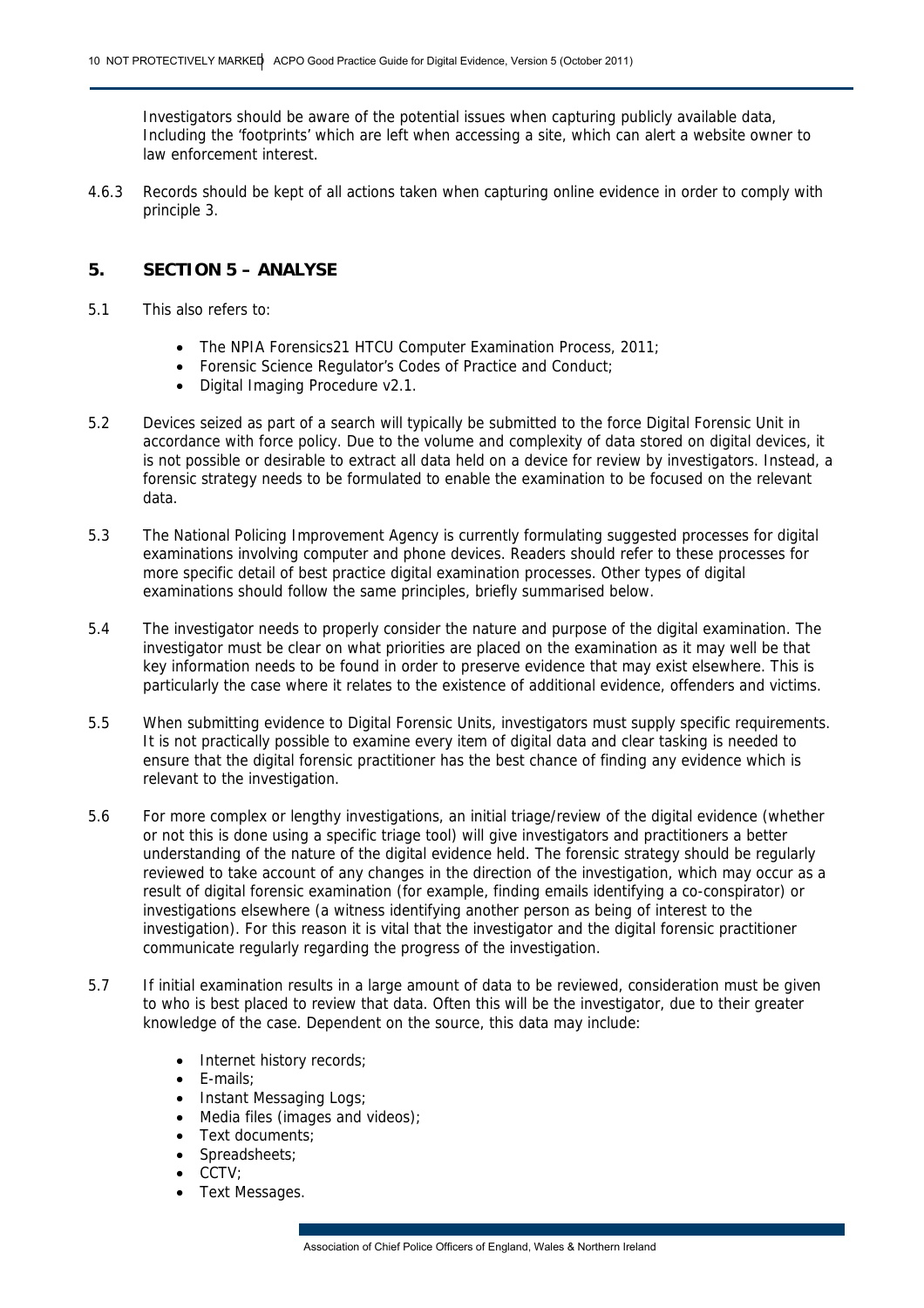- 5.8 Collaboration with the Digital Forensic Unit will ensure that the significance of any reviewed data is not misunderstood. For example, when reviewing keyword hits which exist in deleted files, the significance of a hit's location may need explanation from a digital forensic practitioner.
- 5.9 For mobile phone examinations, different levels of examination may be appropriate depending on the intelligence relating to the device and the requirements of the investigation. For example, a phone which has been found in a drawer may be examined only to retrieve the necessary information to request billing details and to establish whether it is owned by the suspect (level 1). A phone which is known to be in regular use by a suspect in a high profile investigation may be subject to a much more in-depth examination involving the retrieval of deleted data and potentially the physical removal and examination of memory chips (level 4). These examination levels are outlined in the NPIA mobile phone SOPs.

#### **5.10 INTERPRETATION OF DIGITAL DATA**

- 5.10.1 As with other forensic evidence, interpretation is often required to ensure the evidential weight of recovered digital evidence is clear. Practitioners who undertake the interpretation of digital data must be competent to do so and have had sufficient training to undertake the task assigned to them.
- 5.10.2 As an example, the presence of indecent images of children on a computer would not in itself be sufficient evidence of possession, as the possessor must be aware of the existence of the images. A digital forensic practitioner may interpret the presence of other digital evidence (such as a list of recently opened files, recent search terms, the name and location of folders/files containing the material, or whether or not the computer is password protected) to establish the likelihood of the user being aware of the existence of these images.
- 5.10.3 Establishing the provenance of digital evidence is another key task of the forensic practitioner, who must use their knowledge and skills to identify not just that the evidence exists but also how it came to be there. This is common to all forensic disciplines; for example, the presence of a defendant's fingerprint on a bottle at the crime scene may not have any bearing on whether the defendant committed the crime if the bottle may have been carried there by someone else. It is the responsibility of the practitioner to carry out analysis to identify provenance where necessary, to mitigate the risk of their findings being misinterpreted.
- 5.10.4 Often the role of the digital forensic practitioner will be to make investigators and prosecutors aware of the limitations of the digital evidence as well as its strengths.
- 5.10.5 It must also be borne in mind that the development of digital technology is dynamic and the practitioners may well face significant challenges to their knowledge. It is not possible to be an expert in all aspects of digital forensic examination, but a practitioner should be aware of the limits of their knowledge and where further research or additional specialist knowledge is required.

#### **6. SECTION 6 – PRESENT**

- 6.1 This also refers to:
	- NPIA Forensics21 process maps:
	- CPS disclosure manual, annex K.
- 6.2 Communication of the results of a digital forensic examination may be through a number of means:
	- Verbally to an investigator/officer throughout a case;
	- By a statement or report on conclusion of the case;
	- In court if witness evidence is required.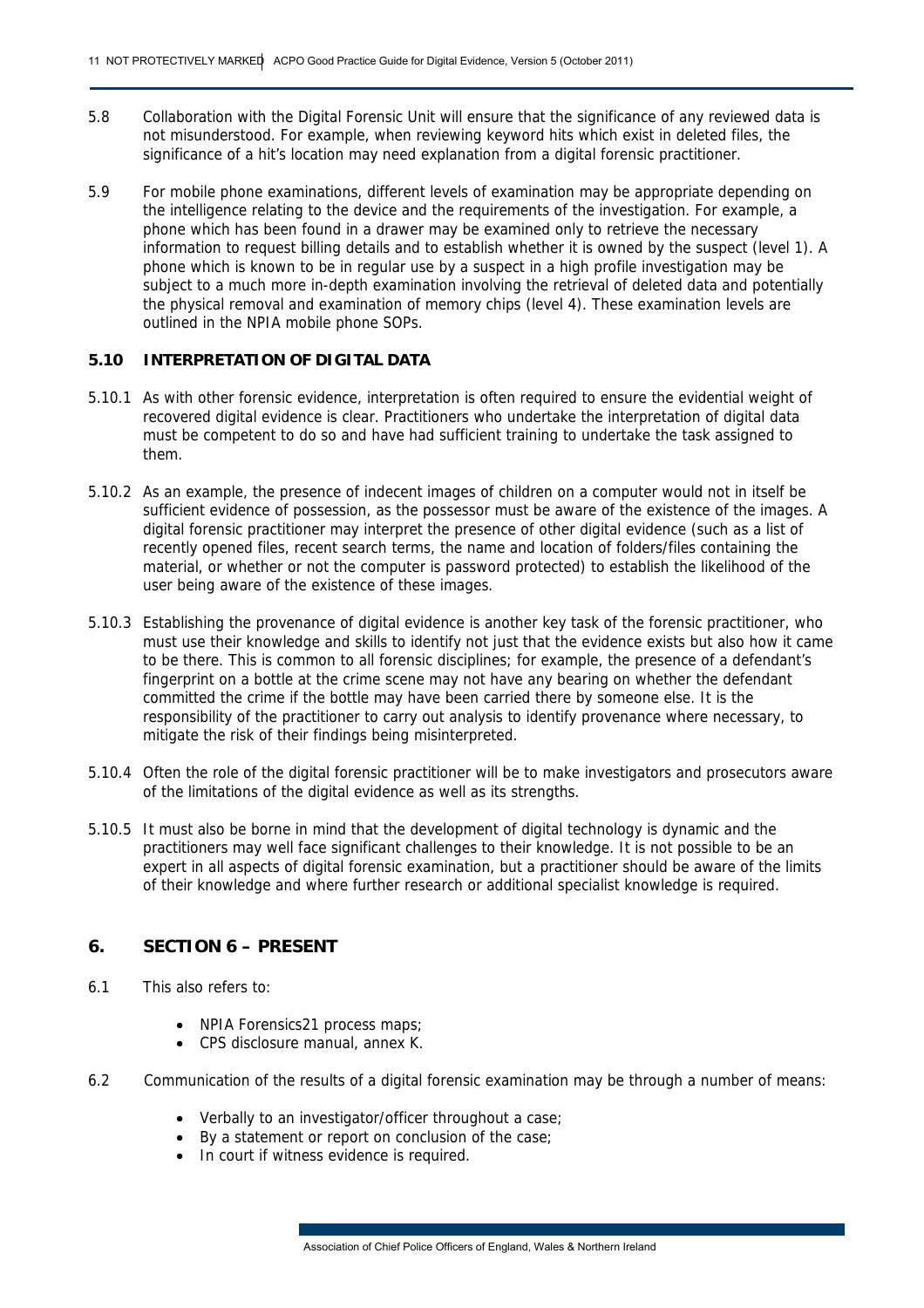6.3 In all cases a digital forensic practitioner must be aware of their duty of impartiality and that they must communicate both the extent and the limitations of the digital forensic evidence. This is especially important as, due to the nature of digital forensic evidence, it is not always immediately understandable by the layman.

#### **6.4 VERBAL FEEDBACK**

- 6.4.1 This should be given regularly throughout the progress of an examination. In this way it will enable the investigator to pursue relevant lines of enquiry as these become evident, and will ensure that the practitioner is up-to-date with any information required to better target their investigation.
- 6.4.2 It is important that this communication be recorded for potential disclosure at a later date. Good practice would be for a verbal conversation to be followed up via email, or to be recorded in contemporaneous notes.

#### **6.5 STATEMENTS OR REPORTS**

- 6.5.1 The statement or report is the ultimate product of the examination. It should outline the examination process and the significant data recovered. Whilst an initial report may be relatively brief, the practitioner should be in a position to produce a full technical report should one later be required.
- 6.5.2 The report should be written to be understandable to the reader; this may include the use of a glossary, diagrams/screenshots to illustrate points, the use of examples and avoidance of technical jargon.
- 6.5.3 When particular items are reproduced in a report, care should be taken to ensure that the representation is accurate. For example, pictures should not be reproduced at a larger size without this being made clear in the report. If a report is produced digitally, items should be reproduced where possible in their original file formats, to ensure that those viewing will see the item as close as possible to its original appearance. If this is not appropriate (for example, if a file needs to be converted to a more common format for reviewing) then the fact that it has been converted must be stated in the report. Where it is not possible to reproduce the item as it would have originally been viewed, for example, when a webpage is retrieved some time after the original page was accessed, this must also be clearly stated in the report.
- 6.5.4 The report should make clear the strength of any conclusions reached and always identify where an opinion is being given, to distinguish this from fact. Where opinion evidence is provided, the practitioner must state the facts on which this is based, and how he or she came to this conclusion.

#### **6.6 WITNESS EVIDENCE**

- 6.6.1 A practitioner may need to testify about not only the conduct of the examination, but also the validity of the procedure and their experience and qualifications to conduct the examination.
- 6.6.2 Expert witness training should be considered for digital forensic practitioners so they are familiar with the process of giving evidence and aware of their responsibilities as witnesses. A digital forensic practitioner will not always be giving expert evidence and should clearly understand the distinction between expert evidence and evidence of fact.
- 6.6.3 When giving evidence, practitioners must make clear when they are expressing facts and when they are giving opinions, as above. Practitioners, when giving expert evidence, must take care to do so only where it relates to their own area of expertise and remember that their duty when giving evidence (whether it be in report form or as a witness) is to the court, regardless of which party has instructed them.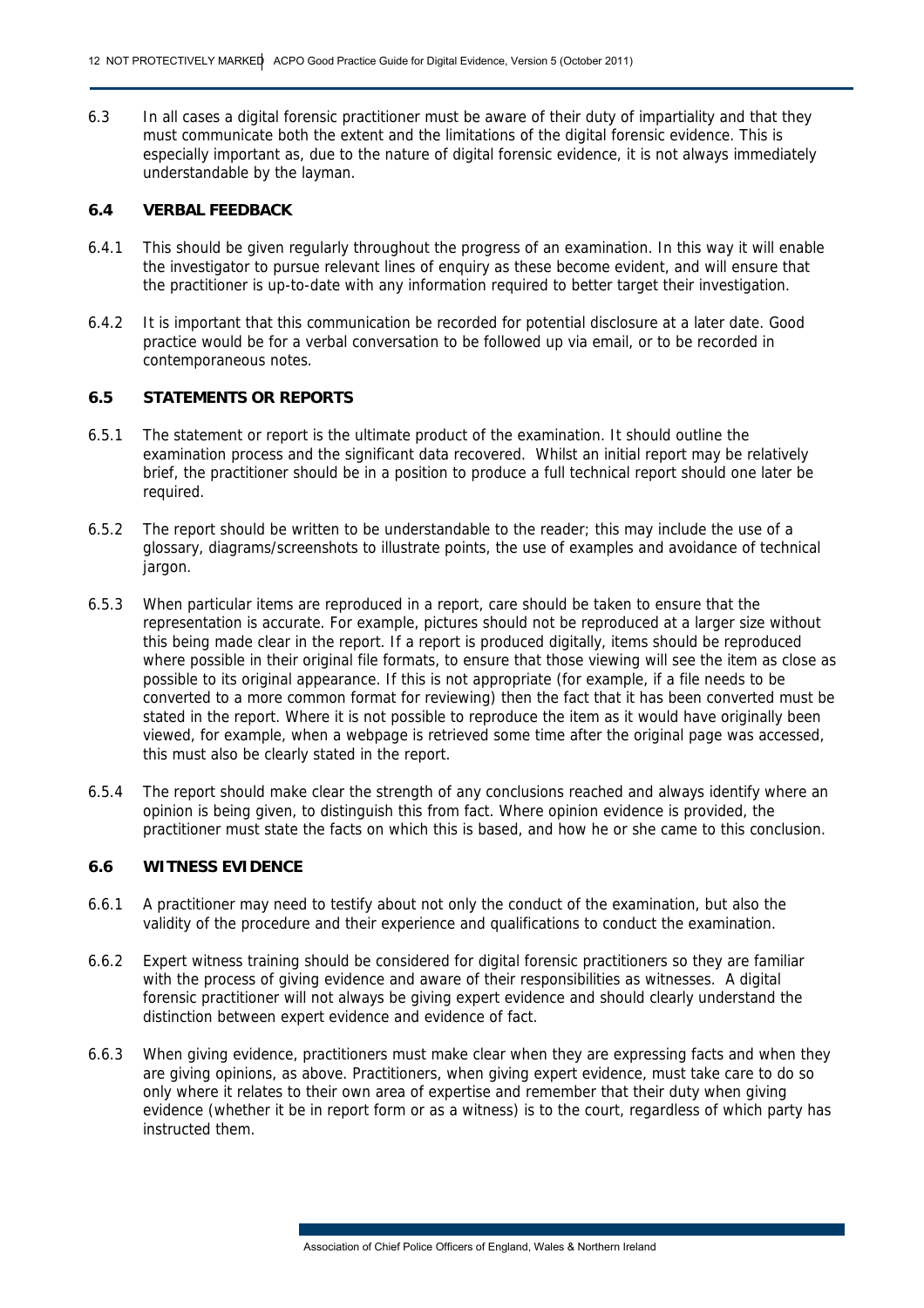#### **6.7 CONTEMPORANEOUS NOTES**

6.7.1 It is worth repeating at this point that full records should be made of all actions taken. These must be disclosed to the defence who may subsequently cause a further examination to be conducted. A significant part of such an examination will be to validate the actions and results of the original examination. Such records are also part of the unused material for the case under investigation.

#### **7. SECTION 7 – GENERAL**

#### **7.1 TRAINING AND EDUCATION**

- 7.1.1 Also refers to:
	- ACPO Good Practice and Advice Guide for Managers of e-Crime Investigations ('Managers' Guide').
- 7.1.2 The general principle of training in digital investigation significantly differs from usual police training. Owing to the rapidly changing environment of technology, there is a requirement for the continuous but essential retention and updating of skills.
- 7.1.3 Readers should refer to the section concerning training in the Good Practice and Advice Guide for Managers of e-Crime Investigations**.**
- 7.1.4 It is also the personal responsibility of any person working within the area of digital forensics to maintain their knowledge of the subject areas they are involved in. Formal training is just one route, but there is also a vast amount of open-source information available for self development and awareness. (Practitioners should be mindful that the veracity of open-source information cannot always be established, and should critically evaluate any information sourced in this way.) Professional development can also be progressed by attending conferences and technical workshops, conducting independent research, participating in online specialist forums or by discussions with subject matter experts in other forces or agencies.
- 7.1.5 Police personnel should also be aware of POLKA (Police On-Line Knowledge Area), an information sharing resource where there are digital forensic communities that discuss numerous topics and a library of some relevant documentation.

#### **7.2 WELFARE IN THE WORKPLACE**

- 7.2.1 Also refers to:
	- ACPO Good Practice and Advice Guide for Managers of e-Crime Investigations.
- 7.2.2 There are a number of aspects concerning the welfare of staff working within the digital forensic area and the risks associated with that type of work:
	- The psychological effect of viewing disturbing material including indecent images of children (IIOC);
	- Electrical safety;
	- Ergonomics, including working with Display Screen Equipment (DSE);
	- Biohazards.
- 7.2.3 Both staff and managers should be aware of the potential impacts of these and take steps to minimise their effect. For further details, refer to the Managers' Guide.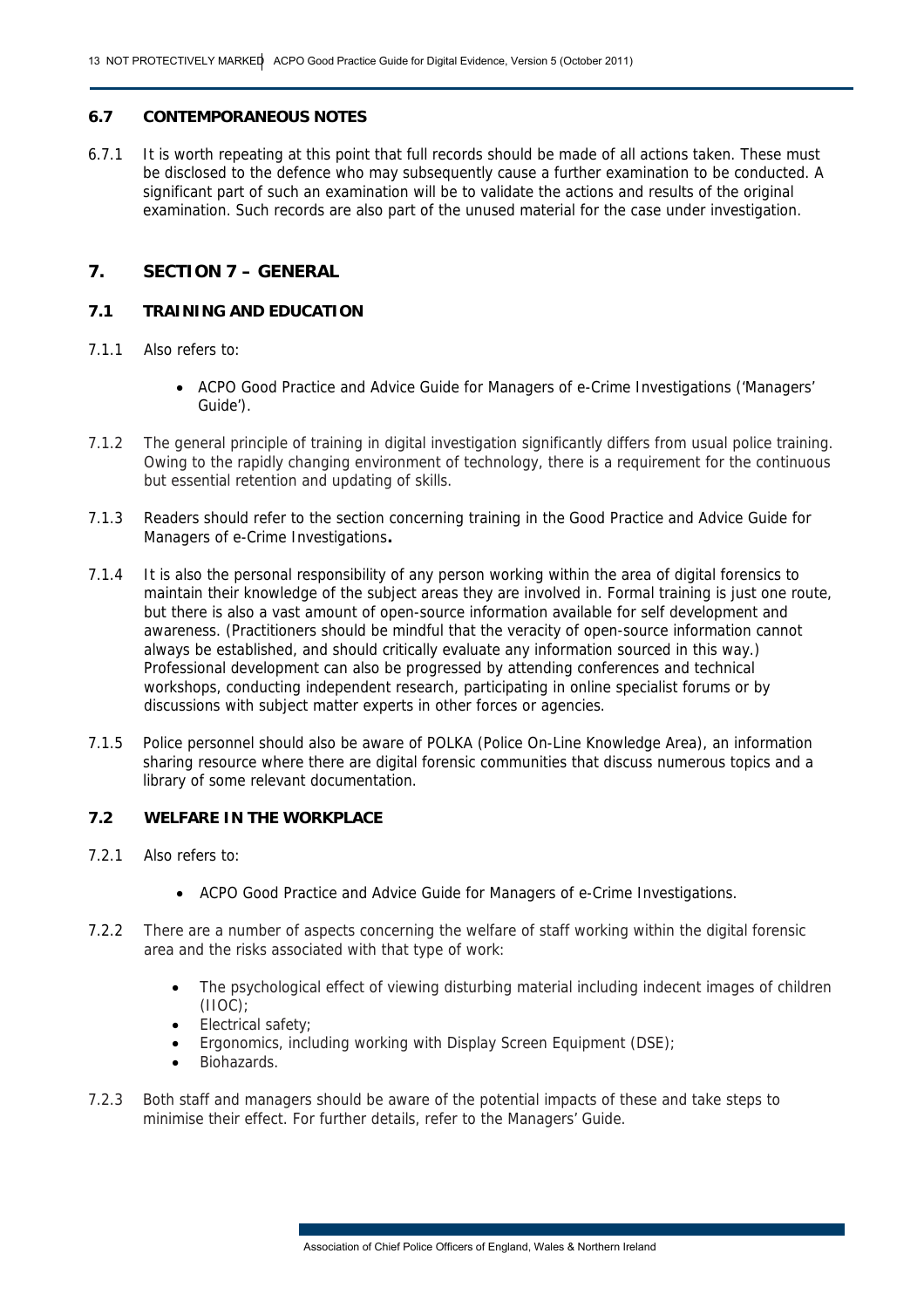#### **7.3 DIGITAL FORENSIC CONTRACTORS**

- 7.3.1 Also refers to:
	- ACPO Good Practice and Advice Guide for Managers of e-Crime Investigations;
	- Forensic Regulator's Codes of Practice and Conduct.
- 7.3.2 Where the services of commercial forensic service providers are required by law enforcement, it is important to select external consulting witnesses/forensic practitioners carefully. Any external practitioner should be familiar with, and agree to comply with, the principles of digital evidence referred to in this guide.
- 7.3.3 Selection of external providers, particularly in the more unusual or highly technical areas, can be a problem for the investigator. Digital forensic units may be able to offer more advice on the criteria for selection.
- 7.3.4 Readers should refer to the ACPO Managers' Guide for further suggestions on the practical aspects of selecting an external forensic service provider (including such aspects as security clearance and physical security requirements or procurement issues). They should also ensure that any forensic service provider engaged on law enforcement work is able to work in accordance with the Forensic Regulator's Codes of Practice and Conduct which requires ISO accreditation (ISO 17025 and ISO 17020). The Regulator will expect compliance for all digital forensic services by 2014, but procurement frameworks and contracts should be looking at compliance for external service providers in advance of this date.
- 7.3.5 When engaging the services of digital forensic contractors, processes and policies for the retention of case-related data should be considered, both on an ongoing basis and following the termination of the contract. Contractors and those engaging them must comply with the terms of the Data Protection Act, and with any local policies of the engaging organisation.

#### **7.4 DISCLOSURE**

7.4.1 Also refers to:

- Attorney General's Guidelines on Disclosure (revised April 2005);
- CPS Disclosure Manual.
- 7.4.2 The particular issues relating to disclosure of digital evidence are typically those of volume. A digital investigation may involve the examination of a vast amount of data and it is not always straightforward for investigators and prosecutors to discharge their disclosure obligations in respect of this. For example, the average hard disk is now larger than 200 gigabytes and this, if printed out on A4 paper, would be 10,000,000 pages long. In addition, the nature of digital evidence means it is not always possible to create a static representation which preserves the nature of the original evidence (e.g. of a database) and in some cases data can only be disclosed electronically, such as CCTV.
- 7.4.3 The Criminal Procedure and Investigations Act 1996 (CPIA) came into force on 1 April 1997<sup>1</sup>. The Act, together with its Code of Practice, introduced a statutory framework for the recording, retention, revelation and disclosure of unused material obtained during criminal investigations commenced on or after that date.
- 7.4.4 Additional guidance for investigators and prosecutors to assist them in complying with their statutory duties is set out in the Attorney General's Guidelines on Disclosure (revised April 2005). ACPO and the CPS have also agreed detailed joint operational instructions for handling unused material, currently set out in the Disclosure Manual.

<sup>&</sup>lt;sup>1</sup> It has recently been amended in key respects following the implementation of some of the provisions of Part V of the Criminal Justice Act 2003, as of 4 April 2005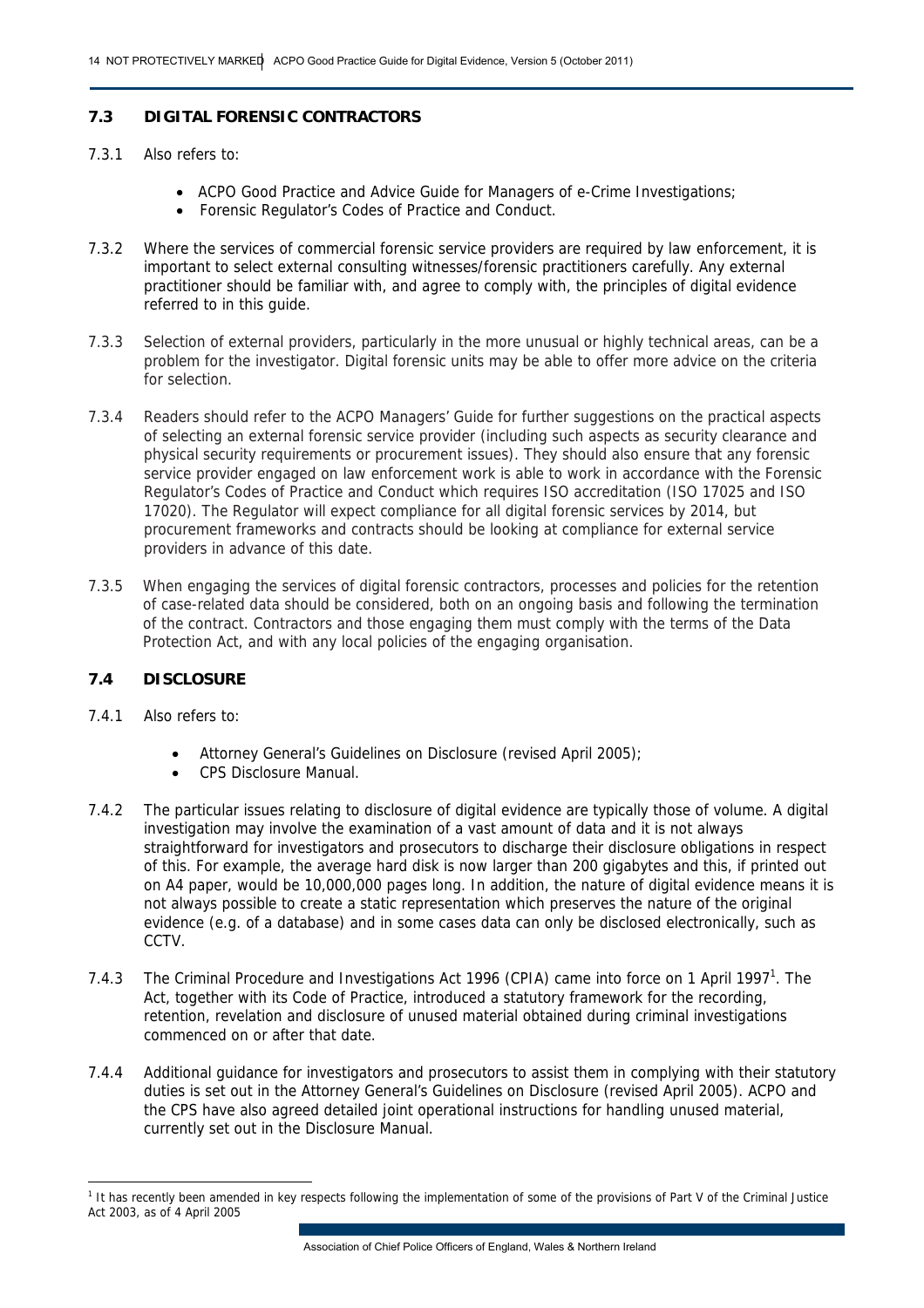- 7.4.5 What follows should be regarded as a very brief summary of some of the relevant guidance in the Disclosure Manual. It is not intended as a replacement for the detailed guidance provided in the Manual itself.
- 7.4.6 Even in relatively straightforward cases, investigators may obtain, and even generate, substantial quantities of material. Some of this material may in due course be used as evidence: for example, physical exhibits recovered from the scene of the crime or linked locations, CCTV material, forensic evidence, statements obtained from witnesses and tape recordings of defendants interviewed under caution before charge. The remaining material is the 'unused material', and it is this material which is the subject of the procedure for disclosure created under the CPIA.
- 7.4.7 Generally material must be examined in detail by the disclosure officer or the deputy but, exceptionally, the extent and manner of inspecting, viewing or listening will depend on the nature of the material and its form. For example, it might be reasonable to examine digital material by using software search tools. If such material is not examined in detail, it must nonetheless be described on the disclosure schedules accurately and as clearly as possible. The extent and manner of its examination must also be described together with justification <sup>2</sup>for such action.
- 7.4.8 The CPIA Code of Practice also provides guidance concerning the duty to pursue all reasonable lines of enquiry, in relation to computer material<sup>3</sup>. Examination of material held on a computer may require expert assistance and, in some cases, Digital Evidence Recovery Officers (DEROs) may be commissioned to help extract evidence and assist with unused material. DEROs may be police officers, police staff or external service providers. The use of DEROs and related matters is discussed in detail in Annex H of the Disclosure Manual.
- 7.4.9 It is important that the material is inspected and described on the unused material schedule, in accordance with the above guidance, as it is the schedules (non-sensitive and sensitive) which are, in due course, revealed to the prosecutor, in order that the latter can comply with the duty under section 3 CPIA to provide primary disclosure to the accused (or initial disclosure, where the criminal investigation in question has commenced on or after 4 April 2005).
- 7.4.10 Whether the material is disclosed under section 3 of the CPIA, following service of a statement, or after an application for specific disclosure under section 8 of the Act, disclosure may be in the form of providing a copy or copies of the material in question to the defence. It may also be by permitting the defence (or a suitable expert, instructed by the defence) access to the actual material. Guidance concerning this is set out in the Disclosure Manual, 30.8 – 30.13.
- 7.4.11 It is important to note that where the computer material consists of sensitive images falling within section 1(1) (a) of the Protection of Children Act 1978, the guidance set out in the Memorandum of Understanding Between CPS and ACPO concerning Section 46 Sexual Offences Act 2003 (signed on 4th October 2004) should be followed.
- 7.4.12 In Scotland, the question of disclosure is fundamentally different from that in England and Wales and is one specifically for the Procurator Fiscal. The question of disclosure was judicially considered in the case of McLeod Petitioner, 1988, SLT233. There is no obligation upon the Crown to produce every document in their possession that has any connection with the case. It is the duty of the Procurator Fiscal to disclose anything that is relevant to establish the guilt or innocence of the accused. The court will not lightly interfere with the view of the Procurator Fiscal.

 <sup>2</sup> Paragraph 27, Attorney General's Guidelines on Disclosure (2005)<br><sup>3</sup> CBLA Code of Prastice, naragraph 2.5

<sup>&</sup>lt;sup>3</sup> CPIA Code of Practice, paragraph 3.5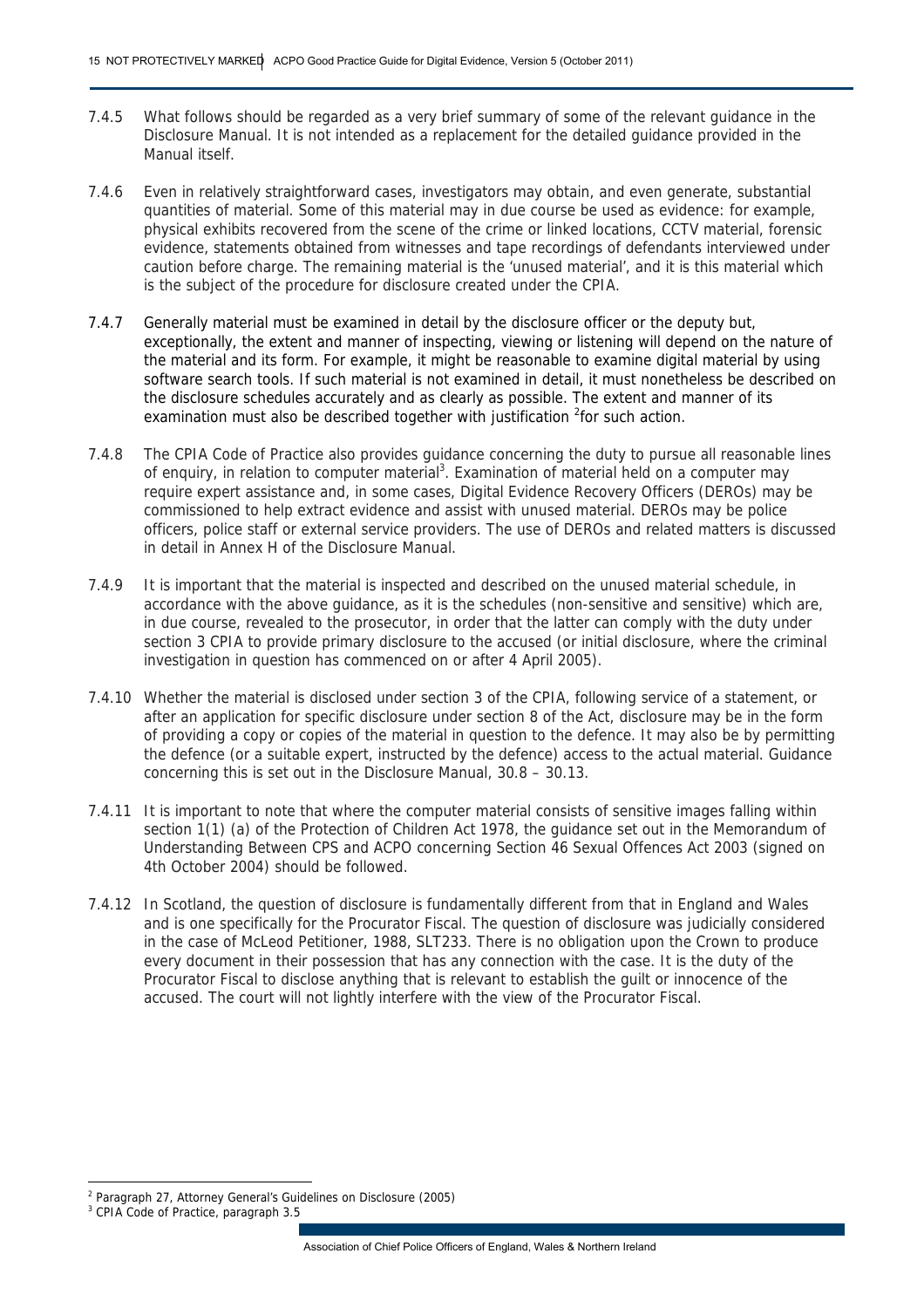#### **7.5 LEGISLATION**

#### 7.5.1 Also refers to:

- Legislation.gov.uk;
- ACPO Good Practice and Advice Guide for Managers of e-Crime Investigations.
- 7.5.2 A wide variety of legislation may apply in examinations of digital evidence. Some of the most relevant is detailed below.
	- **i. Computer Misuse Act 1990 (UK Wide)**  (http://www.legislation.gov.uk/ukpga/1990/18/introduction)

#### **S1 Unauthorised Access To Computer Material**

- It is an offence to cause a computer to perform any function with intent to gain unauthorised access to any program or data held in any computer. It will be necessary to prove the access secured is unauthorised and the suspect knows this is the case. This is commonly referred to as 'hacking'.
- The Police and Justice Bill 2006 amended the maximum penalty for Section 1 offences. The offence is now triable either way, i.e. in the Magistrates Court or the Crown Court. The maximum custodial sentence has been increased from six months to two years.

#### **S2 Unauthorised Access with Intent to Commit Other Offence**

• An offence is committed as per S1 but the S1 offence is committed with the intention of committing an offence or facilitating the commission of an offence. The offence to be committed must carry a sentence fixed by law or carry a sentence of imprisonment of 5 years or more. Even if it is not possible to prove the intent to commit the further offence, the S1 offence is still committed. Max penalty: 5 years imprisonment.

#### **S3 Unauthorised Acts with Intent to Impair Operation**

• An offence is committed if any person does an unauthorised act with the intention of impairing the operation of any computer. This 'impairment' may be such that access to data is prevented or hindered or that the operation or reliability of any program is affected. This offence carries a maximum penalty of ten years imprisonment. This offence is used instead of the Criminal Damage Act 1971, since it is not possible to criminally damage something that is not tangible. The Police and Justice Bill 2006 amended the original Section 3 Computer Misuse Act offence, unauthorised modification, and increased the maximum penalty to ten years imprisonment.

#### **S3A Making, Supplying or Obtaining Article for Use in S1 or S3 offences**

• The Police and Justice Bill 2006 created a new S3A offence of making, supplying (including offers to supply) or obtaining articles for use in S1 or S3 computer misuse offences. The maximum penalty for this offence is two years imprisonment.

#### **S10 Saving For Certain Law Enforcement Powers**

• This section explains that S1 of the Act has effect without prejudice to the operation in England, Wales or Scotland of any enactment relating to powers of inspection, search and seizure.

#### **S17 Interpretation**

This section assists by explaining the meaning of some of the words and phrases used within the Act.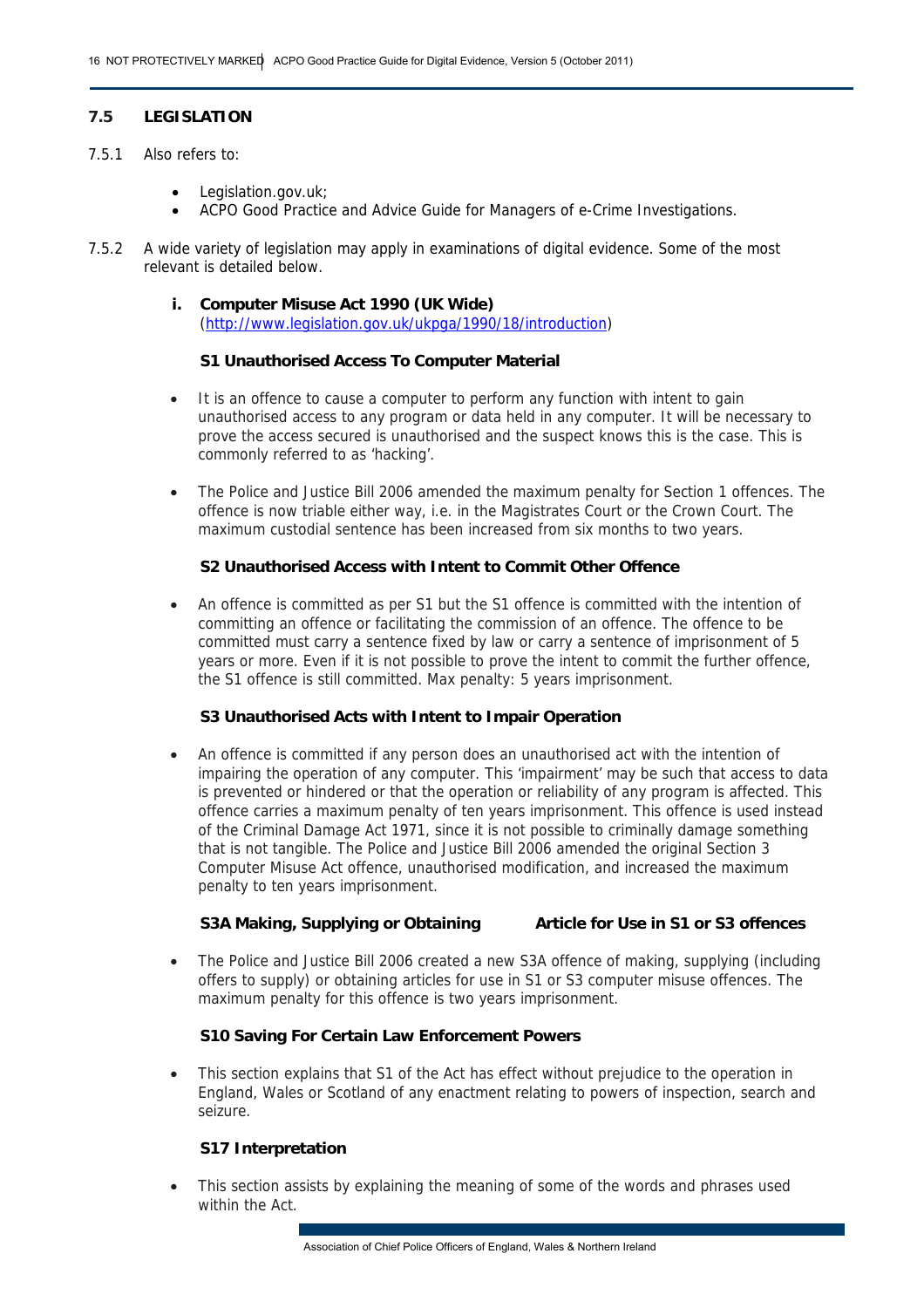#### **ii. The Police & Criminal Evidence Act 1984**  (http://www.legislation.gov.uk/ukpga/1984/60/contents)

- This legislation does not apply in Scotland unless officers from England, Wales and Northern Ireland are using their cross-border policing powers and procedures.
- Schedule 1 details the procedure by which special procedure material and excluded material can be obtained.
- A circuit judge can order that such material be produced to a constable for him to take away or that such material be made available for the constable to access within seven days of the order. For information held on a computer, an order can be made that the material is produced in a visible and legible form in which it can be taken away.

Or, an order can be made giving a constable access to the material in a visible and legible form within seven days of the order.

#### **S8 Search Warrant**

• A justice of the peace can issue a search warrant, if it is believed an indictable offence has been committed and evidence of that offence is on the premises. This warrant may, as per S16 of PACE, also authorise persons who can accompany the officers conducting the search – for example a computer expert.

#### **S19 General Power of Seizure**

This details the power by which an officer can seize items and the circumstances in which they can be seized.

#### **S20 Extension of Powers of Seizure to Computerised Information**

• This section details the power for requiring information held on a computer to be produced in a form in which it can be taken away and in which it is visible and legible.

#### **S21 Access and Copying**

• This section details the power in relation to having items seized accessed and copied to other relevant parties.

#### **S22 Retention**

This details the circumstances in which seized property can be retained.

#### **S78 Exclusion of Unfair Evidence**

- The court can exclude evidence where, with regard to all the circumstances, it would have an adverse effect on the fairness of the proceedings.
- **iii. Criminal Justice & Police Act 2001 (England, Wales & NI.)**  (http://www.legislation.gov.uk/ukpga/2001/16/contents)

#### **S50 (re search and seizure – bulk items)**

• Describes the power by which an item can be seized, if it is believed it may be something or it may contain an item or items for which there is a lawful authorisation to search.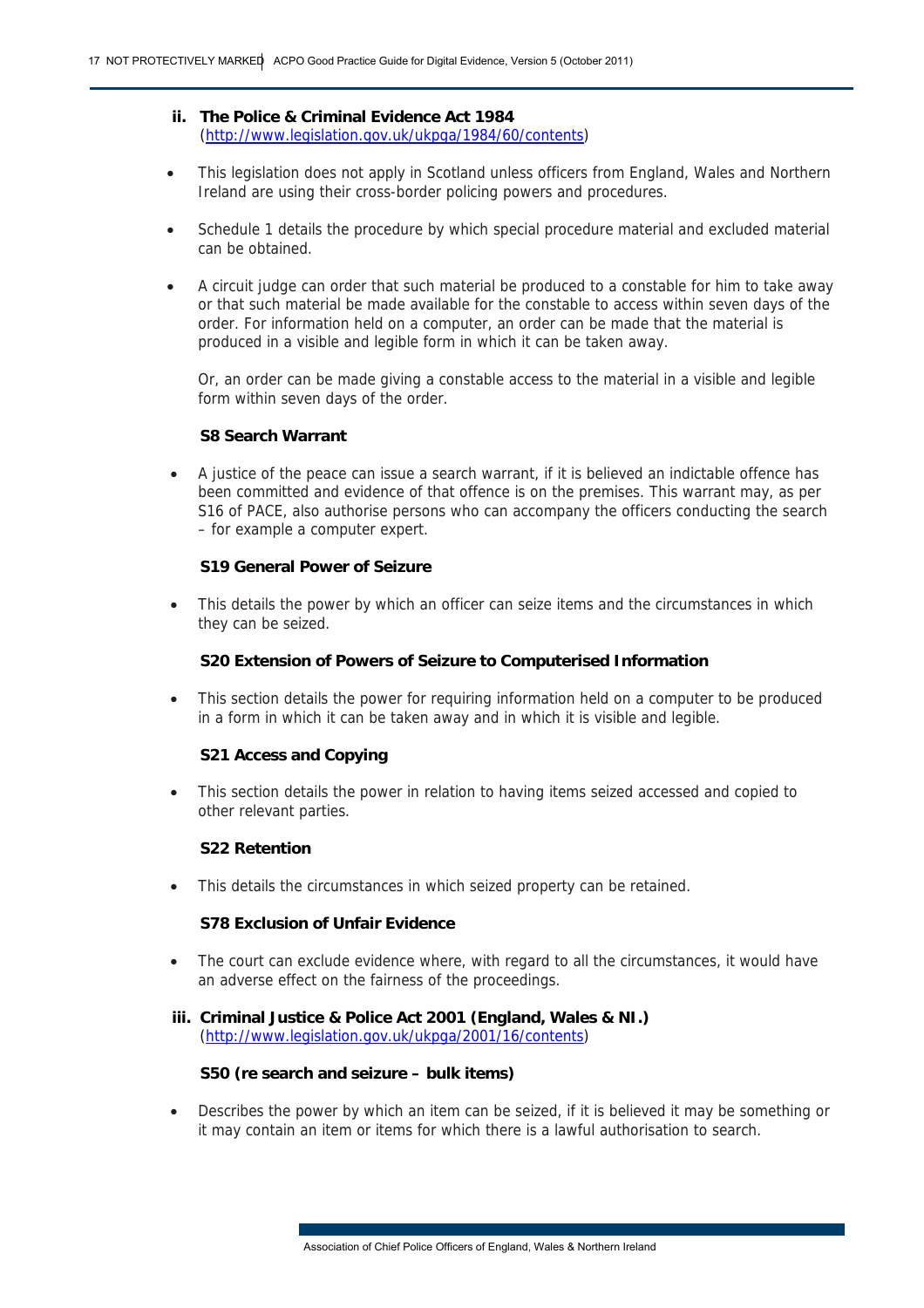#### **S50 (1)**

• Where a person is lawfully on premises carrying out a search and it is not practicable to determine at the time if an item found is something that he is entitled to seize, or if the contents of an item are things that he is entitled to seize, the item can be taken away for this to be determined. There must be reasonable grounds for believing the item may be something for which there was authorisation to search.

#### **S50 (2)**

• Where a person is lawfully on premises and an item for which there is a power to seize is found, but it is contained within an item for which there would ordinarily be no power to seize and it is not practicable to separate them at the time, both items can be seized.

#### **7.5.3 Factors to be considered prior to removing such property:**

- How long would it take to determine what the item is or to separate the items?
- How many people would it take to do this within a reasonable time period?
- Would the action required cause damage to property?
- If the items were separated, would it prejudice the use of the item that is then seized?
- Once seized, the items must be separated or identified as soon as practicable. Any item found, which was seized with no power to do so, must be returned as soon as reasonably practicable. Items of legal privilege, excluded material and special procedure material, should also be returned as soon as practicable, if there is no power to retain them.
- 7.5.4 It should be noted that the use of this act gives additional rights (such as the right to be present during examination) to the owner of the property.
- 7.5.5 Equivalent powers in Scotland are granted under:
	- Civic Government Scotland Act 1982;
	- Criminal Procedure Scotland Act 1995;
	- Common Law.

#### **7.5.6 SEXUAL OFFENCES ACT 2003** (http://www.legislation.gov.uk/ukpga/2003/42/contents) **46 Criminal proceedings, investigations etc. E+W+N.I.**

(1)After section 1A of the Protection of Children Act 1978 (c. 37) insert— "1B Exception for criminal proceedings, investigations etc.

(1) In proceedings for an offence under section 1(1)(a) of making an indecent photograph or pseudo-photograph of a child, the defendant is not guilty of the offence if he proves that— (a) it was necessary for him to make the photograph or pseudo-photograph for the purposes of the prevention, detection or investigation of crime, or for the purposes of criminal proceedings, in any part of the world,

(b) at the time of the offence charged he was a member of the Security Service, and it was necessary for him to make the photograph or pseudo-photograph for the exercise of any of the functions of the Service, or

(c) at the time of the offence charged he was a member of GCHQ, and it was necessary for him to make the photograph or pseudo-photograph for the exercise of any of the functions of GCHQ.

(2) In this section "GCHQ" has the same meaning as in the Intelligence Services Act 1994."

#### **7.5.7 CORONERS AND JUSTICE ACT 2009 (Came into force on 06 April 2010)**  (http://www.legislation.gov.uk/ukpga/2009/25/contents)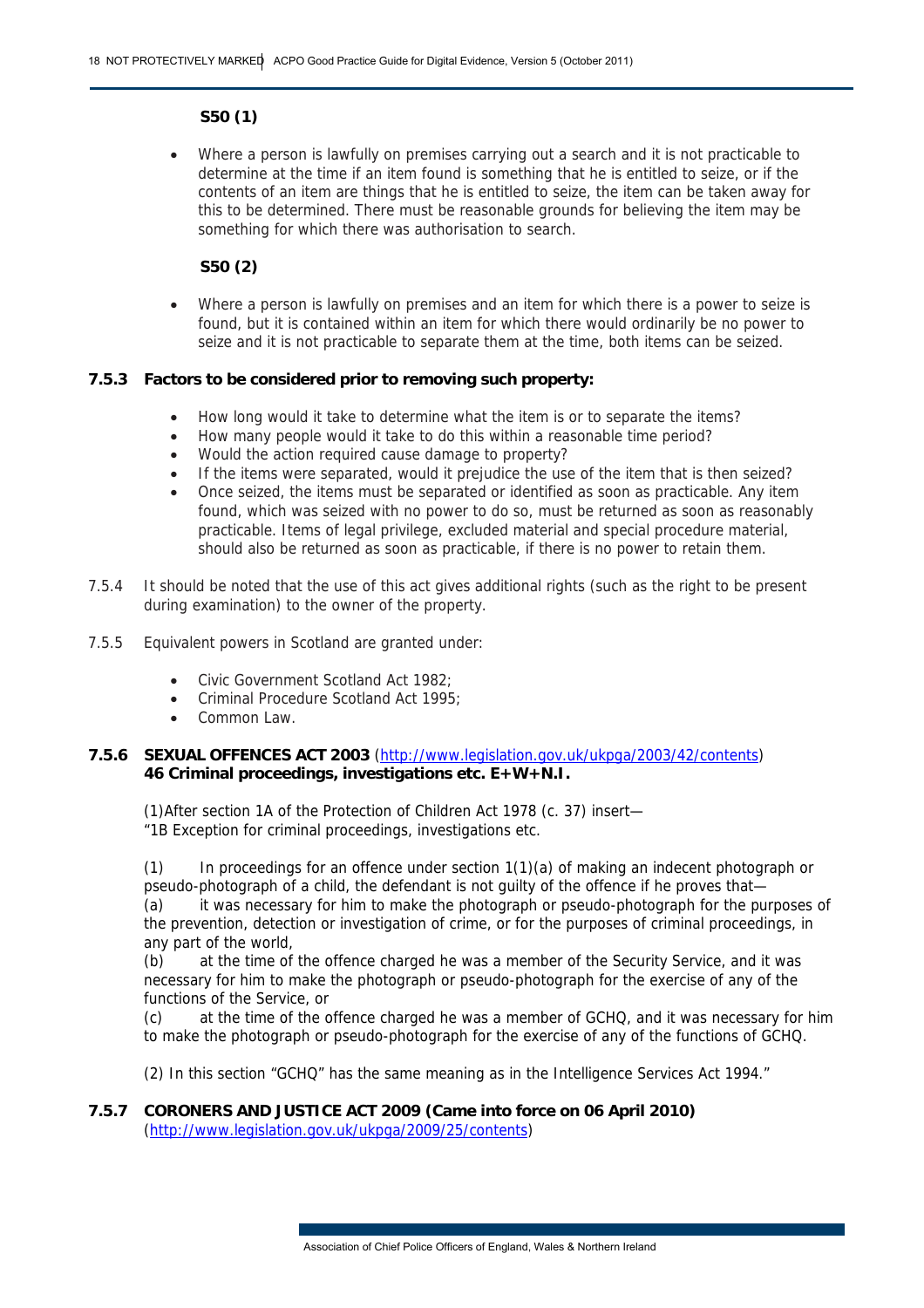- 7.5.8 CPS guidance regarding prohibited images of children can be found at: https://www.cps.gov.uk/legal/p\_to\_r/prohibited\_images\_of\_children/
	- Sections 62-68 deal with "possession of prohibited images of children".

#### **7.5.9 The offence targets certain non-photographic images of children, possession of which is not covered by previously existing legislation.**

- 7.5.10 A prohibited image is pornographic and concentrates on genitals or shows a sex act and is grossly offensive, disgusting, or otherwise of an obscene character.
- 7.5.11 An image is of a child if impression conveyed is that of a child or the predominant impression is that of a child despite some physical characteristics shown are not those of a child.
- 7.5.12 If the image is in a series then the context of the series can be used to determine if the individual image is prohibited or not.
- 7.5.13 Classified films are excluded (unless an individual is in possession of a still or clip that has been extracted solely or principally for the purpose of sexual arousal).
- 7.5.14 There is a defence of having a legitimate reason for possession, or having not seen the image and not knowing, nor having cause to suspect, it was a prohibited image.
- 7.5.15 The maximum penalty is 3 years' imprisonment.

#### **7.6 OTHER LEGISLATION**

7.6.1 For additional guidance or information in relation to legislation not listed, investigators may wish to consult the Police National Legal Database (PNLD) or the UK Legislation website (which replaces the Office of Public Sector Information (OPSI) and Statute Law databases), available online at http://www.legislation.gov.uk.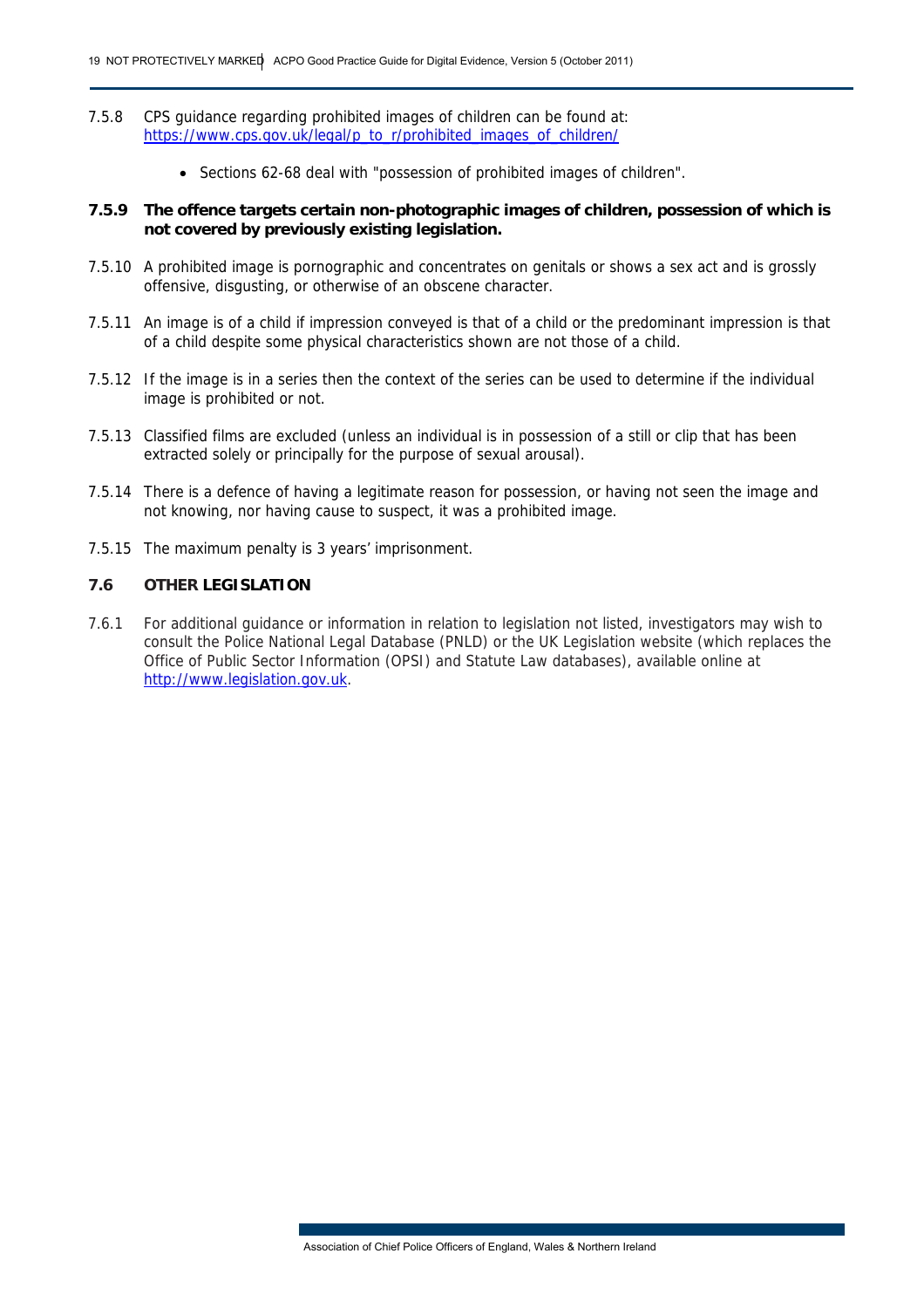#### **GLOSSARY OF TERMS/ABBREVIATIONS USED IN THIS GUIDE**

**ACPO**: Association of Chief Police Officers

**DFU**: Digital Forensic Unit

**NPIA:** National Police Improvement Agency

**IIOC**: Indecent Images Of Children

**SPOC**: Single Point Of Contact

**RIPA**: Regulation Of Investigatory Powers Act

**RIPSA:** Regulation Of Investigatory Powers (Scotland) Act

**DPA**: Data Protection Act

**CCTV:** Closed Circuit Television

**IP Address**: Internet Protocol Address - numerical address assigned to device in a computer network that uses the Internet protocol for communications.

**PACE:** Police & Criminal Evidence Act 1984

**SIM**: A subscriber identity module or subscriber identification module (SIM) on a removable SIM card securely stores the service-subscriber key (IMSI) used to identify a subscriber on mobile telephony devices (such as mobile phones and computers).

**PUK**: PIN Unlock Key (PUK)

**CSP/ISP**: Communications Service Provider/Internet Service Provider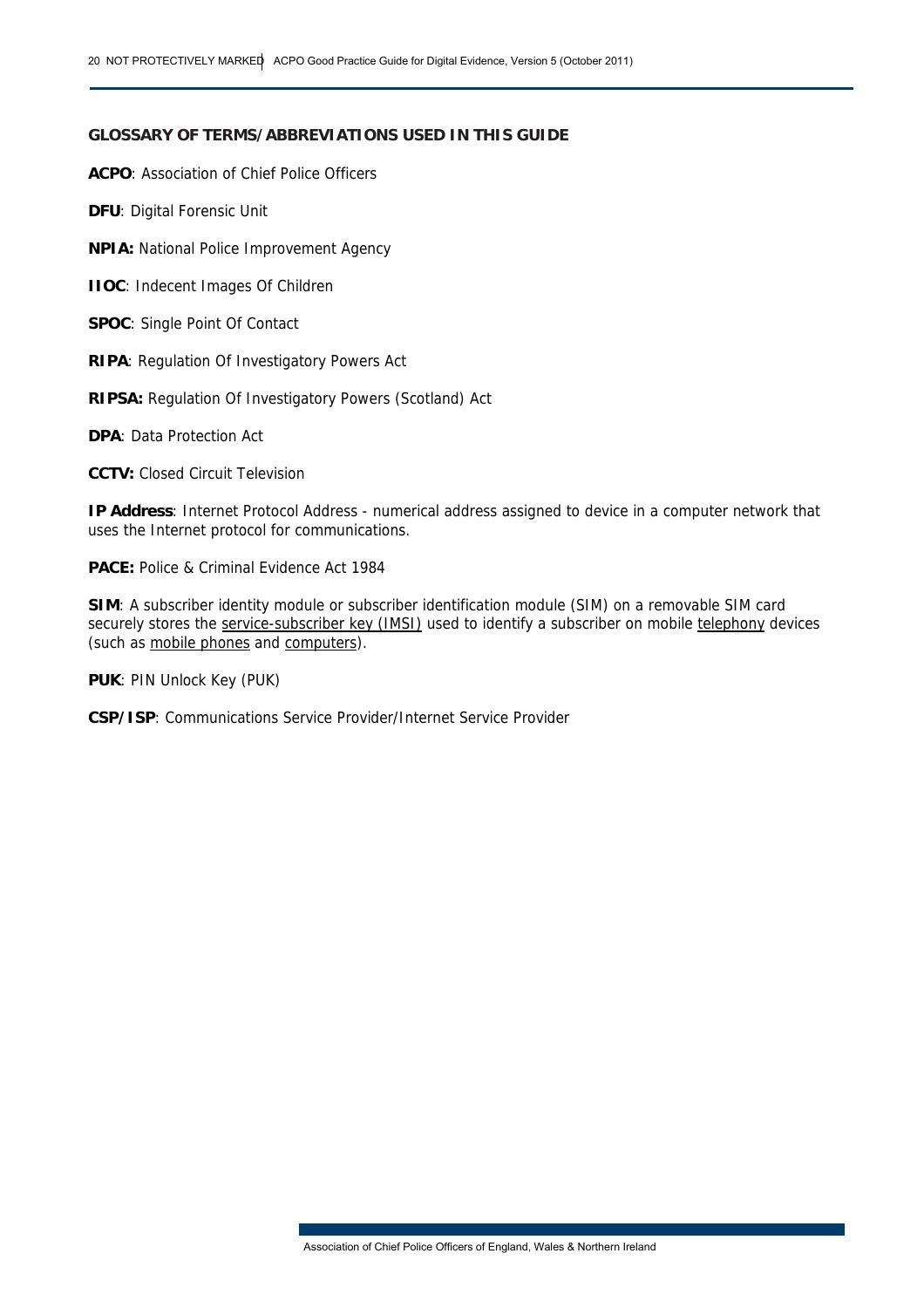#### **REFERENCES**

- ACPO Good Practice and Advice Guide for Managers of e-Crime Investigations ('Managers' Guide') http://www.acpo.police.uk/documents/crime/2011/20110301%20CBA%20ACPO%20manag ers\_guide\_v10.1.4%20for%20ecrime%20investigations\_2011.pdf
- Attorney General's Guidelines on Disclosure (revised April 2005) http://www.cps.gov.uk/legal/a\_to\_c/attorney\_generals\_guidelines\_on\_disclosure/
- Crimes involving websites, forums and blogs
- CPS disclosure manual http://www.cps.gov.uk/legal/d\_to\_g/disclosure\_manual/
- Digital Imaging Procedure v2.1 http://tna.europarchive.org/20100413151426/http://scienceandresearch.homeoffice.gov.uk/ hosdb/publications/cctv-publications/DIP\_2.1\_16-Apr-08\_v2.3\_(Web)47aa.html?view=Standard&pubID=555512
- First Responder's Guide
- Forensic Science Regulator's Codes of Practice and Conduct http://www.homeoffice.gov.uk/publications/agencies-public-bodies/fsr/codes-conductpractice?view=Standard&pubID=868070
- Network forensics and volatile data collection
- NPIA Forensics21 HTCU Computer Examination Process, 2011
- NPIA mobile phone SOPs
- Retrieval of Video Evidence and Production of Working Copies from Digital CCTV Systems v2.0 http://tna.europarchive.org/20100413151426/http://scienceandresearch.homeoffice.gov.uk/ hosdb/publications/cctv-publications/66- 08\_Retrieval\_of\_Video\_Ev13c4f.html?view=Standard&pubID=585513
- SCDEA quidance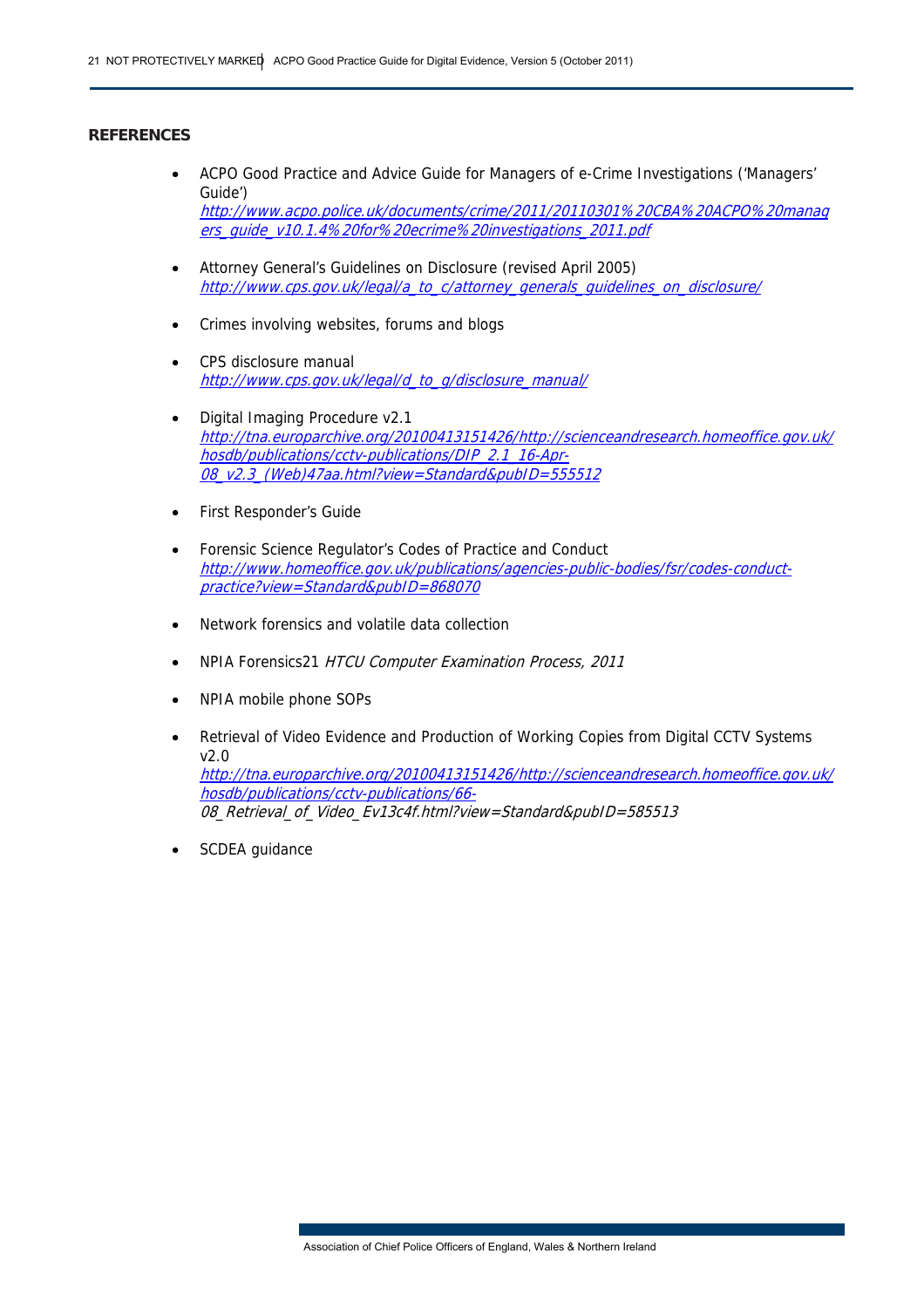#### **ACKNOWLEDGEMENTS**

#### **Review Board members**

Paul Birch (Serious Fraud Office) Lisa Burrell (Police Central e-Crime Unit) Rick Conway (Surrey Police) Steve Edwards (Police Central e-Crime Unit) Dennis Edgar-Neville (Canterbury University/British Computer Society) Danny Faith (NTAC/F3) Steve Guest (IACIS) Dan Haagman (7-Safe) Sonny Hanspal (NPIA) Keith McDevitt (SCDEA) Jelle Niemantsverdriet (VerizonBusiness) Bev Nutter (MPS-DEFS) Harry Parsonage (Nottingham Police) Peter Salter (PSNI) Lindy Shepherd (Cranfield University) Paul Slater (PWC) Rob Watson (7-Safe) Alastair Wilson (SCDEA) Mark Wilson (MPS-DOI) Paul Wright (VerizonBusiness)

Other acknowledgments

Esther George (CPS) Jane Stevenson (Workplace Wellbeing) Eddie Fisher (MPS-DEFS)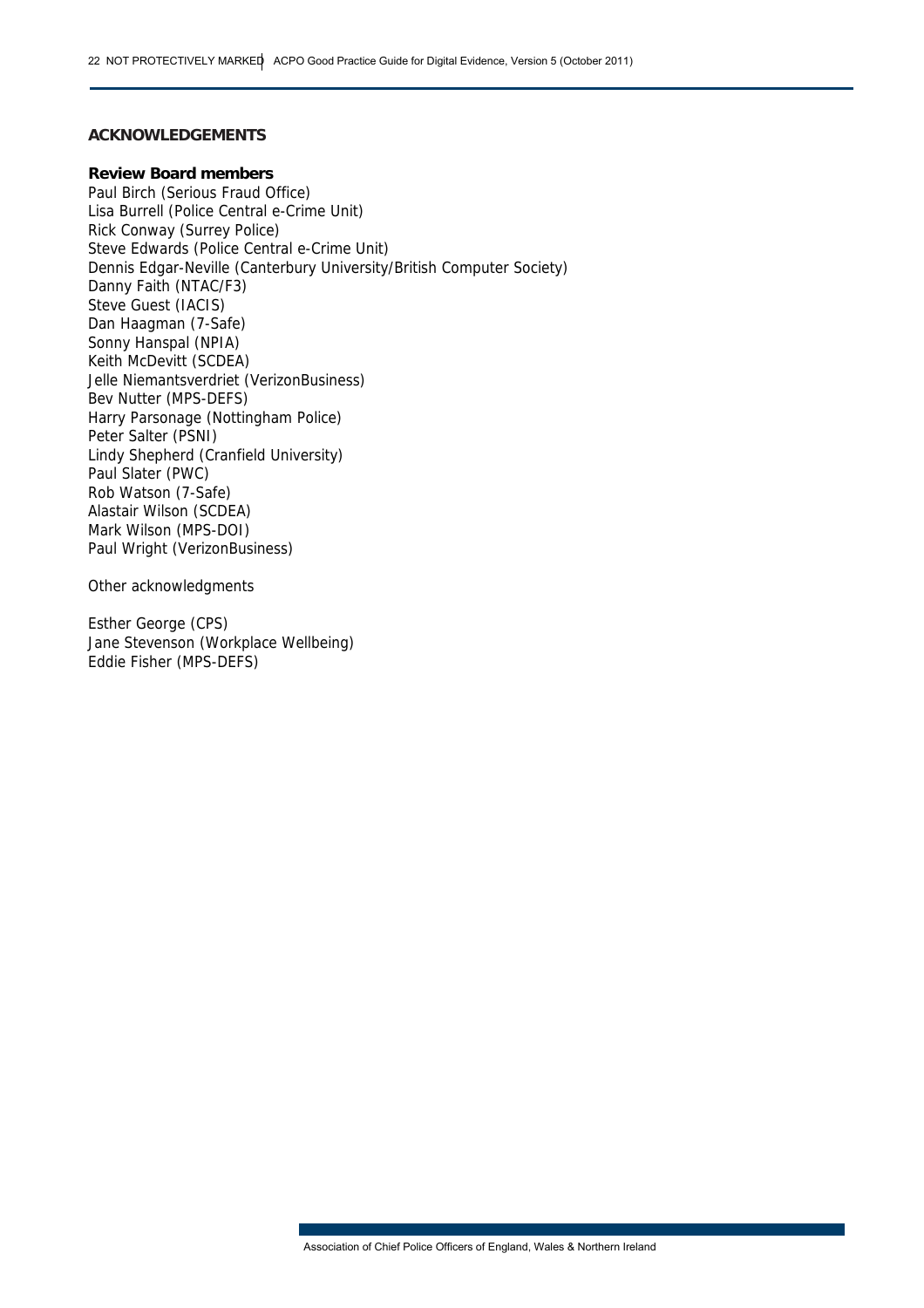#### **APPENDIX A**

#### **NETWORK FORENSICS**

#### **Home and corporate network environments**

Networks of computers are becoming more common in the domestic environment and are well established in corporate settings. In the home, they are usually based around the broadband Internet connection, which often also offers functionality to set up a small internal (and often wireless) network within the household. In corporate environments, more advanced network setups can be found, for which no generic description can be given.

The use of wireless networks in both the corporate and home environment is also increasing at a considerable rate. To the forensic investigator, this presents a number of challenges and an increased number of potential artefacts to consider. Owing to the potential complexity of 'technical' crime scenes, specialist advice should be sought when planning the digital evidence aspect of the forensic strategy.

#### **Wireless devices**

A whole range of wired and wireless devices may be encountered:

- Network devices which connect individual systems or provide network functionality: Switches, hubs, routers, firewalls (or devices which combine all three).
- Devices to connect individual computers to the network, such as network cards (which can also be embedded within the computer)
- Devices to set up a wireless network: Wireless Access Points.
- Printers and digital cameras.
- Bluetooth (small range wireless) devices PDAs, mobile phones, dongles.
- Hard drives which can be connected to the network.

Wireless networks cannot be controlled in the same way as a traditionally cabled solution and are potentially accessible by anyone within radio range. The implications of this should be carefully considered when planning a search or developing the wider investigative strategy. A device, such as a computer or a hard drive, may not be located on the premises where the search and seizure is conducted.

#### **Home networks and data**

If devices are networked, it may not be immediately obvious where the computer files and data, which are being sought, are kept. Data could be on any one of them. Networks, both wired and wireless, also enable the users of the computers to share resources; such as printers, scanners and connections to the Internet. It may well be the case that if one of the computers is connected to the Internet, some or all of the others are also.

With the widespread use of broadband type Internet subscriptions such as ADSL and cable, the Internet connection is nowadays likely to be of an 'always on' type connection. This implies that even if no-one is apparently working on a computer or using the Internet, there may be data passing to and from computers or between the network and the Internet.

If a wired network is present, there will usually be a small box (called a 'hub' or a 'switch') also present, connecting the computers together. Hubs, switches and routers look very much the same as one another. The network cables are usually connected at the rear.

The network may also be connected to another device (called a Cable Modem or a ADSL Modem) providing access to the Internet. Sometimes, the hub/switch/router mentioned before are combined with these modems in one device.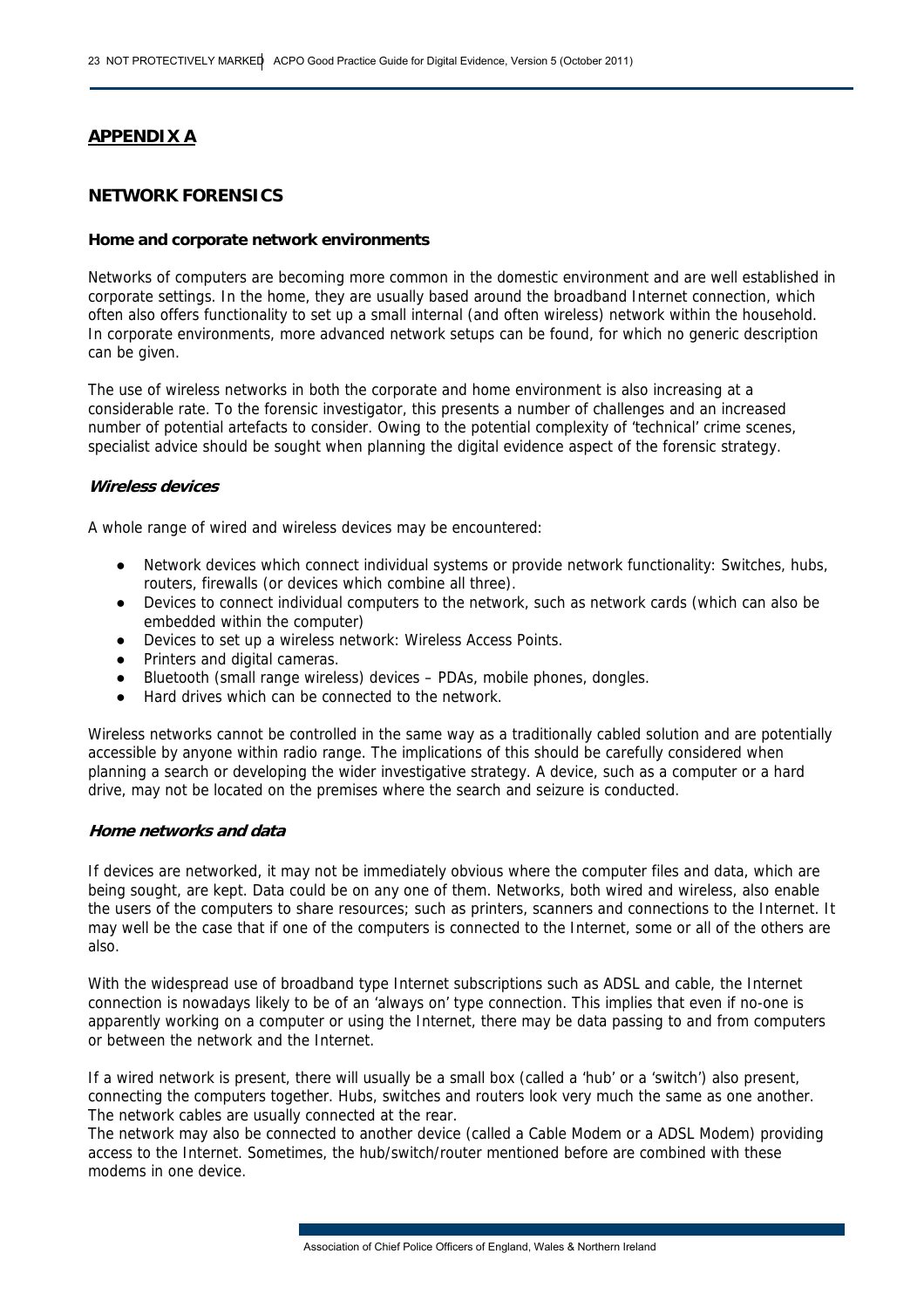One wire from a modem will usually be connected to the telephone or television cable system and another wire will be connected either to one of the computers present or directly to the network hub, or the modem itself may be incorporated within the hub in a modem/router.

#### **Operation planning in networked environments**

When planning an operation involving a network, consider carefully the possibility of remote access, i.e. person(s) accessing a network with or without permissions from outside the target premises. Investigators should consider the possibility of nefarious activity being carried out through the insecure network of an innocent party. The implications of such a scenario are that search warrants could be obtained on the basis of a resolved Internet Protocol address, which actually relates to an innocent party. The implications are potentially unlawful searches, legal action taken against the relevant investigative agency and a waste of resources.

Consider also the possibility of a computer's access to remote online storage, which may physically reside in a foreign jurisdiction. This can include web-based services for email, photo or document storage or other applications offered via the Internet. There will be legal issues in relation to accessing any such material. Legal advice should be sought prior to any access or retrieval and often the provider of the particular service will have to be contacted to ensure that material is preserved while the relevant mutual legal assistance requests are being arranged.

#### **Network detection**

Network detecting and monitoring is a specialist area and should not be considered without expert advice. Recommendations for dealing with networks and wireless implementations involve the following steps:

- Identify and check network devices to see how much network or Internet activity is taking place. Consider using a wireless network detector to determine whether wireless is in operation and to locate wireless devices. Consideration should also be given to mobile Internet devices such as 3G or GPRS dongles or phones, which operate using the mobile phone network;
- As you do so, consider photographing the layout of the network and the location of the machines connected to it, so as to allow a possible future reconstruction;
- Once satisfied that no data will be lost as a result, you may isolate the network from the Internet. This is best done by identifying the connection to the telephone system or wireless communications point and unplugging it from the telephone point. Keep modems and routers running, as they may need to be interrogated to find out what is connected to them. Owing to their nature, it is particularly difficult to ascertain what is connected to a wireless network;
- Trace each wire from the network devices to discover the computer to which it is connected. This may not be possible in premises where cables may be buried in conduits or walls (advice in this case should be sought from the local IT administrator, if available, as to the set up of the system). Make a note of each connection. Note which computer is connected to which number 'port' on the network device (hub / switch / router or multi function device). Label each connection in such a way that the system can be rebuilt exactly as it stands, should there be any future questions as to the layout. It is highly recommended that pictures be taken of the setup;
- Consider making a connection to the access point/router in order to establish the external IP address. Most modern networks use Network Address Translation (NAT) which means that they communicate with an internal IP address and never get assigned and external IP one.

In a wireless environment, remember that no cables are used between a PC and other devices. However, there will still be some physical cabling to each device (which could include a network cable to the wired network, power cables etc.), the configuration of which should be recorded. Please also note that Cable / ADSL modems can have wireless capabilities built in.

- Once satisfied that the evidential impact is acceptable, you may remove each connection in turn from the network device once it has been identified. This will isolate each computer in turn from the network. The same can be done with cabling into wireless devices;
- Seize and bag all network hardware, modems, original boxes and CDs / floppy disks etc. (provided they are easily removable);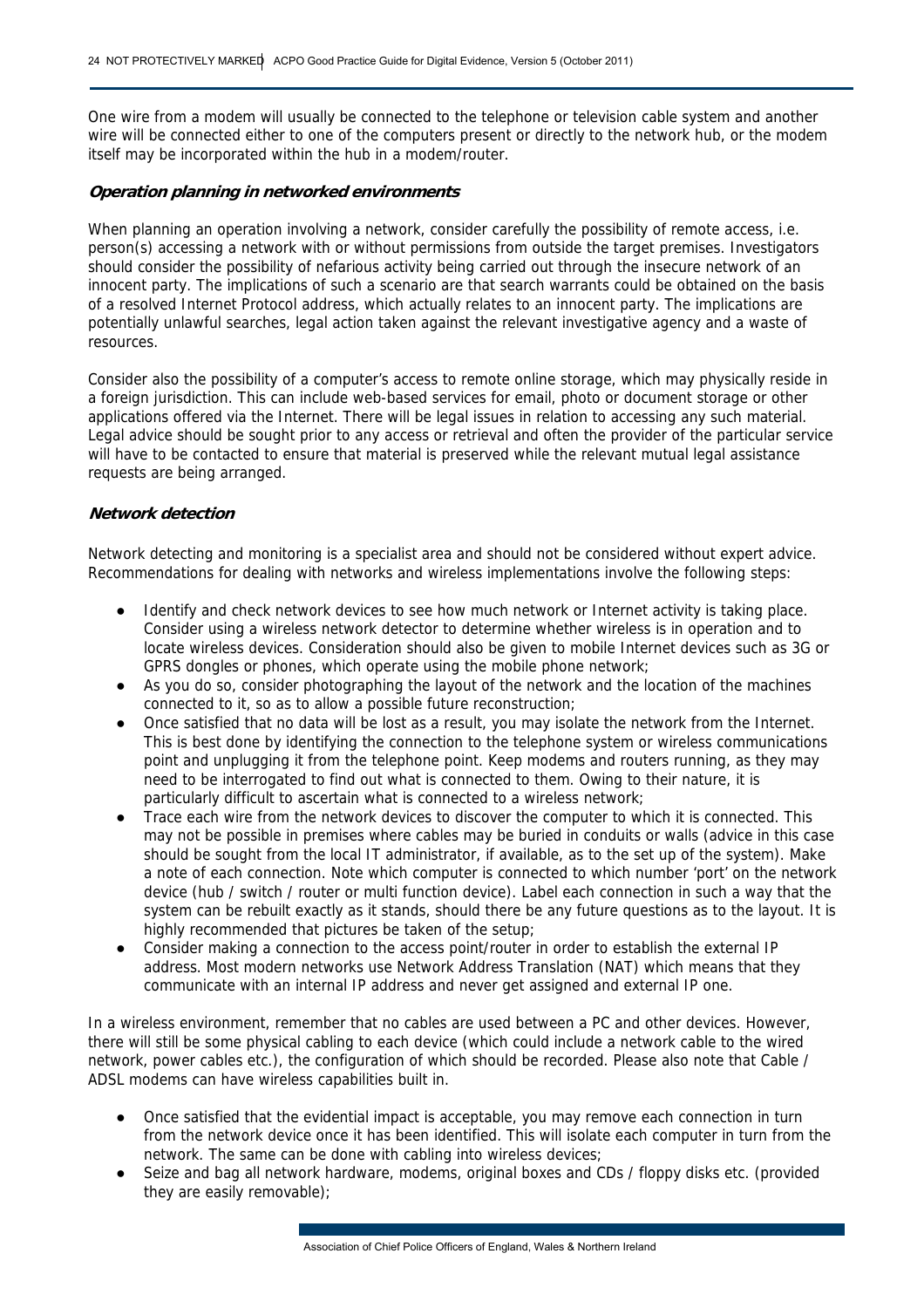- Subsequently treat each device as you would a stand-alone device;
- Remember that the data which is sought may be on any one of the computers on the network. Officers should make a decision based on the reasonable assumption that relevant data may be stored on a device before seizing that device;
- Bear in mind the possibility that the network may be a wireless network as well as a wired one, i.e. certain computers may be connected to the network via conventional network cabling. Others may be connected to that same network via the mains system, and others may be connected via a wireless link;
- Also, bear in mind that any mobile phones and PDAs may be wireless or Bluetooth enabled and connected to a domestic network.

Concerns with remote wireless storage often focus around the inability to locate the device. In this instance, it would be impossible to prove that an offence had been committed. Artefacts on seized computers might provide evidence that a remote storage device has been used, however the analysis of such artefacts will take time and this cannot often be done during the onsite seizure.

#### **Corporate network environments**

When dealing with computer systems in a corporate environment, the forensic investigator faces a number of differing challenges. If the system administrator is not part of the investigation then seek their assistance. The most significant is likely to be the inability to shut down server(s) due to company operational constraints. In such cases, it is common practice that a network enabled 'forensic software' agent is installed, which will give the ability to image data across the network 'on-the-fly', or to a network share or a locally connected removable storage medium such as a USB hard drive.

Other devices could be encountered which may assist the investigation. For example, routers and firewalls can give an insight into network configuration through Access Control Lists (ACLs) or security rule sets. This may be achieved by viewing the configuration screens as an administrator of the device. This will require the user names and passwords obtained at the time of seizure or from the suspect during interview.

By accessing the devices, data may be added, violating Principle 1 but, if the logging mechanism is researched prior to investigation, the forensic footprints added during investigation may be taken into consideration and therefore Principle 2 can be complied with.

In the case of large company networks, consider gaining the advice and assistance of the network administrator/ support team (assuming that they are not suspects).

#### **VOLATILE DATA COLLECTION**

In certain circumstances, it may be necessary or advisable for computer forensic investigators to gather evidence from a computer whilst its running or in a 'live' state. This technique has become a common practice as, even though some changes to the original evidence will be made, this method often allows access to evidence which would have been unavailable if the power is removed from a system. In order to capture volatile data on a device the device WILL have to be accessed. Therefore changes WILL be caused by the examiner.

Special consideration should be given to Principle 2 of the guidelines, as conducting live-forensics implies access to the original evidence. Any person doing this needs to be competent and fully aware of the impact their actions have and should be prepared to explain their reasons for taking this route.

#### **Live forensics approach**

By profiling the footprint of trusted forensic tools used to gather volatile data, the digital forensic examiner can understand the impact of using such tools and can explain any artefacts left by the tools.

In order to ensure that a consistent approach is used and the chance of errors is minimized, it is recommended to use a scripted approach using a number of basic and trusted tools. Regardless of the tools used, it is advisable to start with capturing the contents of RAM, the volatile memory.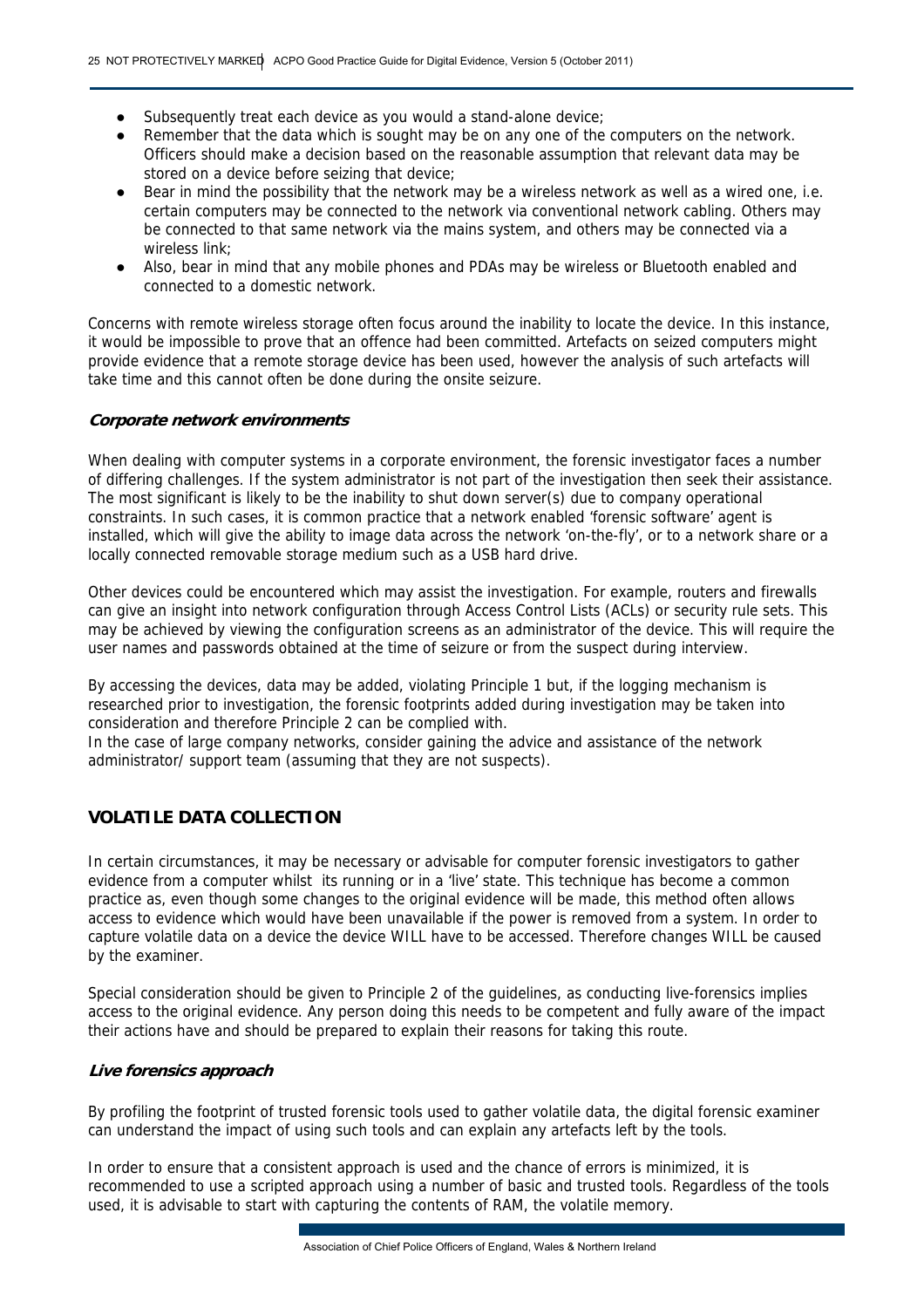If other tools are used before the contents of the RAM are stored, it is very likely that running the forensic tools will overwrite parts of the RAM.

Other examples of information, which might be available in the dump of the RAM contents, can be retrieved using different tools:

- listings of running processes;
- logged on and registered users;
- network information including listening, open and closing network ports;
- ARP (address resolution protocol) cache;
- Registry information.

The tools used to capture this volatile information are generally run from removable media like a USB stick, DVD or CD-ROM or a floppy disk. A USB stick is generally most convenient, as the output of the tools can be written back to the stick. Writing tool output to the original drive should be avoided whenever possible, as this changes the contents of the hard drive and can destroy potential evidence. Again, principle 2 does allow the investigator to do this, but a conscious decision will have to be made and the process written down.

When inserting USB devices the examiner must ensure that they know the details of the serial numbers of the devices they are connecting so that they can be eliminated when analysing the date captured.

When in doubt as to whether or not to use live forensics, consult with the digital forensic examiner for advice. And, it should be noted that in live forensics it is not always possible to know upfront which approach will yield the best results. Whichever method is chosen, remember to take meticulous notes – as dictated by principle 3.

#### **Summary of steps**

A summary of the steps to be taken is shown below. Documentation of all actions, together with reasoning, should also apply when following such steps:

- Perform a risk assessment of the situation Is it evidentially required and safe to perform volatile data capture?
- If so, install volatile data capture device to a removable data carrier (such as a USB stick) preferably, this has already been done prior to starting the operation;
- Plug the data carrier into the machine and start the data collection script;
- Once complete, stop the device (particularly important for USB devices, which if removed before proper shutdown can lose information);
- Remove the device;
- Verify the data output on a separate forensic investigation machine (not the suspect system);
- Immediately follow with standard power-off procedure.

The capture and analysis of volatile data no doubt presents the investigator with technical challenges. However, as cases become more complex and connectivity between devices and public networks proliferate, with an increase in more advanced malware, which cannot always be retrieved using more traditional disk forensics, the above recommendations will need to be considered.

It is vitally important that only someone with the relevant training and is competent to do so should take any of these actions.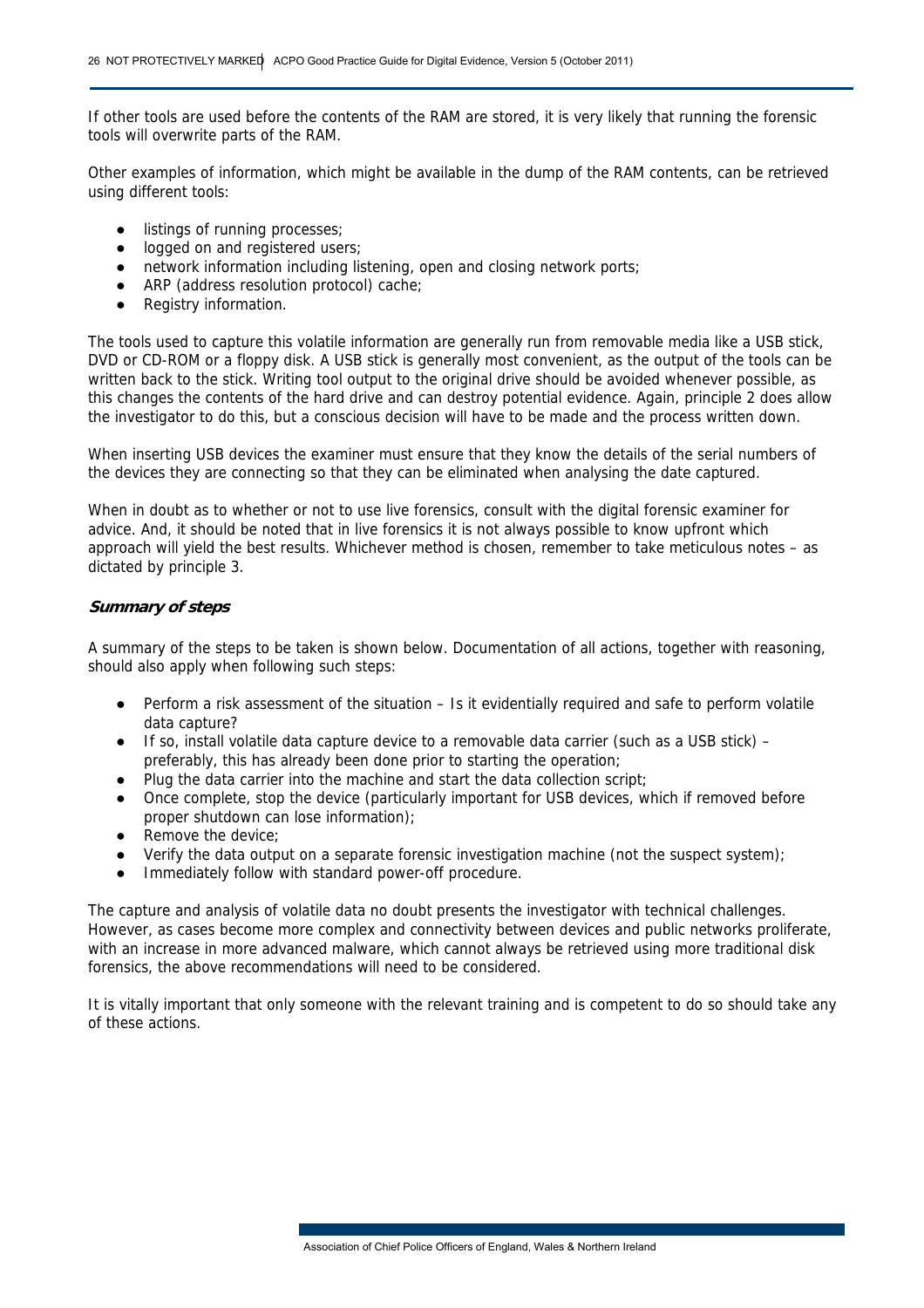#### **APPENDIX B**

#### **CRIMES INVOLVING WEBSITES, FORUMS, AND BLOGS**

Where a crime involves evidence displayed on a website the most convenient method of recovering the evidence may be by engaging the assistance of suitably trained staff to visit the website and take copies of the evidential content. In order to do this the officer taking report of the matter needs to obtain the address of the website, for example, http://www.acpo.police.uk, or if it is a specific page within the site.

#### http://www.acpo.police.uk/about\_pages/structure.html.

When carrying out any evidence recovery it is essential that an audit trail of all activity carried out by the investigator is recorded in a log. The recommended method for copying a website is to visit the site and record the relevant pages using video capture software so there is a visible representation of how they look when visited at the time. If video capture software is not available then the pages can be saved as screenshots. It is also advisable to follow this by capturing the web pages themselves either by using website copying software or saving the individual pages. Copying the pages themselves, as well as obtaining a visual record, means that the code from the web pages is also secured should that become relevant later.

This work should be conducted from a computer which has been specifically set up to be non-attributable on the Internet. Failure to use an appropriate system may lead to the compromise of other police operations. Anyone visiting a website generally exposes a certain amount of information to the website, for example it is common on police systems to have a web browser which is branded with the forces name. This branding is exposed to a website being visited and so may be recorded in logs on the site along with other information amongst which, will include the pages visited.

If it appears likely that the evidence on the website might be lost by a delay in carrying out the above procedures then the person reporting may be asked to make a copy of the evidence by whatever means they are capable of (either printing, screenshot or saving pages), alternatively this could be done by the person receiving the report. Before taking these steps every effort should be made to secure the services of a competent person to carry out this work as failing to capture the information correctly could have a detrimental impact on the investigation.

Where there is difficulty in capturing the evidence by visiting the site it might be possible to make an official request to the owner of the site by whatever legal procedures are required within the jurisdiction. The CSP/ISP SPOC or Digital Forensic Unit can usually advise on the appropriate procedures.

By making a request to the service provider hosting the site it may be possible to recover evidence of who has created the web page or posting. It is not unusual for details of the user such as name, address, phone number, banking details, email address, and alternative email address to be recorded by a host.

If there is a requirement to identify who has committed some activity on a website, for example where a fraud has been committed by purchasing goods from a website or by posting a message on a website, the likelihood is that the suspect may be traceable from logs on the site. When any user accesses the Internet they are allocated a unique address known as an IP address and their Internet Service Provider (ISP) keeps logs of the times and dates and the identity of the user allocated any IP address.

When a user visits a site and conducts some activity, for example logs on, posts a message, or makes a purchase, it is likely that the user's IP address has been logged by the website. It is often possible to obtain copies of logs from websites if there is a requirement to see who has been active on a website by making a request via the force CSP/ISP SPOC.

If the evidence is no longer available to be retrieved by any of the above means, and where the use of resources can be justified by the seriousness of the case, it may be possible to recover evidence of the site contents from an end user device that has been used to view the site by conducting a forensic examination of the device.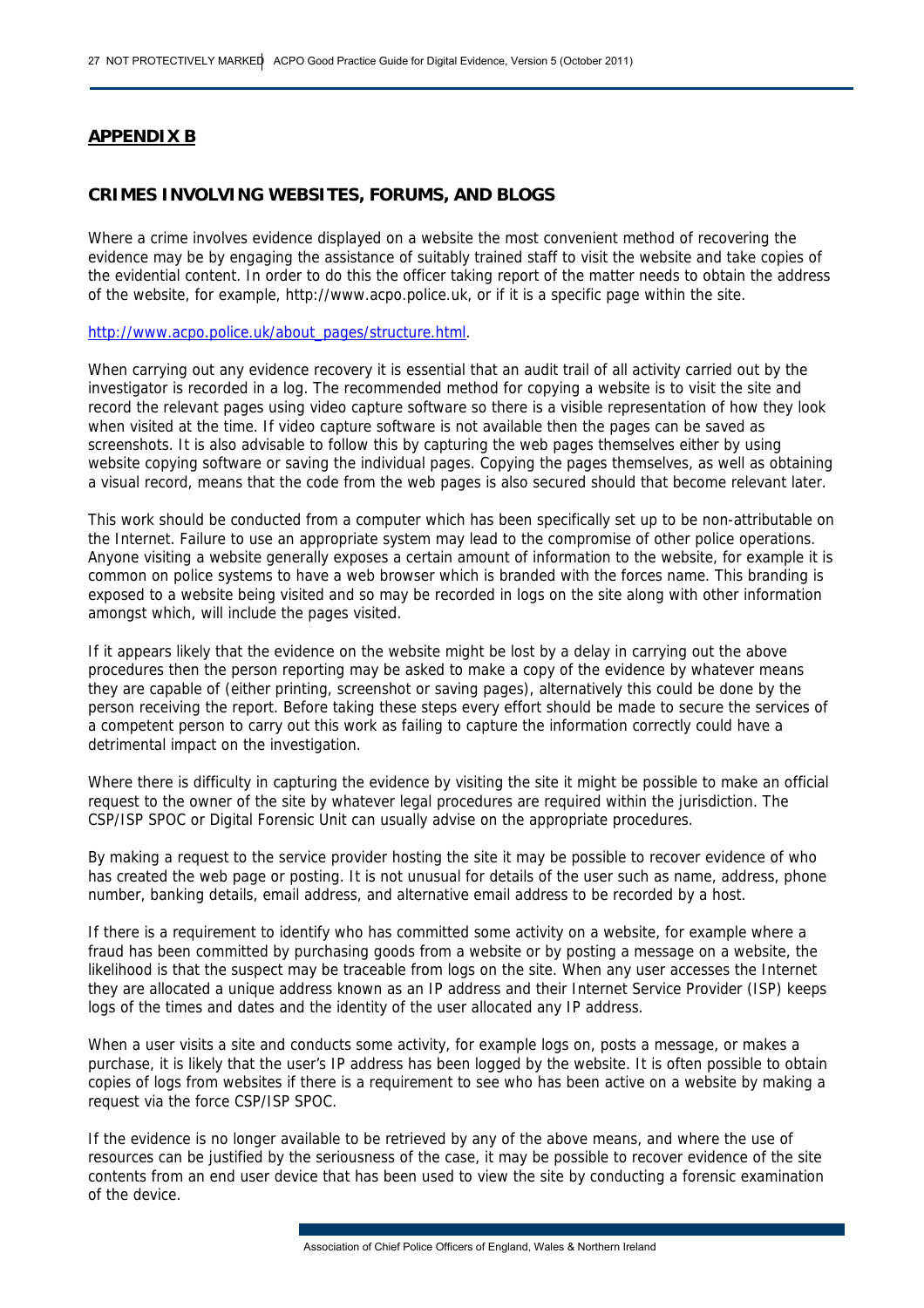Where investigators wish to carry out open source intelligence research on the Internet they should be trained to do so and conduct the research from a computer which cannot be attributed to the investigator's agency.

#### **Covert Interaction on the Internet**

In circumstances where investigators wish to communicate covertly with an online suspect they MUST use the services of a Nationally Accredited and Registered (CII). CIIs have received specialist training which addresses the technical and legal issues relating to undercover operations on the Internet.

#### **Crimes involving email communication**

There are generally two methods of sending and receiving email, one by using a web browser and accessing email online for example at the Hotmail, Windows Live, Yahoo or Google websites. In these circumstances the mail is stored on the webmail server and is read through the user's browser. The other method is to access email using a program such as Outlook or Windows Mail to download mail to the user's computer. The program is used to view and store the emails locally.

Where the evidence in a case involves an email sent from a person who the police want to trace the key evidence is usually found in what is known as the email's "Full Internet Header". Each email sent over the Internet contains this header which is normally not visible to the user. It contains details of the route taken across the Internet by the email and includes the IP address of the sender. Even where an email has been sent with a fictitious email address which has been registered with false details, it is often possible to identify the sender from the Full Internet Header.

In order to obtain the Full Internet Header the person taking the incident report needs to ascertain which of the two methods the recipient uses to access their email. Where it is web based identify the webmail host (i.e. Hotmail, Yahoo etc.) or if by a program on the computer ascertain what program and version number of the program. The version number can usually be found in the program's Help on the menu bar under an item called "About".

Each webmail provider and email program treat the Full Internet Header differently and if the officer or user does not know how to display the header the details of the webmail provider or program need to be passed to a specialist in the Digital Forensic Unit or CSP/ISP SPOC who will be able to provide advice.

Once the header has been exposed the relevant email should be printed together with the header, and may also be saved electronically. Depending upon the seriousness of the case and the volume of email evidence, advice may be sought from the digital forensics unit on the most appropriate method of securing and retaining the email evidence.

Once the full header has been obtained the force CSP/ISP SPOC will be able to use this to conduct enquiries to attempt to identify the sender from the originating IP address.

Where an email address of a suspect is known but there is no email available from which a full header can be obtained, it may be possible to identify the user of the email address and their location. Depending upon the email service provider various details of the user may be recorded together with the first registration IP address and a varying period of IP address login history. These details may be obtained by making an appropriate CSP/ISP SPOC request for the email address. In conducting such enquiries it needs to be recognised that it is a trivial exercise to send an email with a false email address in the "From:" field of an email.

On some occasions the investigating agency might access a user's email account with written authority from the user in order to secure evidence. Where this is the case, if third party material is exposed as a consequence of viewing the user's emails, advice should be sought as to whether a Directed Surveillance Authority should be in place in addition to the user's authority. Even if the password and log in details are available. For example as a result of the Forensic examination authority and formal authority is required to access the email account.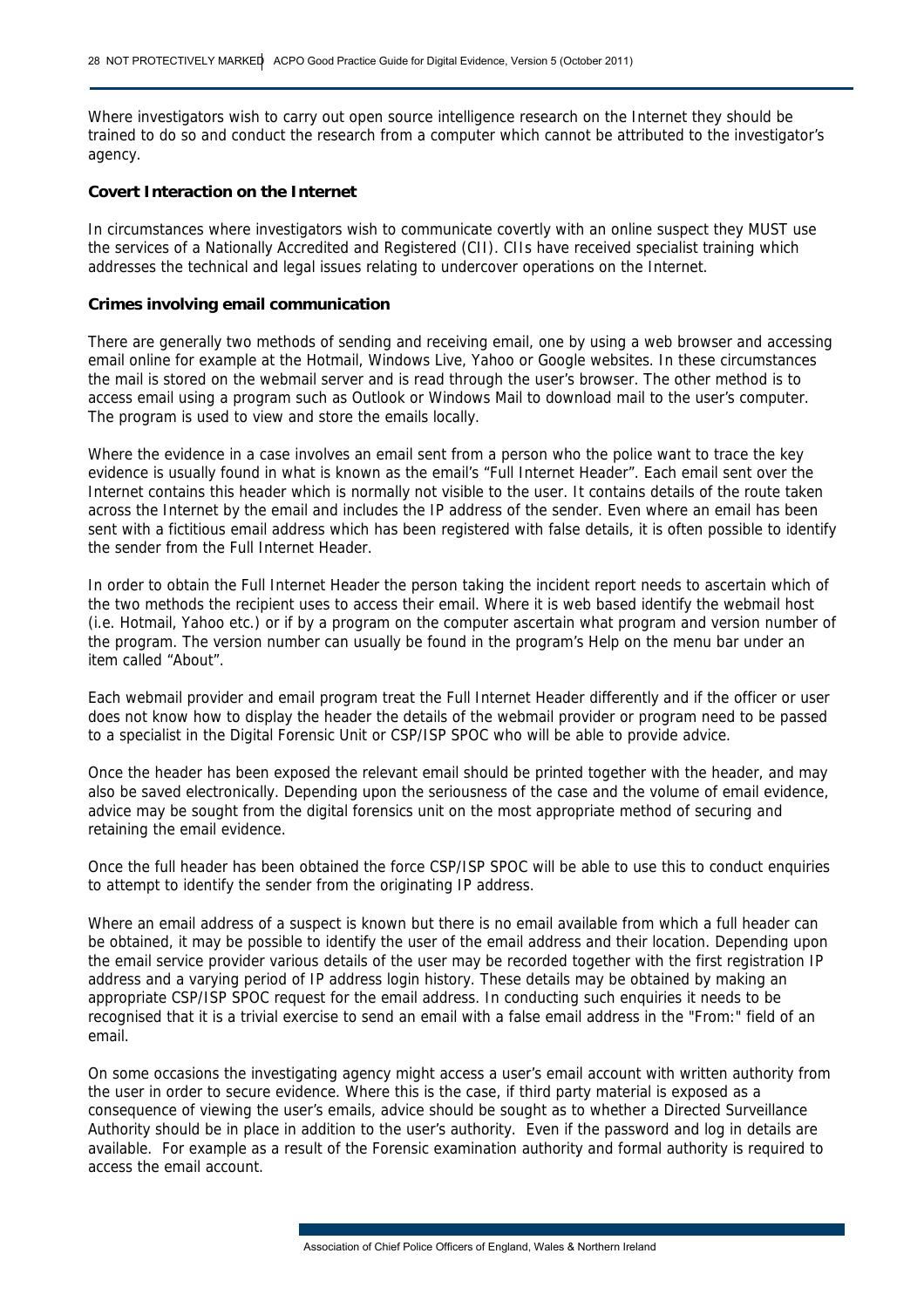Where justified by the investigation, consideration may be given to accessing messages on an email provider's server by obtaining the appropriate RIPA authority.

#### **Crimes Involving Internet Chat**

Users can employ a number of different devices to engage in chat on the Internet. There are three main ways to chat - using a website's chat facility, for example Facebook, using an instant messenger program like Windows Live Messenger, or much less commonly, using Internet Relay Chat (IRC).

Where an incident is reported which involves the use of chat the person taking the report needs to ascertain what method of chat was being used, i.e. what is the name of the website hosting the chat and its full Internet address, or what program is being used. The key evidence to be secured is

- any information which may identify the suspect party, and
- the content of any chat.

If the chat is web-based the details of the website, any chat room name and the user name of the suspect should be obtained together with the times and dates of any chat activity. If the chat facility is part of a social networking site the user will most likely have a unique ID number as well as a user name. This is usually visible in the web browser's address bar when viewing a user's profile or when the mouse pointer is moved over the user name. The force CSP/ISP SPOC or Digital Forensic Unit can provide help in finding this ID number. If the chat is by instant messenger program then the user name of the suspect should be obtained together with the associated email address which is usually available from the contact list of the person reporting. Generally a user's contact list can be accessed from any computer connected to the Internet so if it is considered that the user's computer might be retained for a forensic examination then it should not itself be used to access the contact list.

There is usually an option for a user to save chat logs but more often than not the default setting is for logs not to be saved. If the user has saved chat logs that contain evidence, the logs should be saved to removable media for production as evidence, if no removable media is available they should be printed out. Users are able to engage in chat from many types of device in addition to computers. Where the circumstances of the case warrant it, an end-user device could be submitted for forensic examination in order to recover evidence of the suspect's contact details and chat content. Where a suspect's user details are obtained it may be possible to identify the suspect by making the appropriate CSP/ISP SPOC requests.

In the event that the chat has been conducted using IRC the following details should be obtained - the IRC program used, the name of the IRC server, the channel and any usernames. Further advice should then be sought from the Digital Forensic Unit.

#### **Communications in the course of a transmission**

Digital evidence in transit may be any form of communication using the Internet or a telecommunications network such as email, chat, voice calls, text messages, and voice-mail. Where such evidence is sought advice should be obtained from the force Covert Authorities Bureau.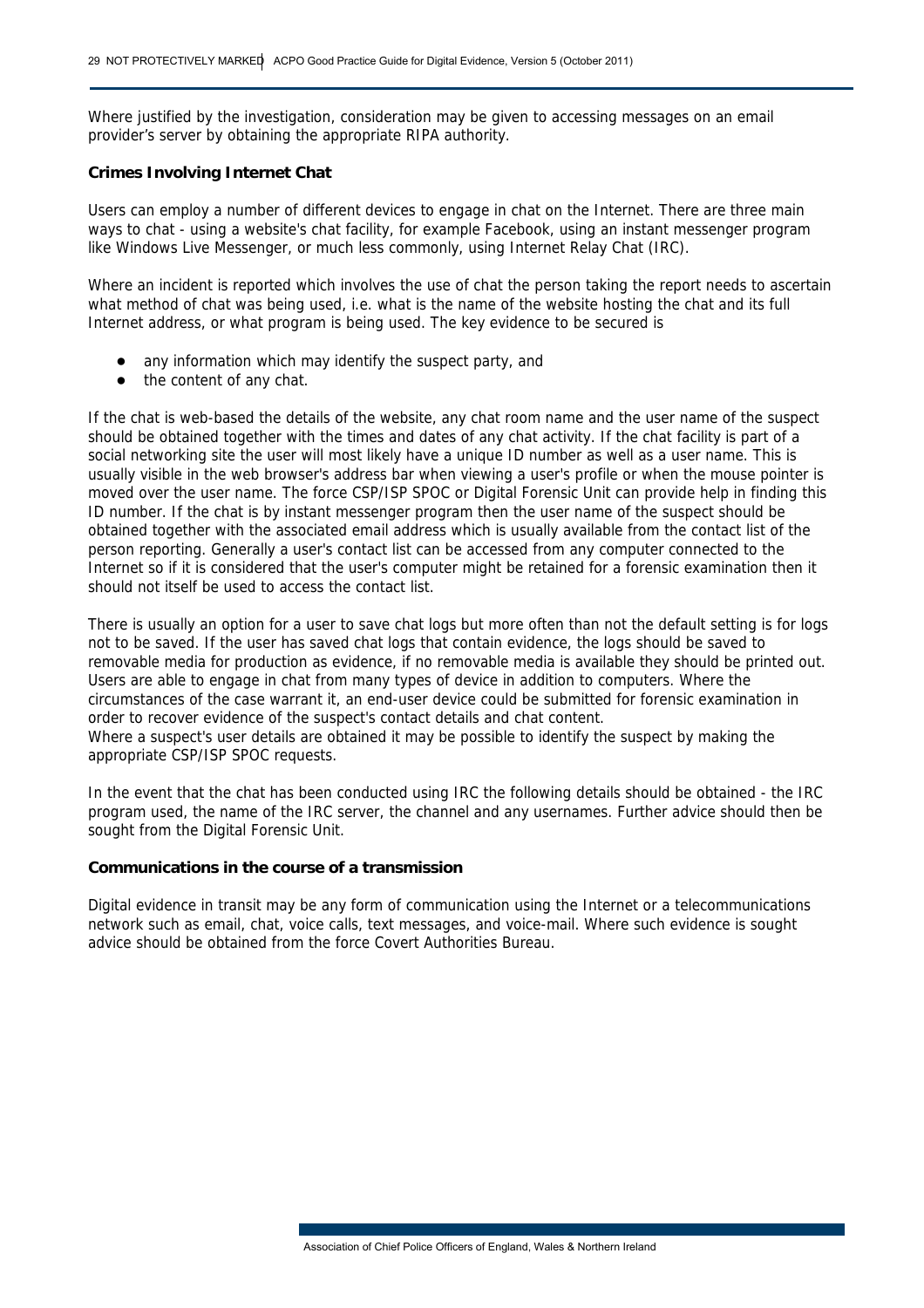#### **APPENDIX C**

#### **CRIME SCENES**

There are many different types of digital media and end-user devices, which may be encountered during a search of a crime scene, all of which have the potential to hold data which may be of value to the investigation. In order to preserve the data and achieve best evidence, these items must be handled and seized appropriately, and should be treated with as much care as any other item that is to be forensically examined. This section is intended to assist individuals to ensure their actions in relation to seizure are correct.

The following guidance deals with the majority of scenarios that may be encountered. The general principles, if adhered to, will ensure the best chance of evidence being recovered in an uncontaminated and, therefore, acceptable manner.

Items found during a search will normally fall into the broad categories of computer-based media items, CCTV systems and mobile devices. These are considered separately below.

#### **Proportionality**

Before seizing an item, consider whether the item is likely to hold evidence (eg, is this a family computer or a computer belonging to a suspect?) Ensure that details of where the item was found are recorded. Consider when the offence was committed; when seizing CCTV, give consideration to narrowing down what is seized, by camera and/or time period. Check whether another system may be better placed to record the evidence. Differentiate between mobile phones found on a suspect and phones found in a drawer, as different levels of examination may be possible for these. Also consider that evidence may be stored online, or on an internet service provider's systems, and end-user devices may only be needed to obtain the details necessary to request this evidence from the service provider. If so, it is best to seize items in current usage, i.e. computers connected to the internet.

Digital devices and media should not be seized just because it is there. The person in charge of the search must have reasonable grounds to remove property and there must be justifiable reasons for doing so. The search provisions of PACE Legislation Codes of Practice equally apply to digital devices and media in England, Wales and Northern Ireland. In Scotland, officers should ensure they are acting within the terms of the search warrant.

Due regard should also be taken concerning any possible contravention of the European Convention of Human Rights.

#### **What to take to a scene**

The following is a suggested list of equipment that might be of value during planned searches. This basic tool-kit should be considered for use in the proper dismantling of digital systems as well as for their packaging and removal:

- Property register;
- Exhibit labels (tie-on and adhesive);
- Labels and tape to mark and identify component parts of the system, including leads and sockets;
- Tools such as screw drivers (flathead and crosshead), small pliers, and wire cutters for removal of cable ties;
- A range of packaging and evidential bags fit for the purpose of securing and sealing heavy items such as computers and smaller items such as PDAs and mobile phone handsets;
- Cable ties for securing cables;
- Flat pack assembly boxes consider using original packaging if available;
- Coloured marker pens to code and identify removed items;
- Camera and/or video to photograph scene in situ and any on-screen displays;
- Torch:
- Forensically sterile storage material.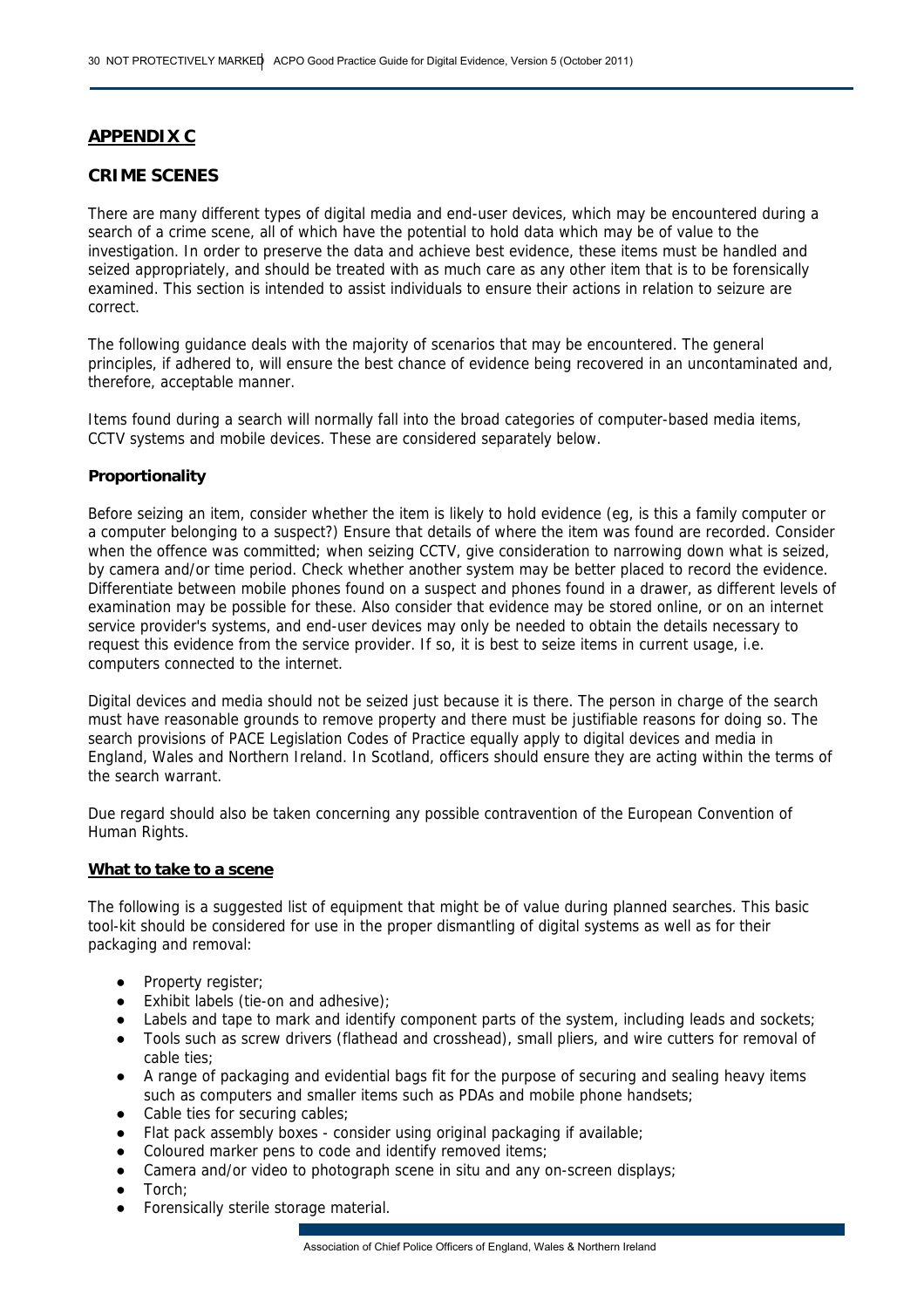In addition, the following items may be useful when attending scenes to retrieve CCTV:

- Laptop with USB and network connectivity. A selection of proprietary replay software could be installed, to enable the downloaded data to be checked;
- External CD/DVD writer:
- USB hard drives.

#### **Records to be kept**

To comply with principle 3, records must be kept of all actions taken in relation to digital evidence, for example:

- Sketch map/photographs of scene and digital equipment;
- Record location and contact details;
- If a business, record opening hours;
- Details of all persons present where digital equipment is located;
- Details of digital items make, model, serial number;
- Details of connected peripherals;
- Remarks/comments/information offered by user(s) of equipment;
- Actions taken at scene showing exact time;
- Notes/photographs showing state of system when found.

#### **Computer based devices and media**

This includes desktop or laptop PCs and Apple Macintosh systems, digital cameras, memory cards, USB sticks, external hard drives and games consoles, amongst other items. Mobile devices which have wireless connectivity/ communications capability (such as tablet computers and satellite navigation systems) fall under the heading of 'mobile devices'.

Systems which are powered on (running) need to be handled with care, as there is the potential to make unwanted changes to the evidence if these are not dealt with correctly. Such systems should only be accessed by appropriately trained officers In addition, volatile data of evidential value may be lost. Be aware of the potential to lose other valuable data, particularly when dealing with business systems, which could give rise to a claim for damages. In these cases expert advice should be sought before seizing a business system which is powered on.

#### **Desktop and laptop computers/games consoles**

The scene should be fully documented by written notes and/or a photographic record. If a device is powered on, it needs to be handled carefully to preserve any volatile data and to avoid unwanted changes to the stored data.

Consider removing the device from any network, as devices can be remotely accessed, causing alteration to the data - but balance this against the possibility of losing data of evidential value, such as the list of currently open connections. If unsure, seek expert advice.

Seizure steps:

- 1. Secure and take control of the area containing the equipment;
- 2. Move people away from any computers and power supplies and do not allow any interaction with digital devices by suspect;
- 3. Photograph or video the scene and all the components including the leads in situ. If no camera is available, draw a sketch plan of the system and label the ports and cables so that system/s may be reconstructed at a later date;
- 4. Allow any printers to finish printing.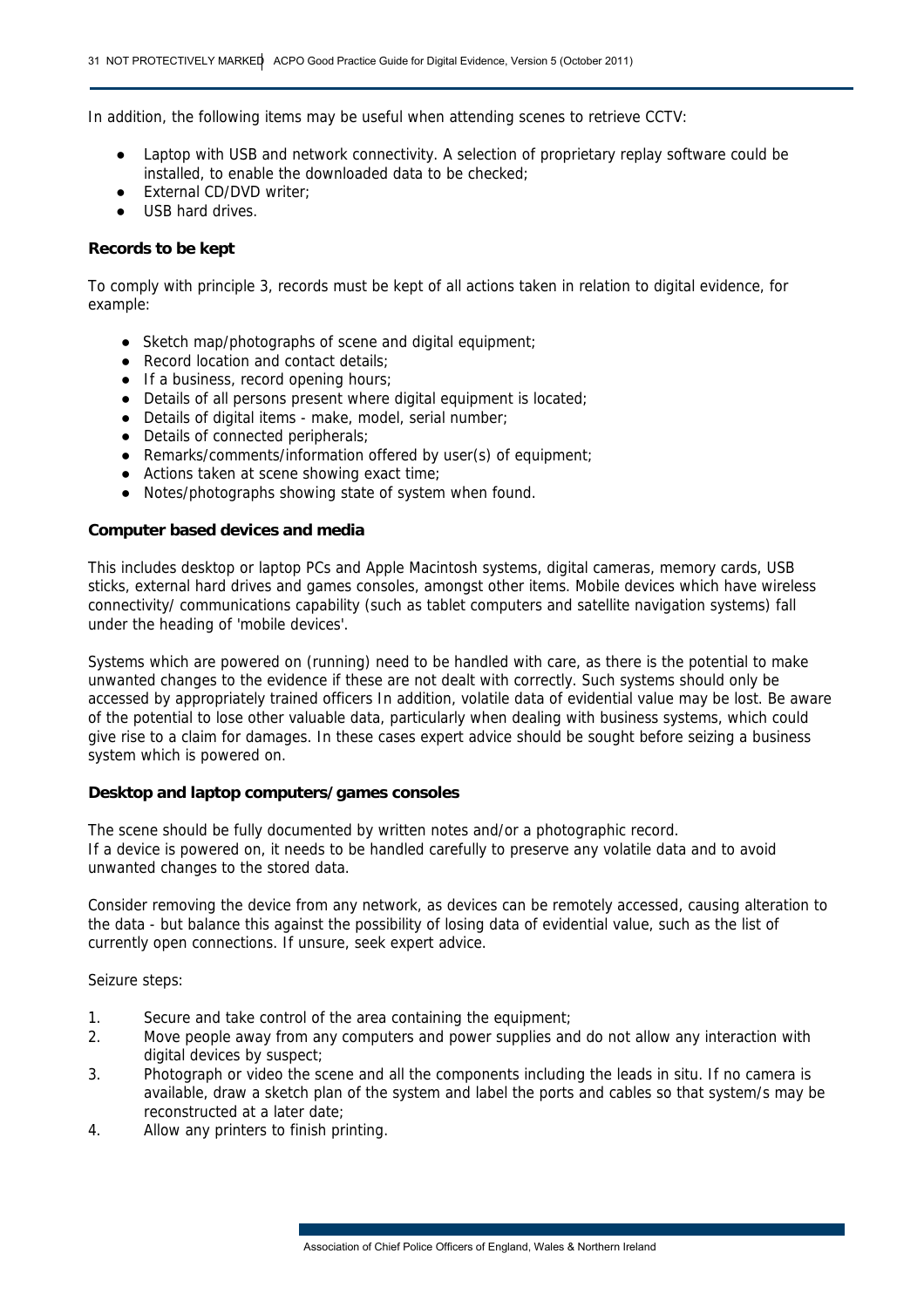#### If switched off:

- 5. Do not, in any circumstance, switch the computer on;
- 6. Make sure that the computer is switched off, by moving the mouse some screen savers may give the appearance that the computer is switched off, but hard drive and monitor activity lights may indicate that the machine is switched on;
- 7. Be aware that some laptop computers may power on by opening the lid. Remove the battery from the laptop. Seize any power supply cables for future use.

If switched on:

- 8. Record what is on the screen by photographing it and by making a written note of the content of the screen;
- 9. Do not touch the keyboard or click the mouse. If the screen is blank or a screen saver is present, the investigator should be asked to decide if they wish to restore the screen. If so, a short movement of the mouse should restore the screen or reveal that the screen saver is password protected. If the screen restores, photograph or video it and note its content. If password protection is shown, continue as below, without any further touching of the mouse. Record the time and activity of the use of the mouse in these circumstances. (For games consoles, or tablet computers, the equivalent would be moving the controller joystick or touching the touchscreen);
- 10. If the system may contain valuable evidence in its current state (for example, if it is currently displaying a relevant document or an instant message conversation), seizing officers should seek expert advice from their local digital forensic unit as this may be lost if the power is lost. This is especially important if the suspect is a technically knowledgeable user who may be using encryption, as there may be no way to retrieve evidence stored in encrypted volumes once the power is lost;
- 11. Consider advice from the owner/user of the computer but make sure this information is treated with caution;
- 12. Remove the main power source battery from laptop computers. However, prior to doing so, consider if the machine is in standby mode. In such circumstances, battery removal could result in avoidable data loss. This is normally evident by a small LED (light) lit on the casing. In this case, officers should seek advice from their local digital forensic unit;
- 13. Unplug the power and other devices from sockets on the computer itself (i.e. not the wall socket). When removing the power supply cable, always remove the end connected to the computer, and not that attached to the socket. This will avoid any data being written to the hard drive if an uninterruptible power supply is fitted. If the equipment was switched on, do not close down any programs or shut down the computer, as this will cause changes to the stored data and may trigger wiping software to run, if this is installed;
- 14. Ensure that all items have signed and completed exhibit labels attached to them. Failure to do so may create difficulties with continuity and cause the equipment to be rejected by the digital forensic unit;
- 15. Search the area for diaries, notebooks or pieces of paper with passwords on them, often attached or close to the computer;
- 16. Ask the user about the setup of the system, including any passwords, if circumstances dictate. If these are given, record them accurately;
- 17. Allow the equipment to cool down before removal;
- 18. Track any cables that can be seen as they made lead you to other devices in other rooms.

#### **Mobile devices**

This includes mobile phones, smartphones, and other devices which may have wireless connectivity/communications capability such as tablet computers, personal digital assistants (PDAs), personal media players and satellite navigation systems.

- 1. Secure and take control of the area containing the equipment. Do not allow others to interact with the equipment;
- 2. Photograph the device in situ, or note where it was found, and record the status of the device and any on-screen information;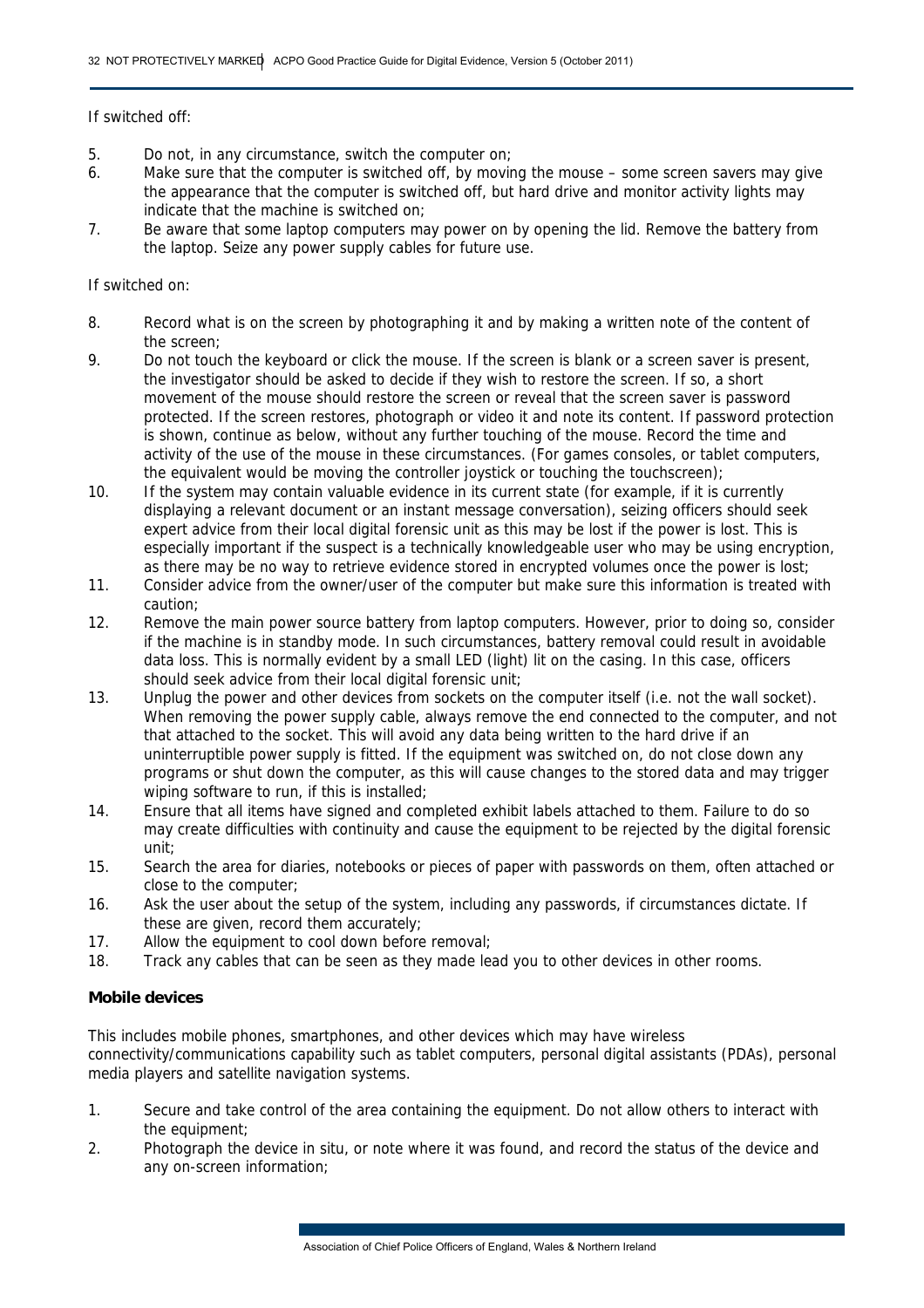3. If the device is switched on, power it off. It is important to isolate the device from receiving signals from a network to avoid changes being made to the data it contains. For example, it is possible to wipe certain devices remotely and powering the device off will prevent this.

However, in exceptional circumstances the decision may be made to keep the device on. Timely access to the handset data is critical the decision may be made to leave the device switched on. Consideration may be given to place the handset in a Faraday environment to further prevent signal reception. In such circumstances advice should be sought from the DFU.

- 4. Seize cables, chargers, packaging, manuals, phone bills etc. as these may assist the enquiry and minimise the delays in any examination;
- 5. Packaging materials and associated paperwork may be a good source of PIN/PUK details;
- 6. Be aware that some mobile phone handsets may have automatic housekeeping functions, which clear data after a number of days. For example, some Symbian phones start clearing call/event logs after 30 days, or any other user defined period. Submit items for examination as soon as possible.

#### **Handling and transporting digital evidence**

#### **Digital Devices**

Handle with care. If placing in a car, place upright where it will not receive serious physical shocks. Keep away from magnetic sources (loudspeakers, heated seats & windows and police radios).

#### **Hard disks**

As for all digital devices protect from magnetic fields. Place in anti-static bags, tough paper bags or tamperevident cardboard packaging or wrap in paper and place in aerated plastic bags.

#### **Removable storage**

floppy disks, memory sticks, memory cards, CDs/DVDs) Protect from magnetic fields. Do not fold or bend. Do not place labels directly onto floppy disks or CDs/DVDs. Package in tamper-force approved packaging to avoid interaction with the device whilst it is sealed.

#### **Other items**

Protect from magnetic fields. Package correctly and seal in plastic bags. Do not allow items to get wet.

Other Considerations

- 1. If fingerprints or DNA evidence are likely to be required, always consult with the investigator;
- 2. Using aluminium powder on electronic devices can be dangerous and result in the loss of evidence. Before any examination using this substance, consider all options carefully.

The equipment should be stored at normal room temperature, without being subject to any extremes of humidity and free from magnetic influence such as radio receivers. Dust, smoke, sand, water and oil are also harmful to electronic equipment. Some devices are capable of storing internal data (such as the time and date set on the system) by use of batteries. If the battery is allowed to become flat, internal data will be lost. It is not possible to determine the life expectancy of any one battery. However, this is an important consideration when storing a device for long periods before forensic examination and should be addressed in local policy.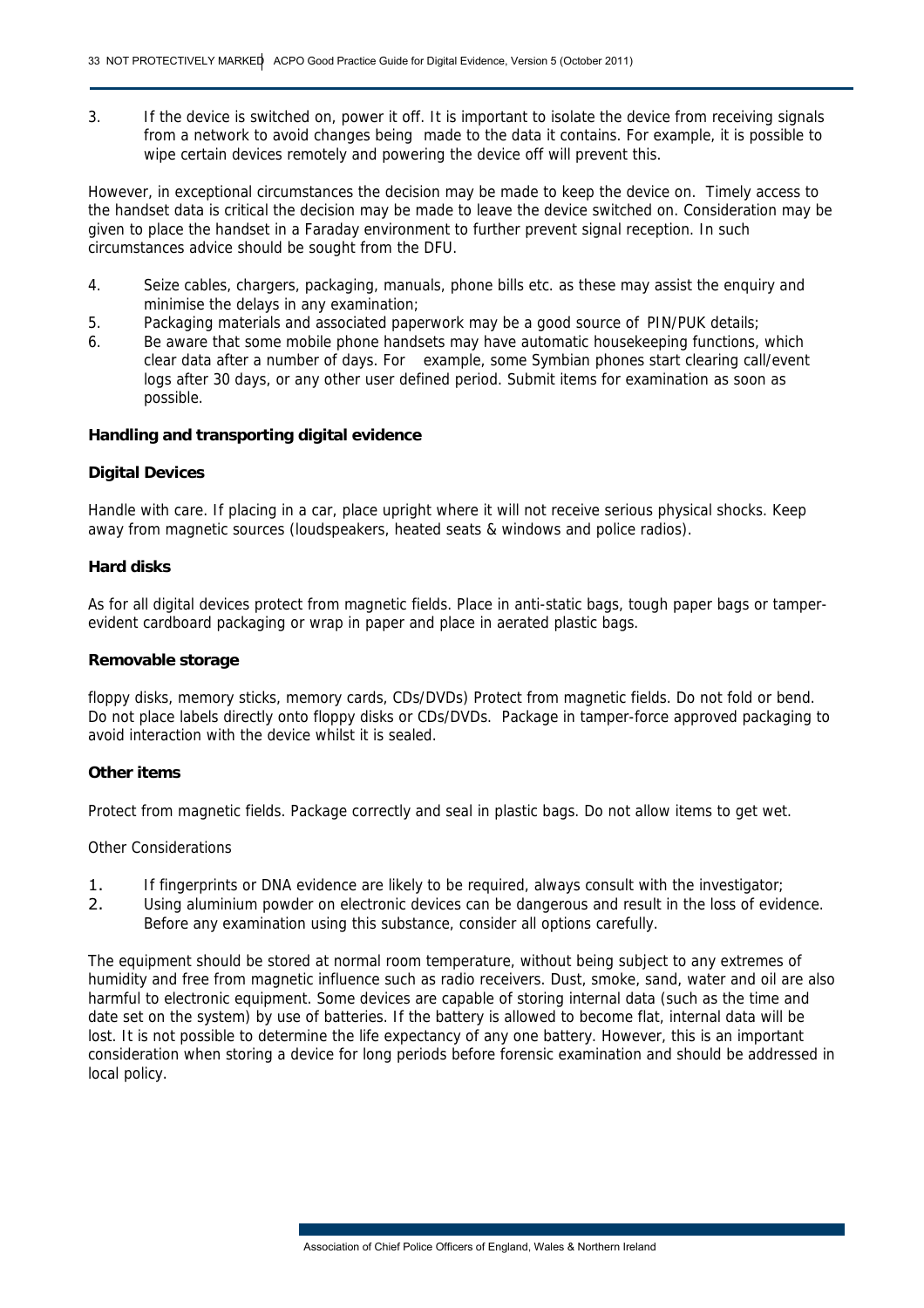#### **APPENDIX D**

#### **DEVELOPING A DIGITAL INVESTIGATION STRATEGY**

The investigation of crimes and incidents in which digital evidence is involved, particularly the Internet, presents some unique challenges to the investigator. The explosion of the availability and use of technology, the growth of virtual storage, development of 'Cloud Services' (online services) and the convergence of mobile and traditional computer technology has resulted in most investigations having a digital element of some description.

Investigators need to have a greater understanding of the use of digital evidence if interviews of witnesses and suspects are to be effective. This is particularly the case in serious or complex investigations where a failure to identify and secure volatile digital data could have a significant impact on the conduct of the investigation.

It is important that investigators develop appropriate strategies to identify the existence of digital evidence and to secure and interpret that evidence. Irrespective of the size or complexity the investigator should consider five primary stages.

- Data Capture and search and seizure at crime scenes;
- Data Examination;
- Data Interpretation;
- Data Reporting;
- Interview of Witness and Suspects.

Investigators should seek the advice of their force Telecoms/ISP SPOC, Network Investigators and Digital Forensic Units at the earliest opportunity to formulate a written digital forensic strategy.

Due consideration should always be given by the investigators of the benefits to the overall investigation of conducting any digital forensic work

#### **DATA CAPTURE STRATEGY**

The investigator should develop a Data Capture Strategy to identify and secure all relevant digital evidence. Other than a requirement to react to immediate events the investigator should be able to plan this strategy in advance.

Where a crime or incident is reported, early consideration should be given to the potential to glean evidence from the Internet or end user devices which have a digital memory capacity and from which evidence / intelligence may be retrieved.

#### **Social Network Sites**

Priority – Establish the use of Social Networking, Online Communities, Online Storage and other Cloud Services by witnesses and suspects. Whilst this may be revealed by the examination of seized devices it may be gleaned more quickly if asked during interview.

Many current investigations involve Social Networking Sites. It is imperative that early consideration is made around securing Social Networking Profiles that fall within the investigation. The best evidence is available from the service provider however they are often located outside of the UK and may or may not secure the content on the appropriate request via the force CSP/ISP SPOC. As such the investigator should always secure a copy of what is seen by them as this may be the only opportunity to secure this evidence before it changes.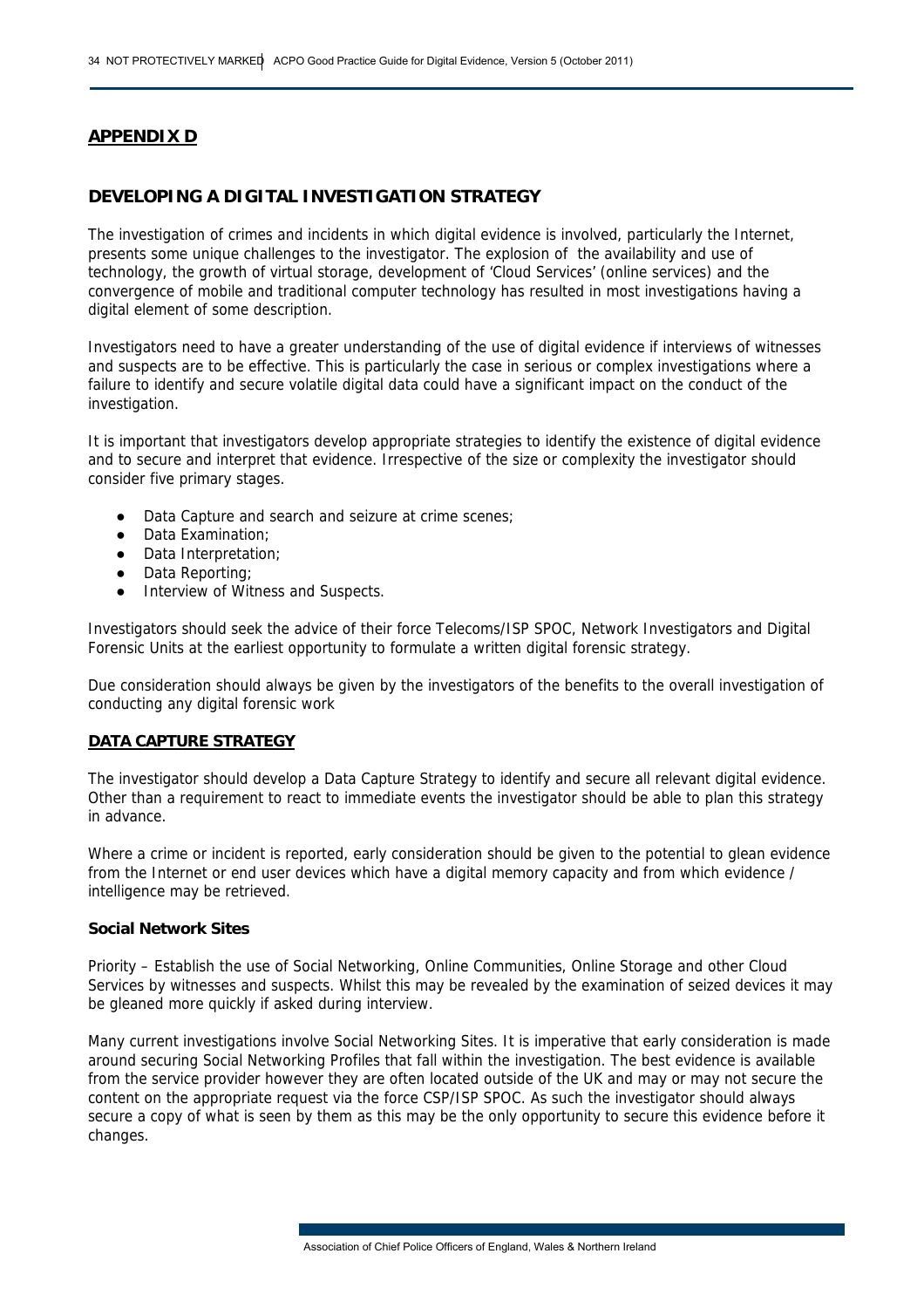#### **Open Source Research**

The internet is a huge repository of information much of it of value to the investigator. Research by properly **trained** staff, preferably with access to a stand alone computer, will enable the investigator to get the best from the vast amount of information that is now held online. In addition to this the force CSP/ISP SPOCs will be able to give advice on the type of data that can potentially be obtained from ISP's, web mail and web based providers.

Care should be taken when undertaking Internet research from any computer linked to the Police National Network (pnn) as a digital footprint will be left and may reveal the law enforcement interest. This will not be obvious to the general internet user but will most certainly be clear to the hosts or providers of the service and those who are particularly technically aware and monitoring IP addresses.

Registration details are often asked for and whilst in some instances they will inevitably be fictitious, on many occasions they will include the following;

- IP log on;
- Name and Address:
- Landline and Mobile phone Numbers;
- Banking data;
- Emails used;
- Username and passwords;
- Linked accounts.

Whilst law enforcement are used to working with RIPA, RIPSA and the DPA to obtain information this legislation only applies within the UK. Many services are based outside of the UK based organisations.

It is essential that the CSP/ISP SPOC is engaged at the earliest opportunity to these enquiries with the objective of preserving known time critical data.

#### **National Technical Assistance Centre (NTAC)**

If encrypted files are located or suspected it is important that the suspect is asked for them, failure to do so may result in an offence under sec 49 of RIPA. Encryption is difficult to break and assistance can be sought via the Digital Forensic Unit from the National Technical Assistance Centre (NTAC) in London.

The National Technical Assistance Centre (NTAC) provides technical support only to public authorities, particularly law enforcement agencies and the intelligence services. It includes a facility for the complex processing of lawfully obtained protected electronic information.

NTAC is the leading national authority for all matters relating to the processing of protected information into an intelligible format and the disclosure of key material.

All public authorities should consult with NTAC at the earliest opportunity when considering exercising the powers in Part III of the Regulation of Investigatory Powers Act (RIPA).

A public authority cannot serve any notice under Section 49 of RIPA or, when the authority considers it necessary, seek to obtain appropriate permission, without the prior written approval of NTAC.

#### **Investigating Crimes where Digital Evidence may be present**

The proliferation of digital devices and the advances in digital communications mean that digital evidence is now present or potentially present in almost every crime.

Digital evidence can be found in a number of different locations,

● Locally on an end-user device - typically a users computer, mobile/smart phone, satellite navigation system, USB thumb drive, or digital camera;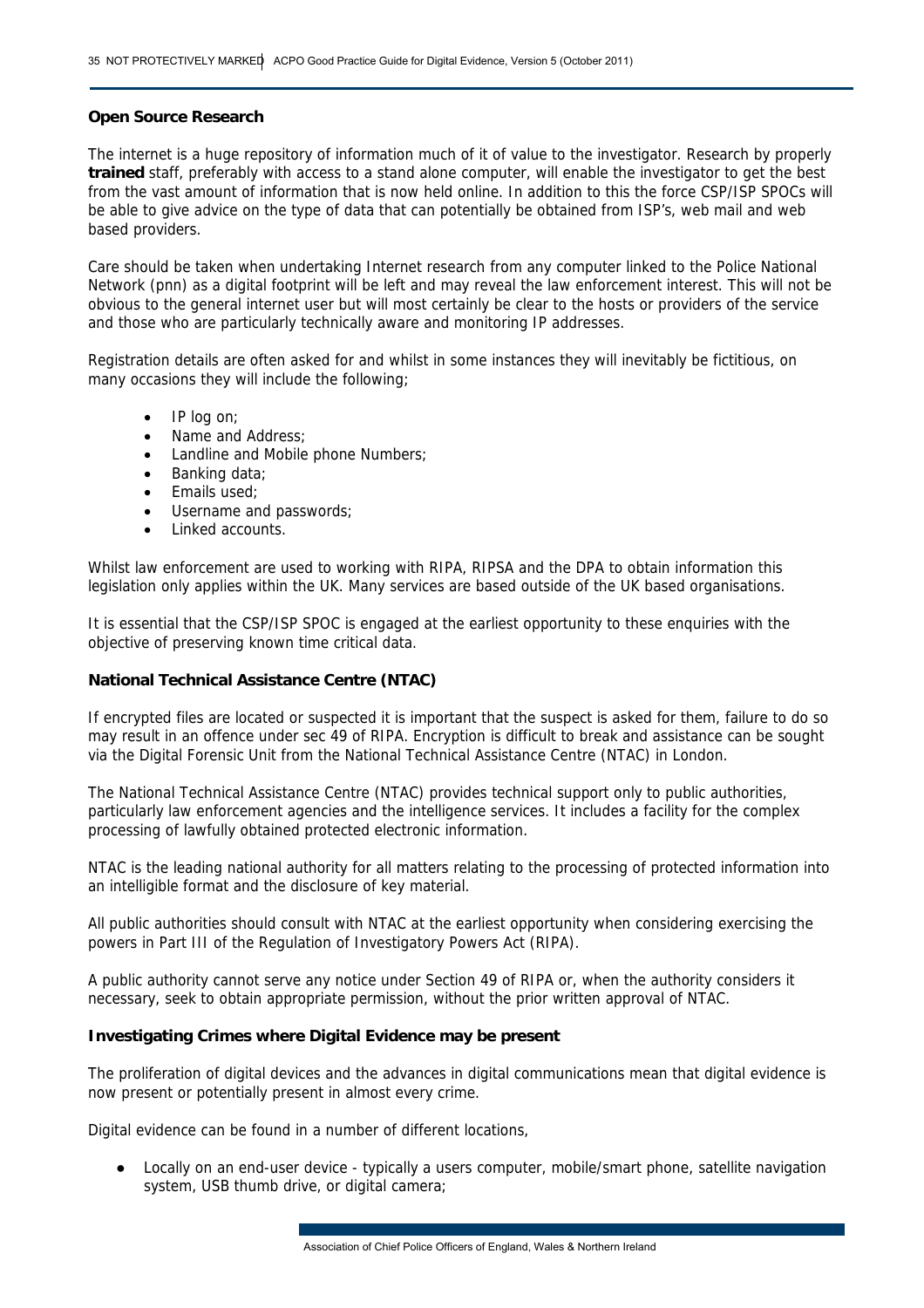- On a remote resource that is public for example websites used for social networking, discussion forums, and newsgroups;
- On a remote resource that is private an Internet Service Provider's logs of users' activity, a mobile phone company's records of customers' billing, a user's webmail account, and increasingly common, a user's remote file storage;
- In transit for example mobile phone text messages, or voice calls, emails, or Internet chat.

#### **Investigating Different Types of Crime and Identifying Sources of Evidence**

It would be quite common for evidence of a crime to be in more than one of the locations mentioned above. However it might be much easier to obtain the evidence from one location rather than another; careful consideration should be given to the resources required to obtain the evidence.

For example, if evidence is required of contact between two mobile phone numbers, the best method would be to obtain call data from the Communication Service Providers via the force SPOC, rather than to request a forensic examination of the mobile phones. The call data is likely to be more comprehensive than call logs from a mobile phone and the times and dates can be relied upon, which is not necessarily the case with logs from a mobile phone.

#### **COVERT FORENSIC COMPUTING**

Some investigations may require consideration of gathering digital intelligence in a covert manner. It is evidently not appropriate to discuss covert tactics within this document however opportunities exist to capture digital data online and physically from devices in a covert manner where the appropriate authorities are in place.

#### **DATA EXAMINATION STRATEGY**

Devices seized as part of a search will be forwarded to the force Digital Forensic Unit in accordance with force policy.

The investigator needs to properly consider the nature and purpose of the digital examination. The investigator must tailor the needs of the digital examination not only based on the investigation requirements but the ability of the Digital Forensic Unit to deliver it. The better the briefing the better the advice will be.

The Investigator must be clear on what priorities are placed on the examination as it may well be, as previously stated, that key information needs to be found in order to preserve evidence that may exist elsewhere. This is particularly the case where it relates to the existence of additional evidence, offenders and victims. A preview of content may be appropriate albeit the limitations of this approach will require to be properly understood.

Priorities may also be set on the type of data to be extracted and viewed by persons other than the Digital Forensics Unit as this may reduce the burden on the unit and increase the likelihood of the delivery of the data. This will of course depend on the nature of the examination. But could include;

- Internet History;
- Emails;
- Evidence of webmail:
- Instant Messaging Logs;
- Media Files (images & videos);
- Social Networks:
- Forums & Chat Rooms;
- Cloud Services / Virtual Storage;
- File Sharing programs;
- Usernames / Passwords;
- Encrypted Files;
- Word Documents:
- Spreadsheets.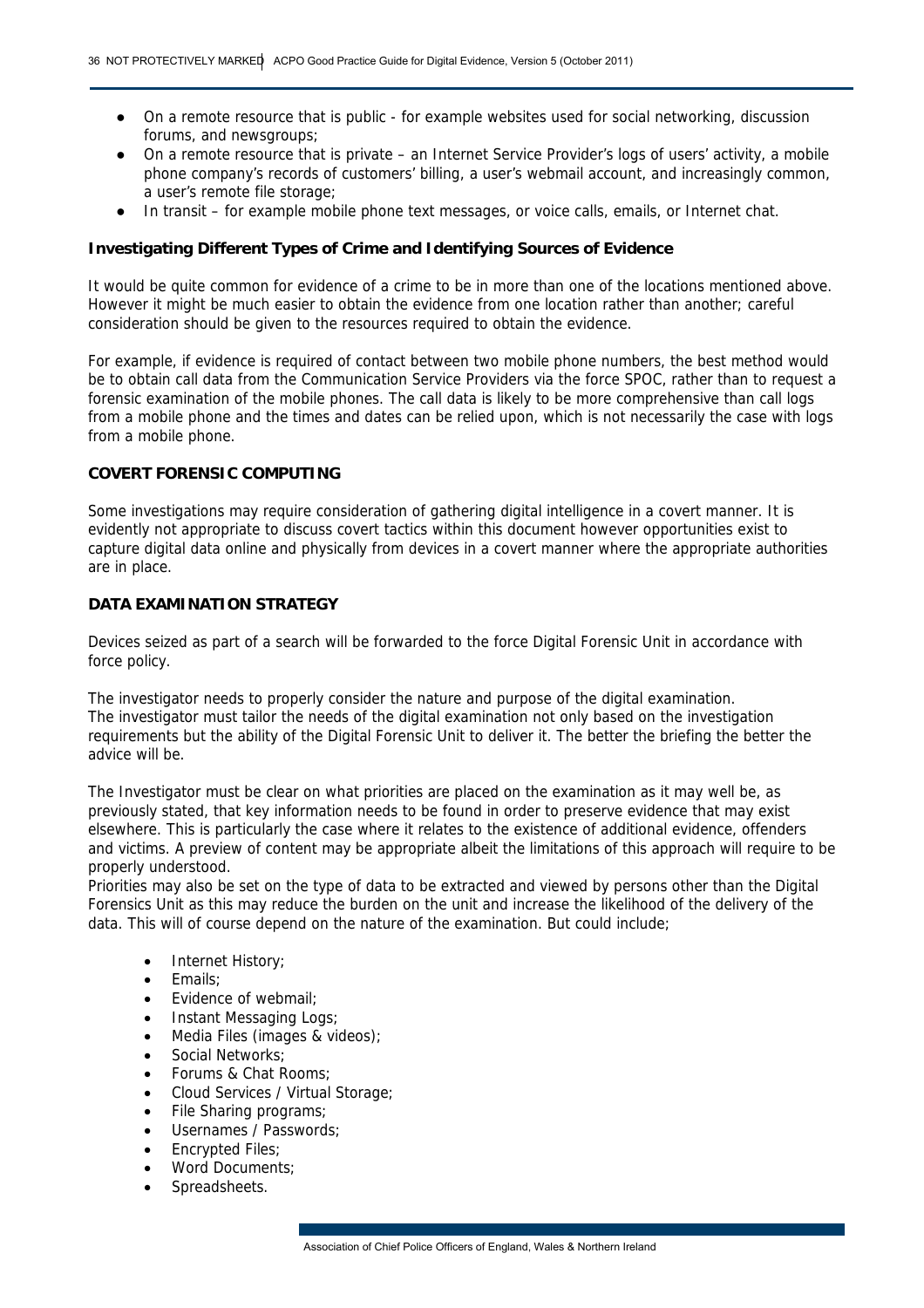The discussion between the investigator and digital forensic unit should result in an agreed digital extraction / examination plan to achieve an agreed outcome. The plan may need to be reviewed as the evidential picture and priorities change.

#### **DATA INTERPRETATION STRATEGY**

Staff tasked by the investigator to undertake the digital data extraction / examination must be competent to do so and have had sufficient training to undertake the task assigned to them. It must be borne in mind that the development of digital technology is dynamic and the examiners may well face significant challenges to their knowledge.

It is the role of the Digital Evidence Examiner to provide the investigator with a report/statement accounting for the examination of the devices as part of the investigation. The report should account in full for the parameters set for the examination, data extracted and data examined. There should also be provision to provide an interpretation of technical aspects of the examination relevant to the provision of evidence in the case.

The investigator should have a full discussion with the examiner ahead of the production of any reports to ensure all the relevant evidence is contained in the report and that the processes used adhered to the ACPO Principles governing handling digital based evidence. These principles are explained in the section headed "The Principles of Digital Evidence" in this guide.

#### **DATA REPORTING**

The report is the ultimate product of the examination. It should outline the examination process and the significant data recovered. Whilst an initial report may be relatively brief, the examiner should be in a position to produce a full technical report should one later be required.

Examination notes must be preserved for disclosure or testimony purposes and, if required, the preparation of a full technical report. In Scotland, they will be preserved as productions to be used as evidence in court.

An examiner may need to testify about not only the conduct of the examination, but also the validity of the procedure and their experience and qualifications to conduct the examination.

The role of the examiner is to secure from any seized material true copy of any data that they may contain Forensic hardware should be subject to initial and periodic testing. . It is worth repeating at this point that full records should be made of all actions taken. These can be made available to the defence who may subsequently cause a further examination to be conducted. A significant part of such an examination will be to validate the actions and results of the original examination. Such records are also part of the unused material for the case under investigation.

**It is important to remember that legislation continues to change to keep up with technological and societal change. It is important, therefore, to consider the legal requirements and restrictions when examining digital evidence. Recent case law and precedents set at higher courts are important considerations when preparing an evidence package for an investigator This applies, in particular, to the use of the Internet and files downloaded from the Internet; or material accessible from foreign jurisdictions i.e. online data stores.** 

#### **Interview of Witnesses and Suspects**

The interview of witnesses/suspects is a crucial opportunity to identify key information about the nature and use of digital data relative to the investigation in hand. As such those involved must be properly briefed and competent to undertake the interview having the necessary understanding of the areas to explore.

Consideration should be given to consulting with a trained Interview Advisor with a view to the compilation of an appropriate interview strategy.

Bear in mind that the digital examination of devices seized will take time and may not necessarily reveal vital information that the witness / suspect may be aware of. Typically this may include;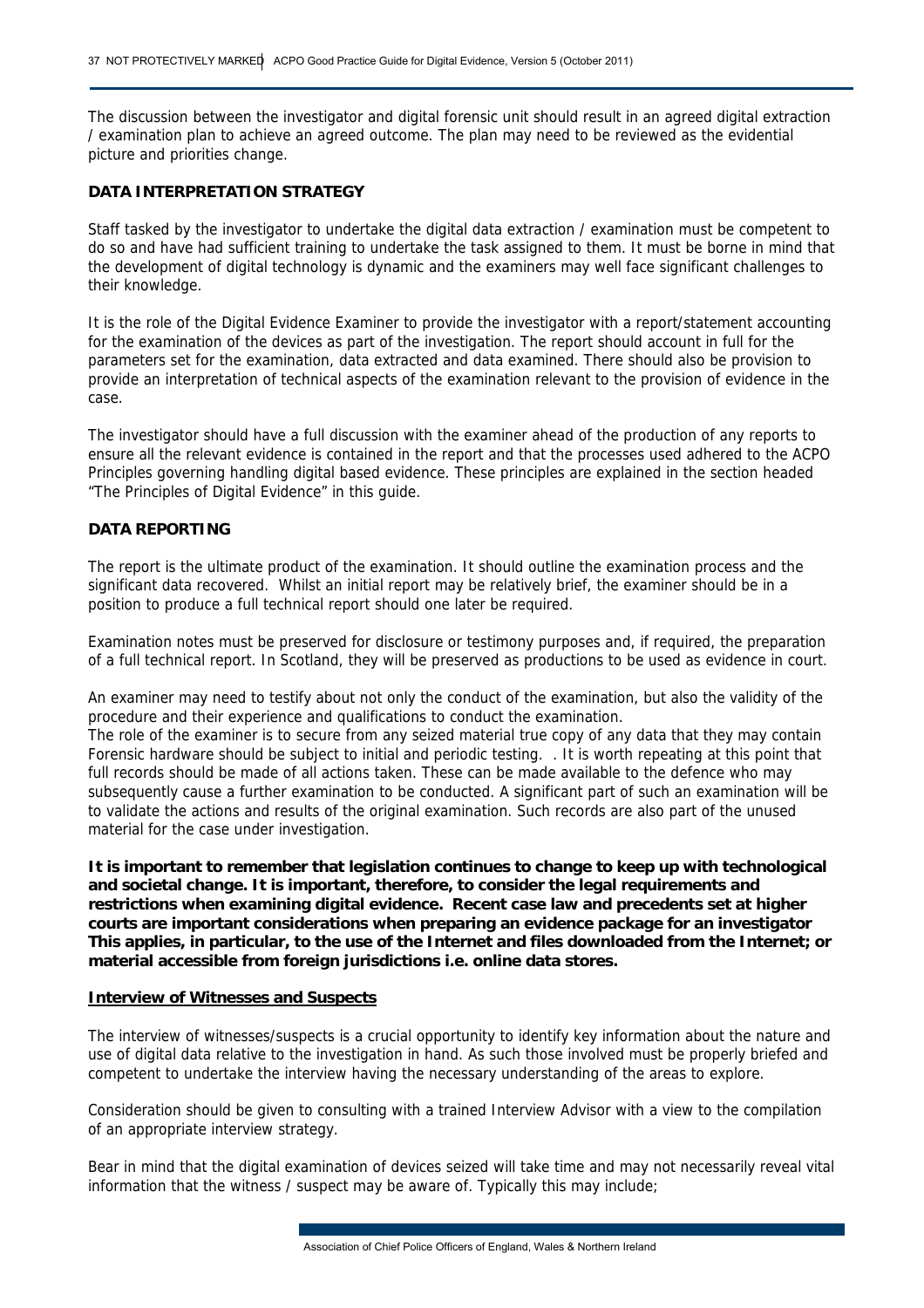- Web Mail Addresses / Username & Passwords / shared or sole use;
- Social Network Profiles / Username & Passwords / shared or sole use;
- Use of Forums & Chat Rooms / Username & Passwords;
- Use of Cloud Services / Username & Passwords / shared or sole use;
- Use of Virtual Storage / Username & Passwords / shared or sole use;
- Use of Role Play Gaming Sites / Username & Passwords / shared or sole use;
- Use of Auction sites / Username & Passwords / shared or sole use;
- Use of Online Banking;
- List of User Names;
- Use of Encryption / Encryption Keys;
- User Names of contacts;
- Use of the devices;
- Websites Visited;
- Internet Service Provider.

This list is not exhaustive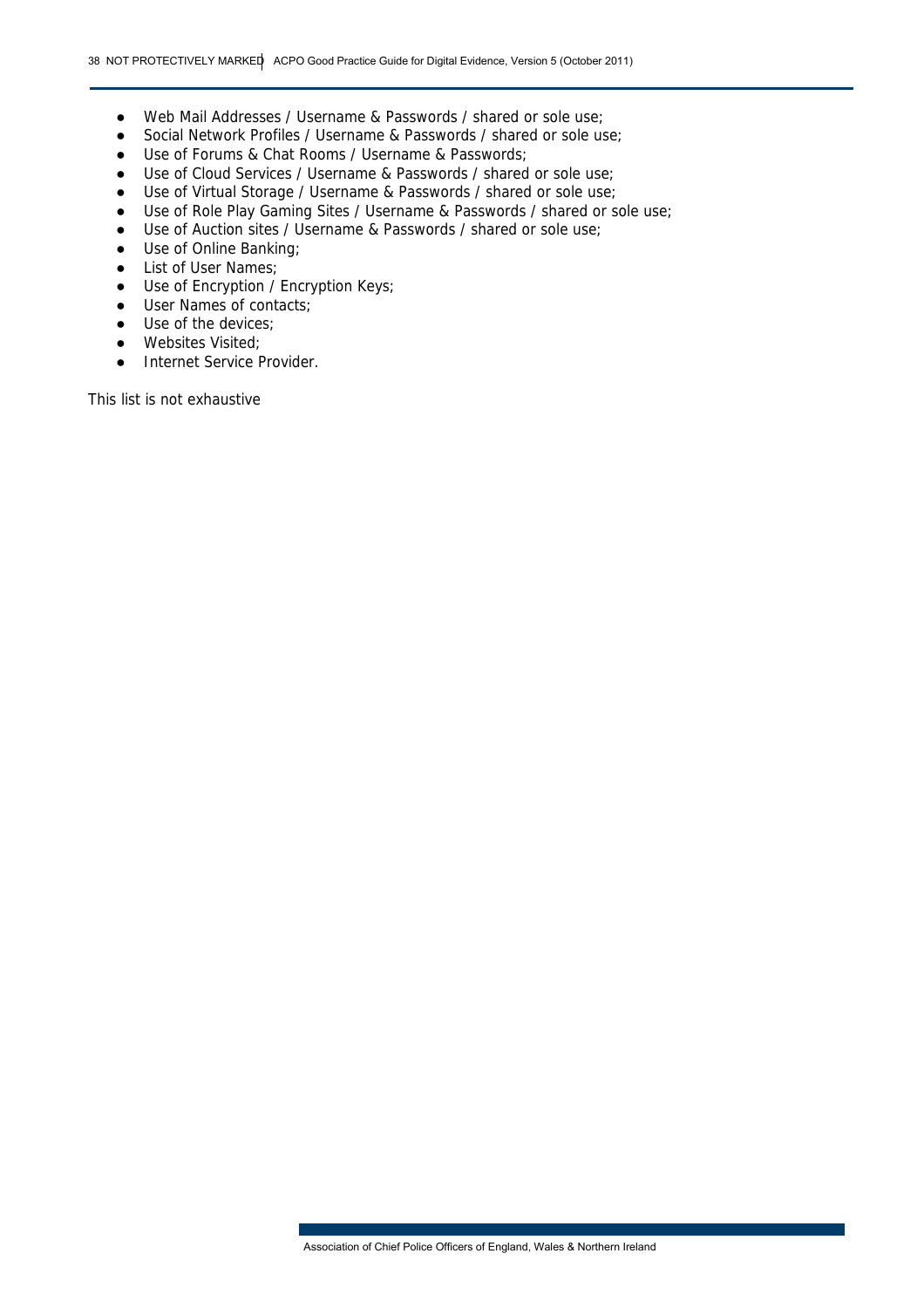#### **WORKBOOK FOR THE CREATION OF ACPO GUIDANCE/PRACTICE ADVICE**

#### **This workbook, with all sections completed, must be included in the final document as an Appendix and submitted, through the Head of the Business Area, to the Programme Support Office for quality assurance prior to submission to Cabinet for approval as ACPO Doctrine.**

#### **ACPO EQUALITY IMPACT ASSESSMENT TEMPLATE (DIVERSITY AUDIT) AS AGREED WITH THE CRE**

#### **1. Identify all aims of the guidance/advice**

### **1.1 Identify the aims and projected outcomes of the guidance/advice: 1.2 Which individuals and organisations are likely to have an interest in or likely to be affected by the proposal?**

#### **2. Consider the evidence**

| 2.1                | What relevant quantitative data has been considered?         |
|--------------------|--------------------------------------------------------------|
| Age                |                                                              |
| Disability         |                                                              |
| Gender             |                                                              |
| Race               |                                                              |
| Religion / Belief  |                                                              |
| Sexual Orientation |                                                              |
| 2.2                | What relevant qualitative information has been considered?   |
| Age                |                                                              |
| Disability         |                                                              |
| Gender             |                                                              |
| Race               |                                                              |
| Religion / Belief  |                                                              |
| Sexual Orientation |                                                              |
| 2.3                | What gaps in data/information were identified?               |
|                    |                                                              |
| Age                |                                                              |
| Disability         |                                                              |
| Gender             |                                                              |
| Race               |                                                              |
| Religion / Belief  |                                                              |
| Sexual Orientation |                                                              |
| 2.4                | What consideration has been given to commissioning research? |
| Age                |                                                              |
| Disability         |                                                              |
| Gender             |                                                              |
| Race               |                                                              |
| Religion / Belief  |                                                              |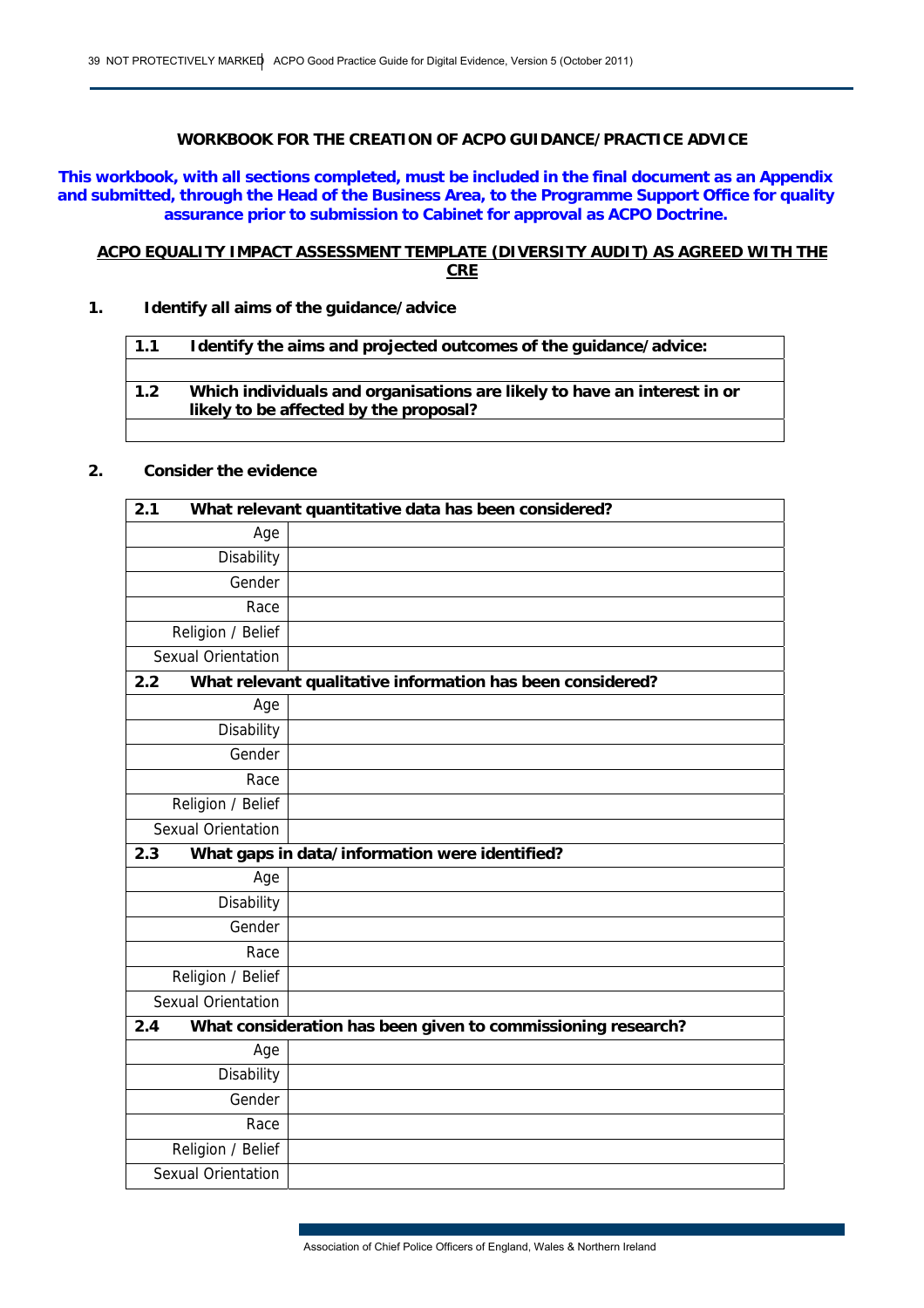### **3. Assess likely impact**

| 3.1<br>From the analysis of data and information has any potential for |                                                                             |
|------------------------------------------------------------------------|-----------------------------------------------------------------------------|
|                                                                        | differential/adverse impact been identified?                                |
| Age                                                                    |                                                                             |
| Disability                                                             |                                                                             |
| Gender                                                                 |                                                                             |
| Race                                                                   |                                                                             |
| Religion / Belief                                                      |                                                                             |
| Sexual Orientation                                                     |                                                                             |
| 3.2                                                                    | If yes explain any intentional impact:                                      |
| Age                                                                    |                                                                             |
| Disability                                                             |                                                                             |
| Gender                                                                 |                                                                             |
| Race                                                                   |                                                                             |
| Religion / Belief                                                      |                                                                             |
| Sexual Orientation                                                     |                                                                             |
| 3.3                                                                    | If yes explain what impact was discovered which you feel is justifiable in  |
|                                                                        | order to achieve the overall proposal aims. Please provide examples:        |
| Age                                                                    |                                                                             |
| Disability                                                             |                                                                             |
| Gender                                                                 |                                                                             |
| Race                                                                   |                                                                             |
| Religion / Belief                                                      |                                                                             |
| Sexual Orientation                                                     |                                                                             |
| 3.4                                                                    | Are there any other factors that might help to explain differential/adverse |
| impact?                                                                |                                                                             |
| Age                                                                    |                                                                             |
| Disability                                                             |                                                                             |
| Gender                                                                 |                                                                             |
| Race                                                                   |                                                                             |
| Religion / Belief                                                      |                                                                             |
| Sexual Orientation                                                     |                                                                             |

#### **4. Consider alternatives**

| 4.1 | Summarise what changes have been made to the proposal to remove or<br>reduce the potential for differential/adverse impact:                    |
|-----|------------------------------------------------------------------------------------------------------------------------------------------------|
| 4.2 | Summarise changes to the proposal to remove or reduce the potential for                                                                        |
|     | differential/adverse impact that were considered but not implemented<br>and explain why this was the case:                                     |
|     |                                                                                                                                                |
| 4.3 | If potential for differential/adverse impact remains explain why<br>implementation is justifiable in order to meet the wider proposal<br>aims: |
|     |                                                                                                                                                |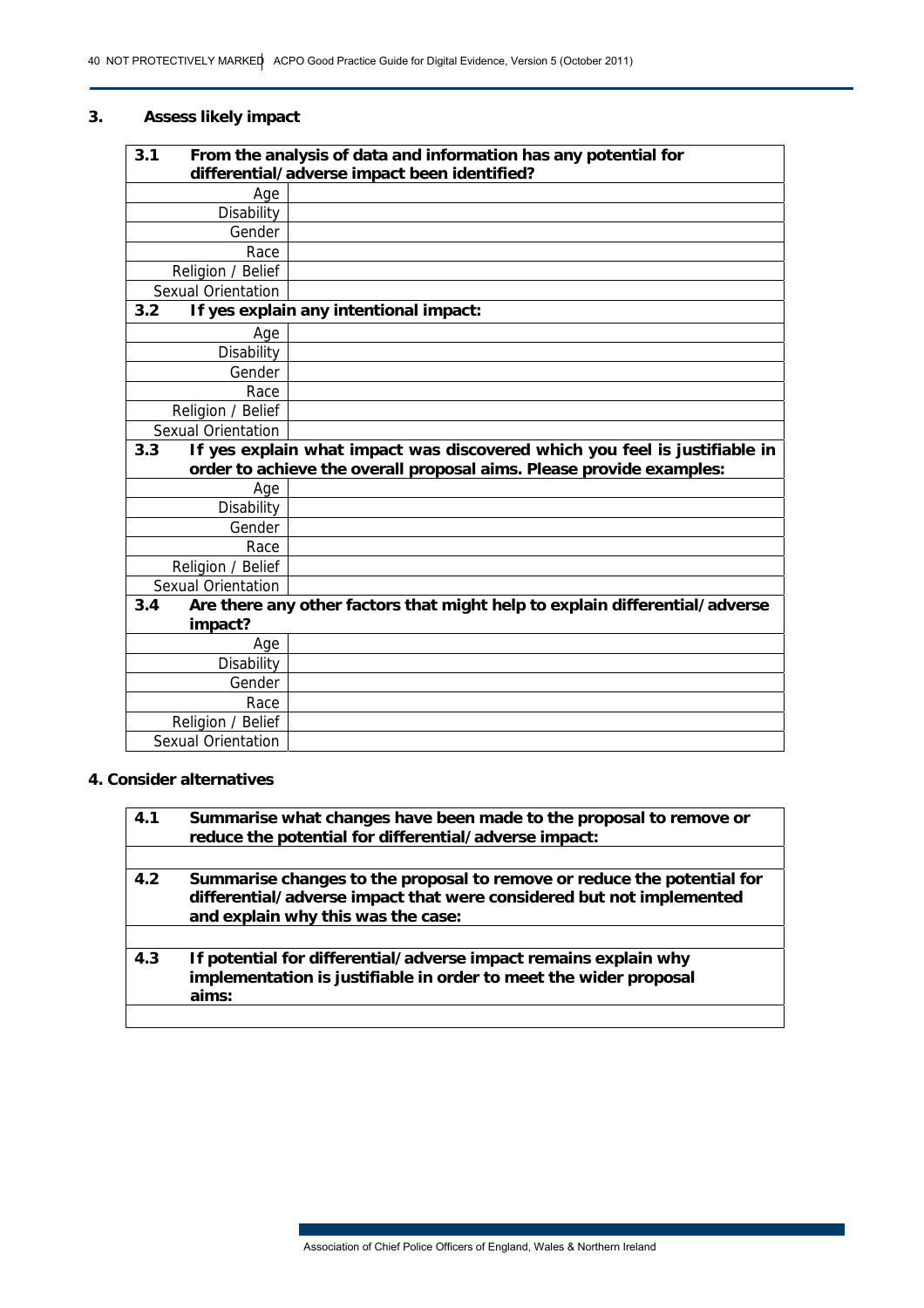#### **5. Consult formally**

#### **5.1 Has the proposal been subject to consultation? If no, please state why not. If yes, state which individuals and organisations were consulted and what form the consultation took:**  Age **Disability** Gender Race Religion / Belief Sexual Orientation **5.2 What was the outcome of the consultation?** Age Disability Gender Race Religion / Belief

Sexual Orientation **5.3 Has the proposal been reviewed and/or amended in light of the outcomes of consultation?** 

**5.4 Have the results of the consultation been fed back to the consultees?** 

#### **6. Decide whether to adopt the proposal**

**6.1 Provide a statement outlining the findings of the impact assessment process. If the proposal has been identified as having a possibility to adversely impact upon diverse communities, the statement should include justification for the implementation:** 

#### **7. Make Monitoring Arrangements**

| 7.1 | What consideration has been given to piloting the proposal?                                                                                                                                   |
|-----|-----------------------------------------------------------------------------------------------------------------------------------------------------------------------------------------------|
|     |                                                                                                                                                                                               |
| 7.2 | What monitoring will be implemented at a national level by the proposal<br>owning agency and/or other national agency?                                                                        |
|     |                                                                                                                                                                                               |
| 7.3 | Is this proposal intended to be implemented by local agencies that have a<br>statutory duty to impact assess policies? If so, what monitoring<br>requirements are you placing on that agency? |
|     |                                                                                                                                                                                               |
|     |                                                                                                                                                                                               |

#### **8. Publish Assessment Results**

**8.1 What form will the publication of the impact assessment take?**